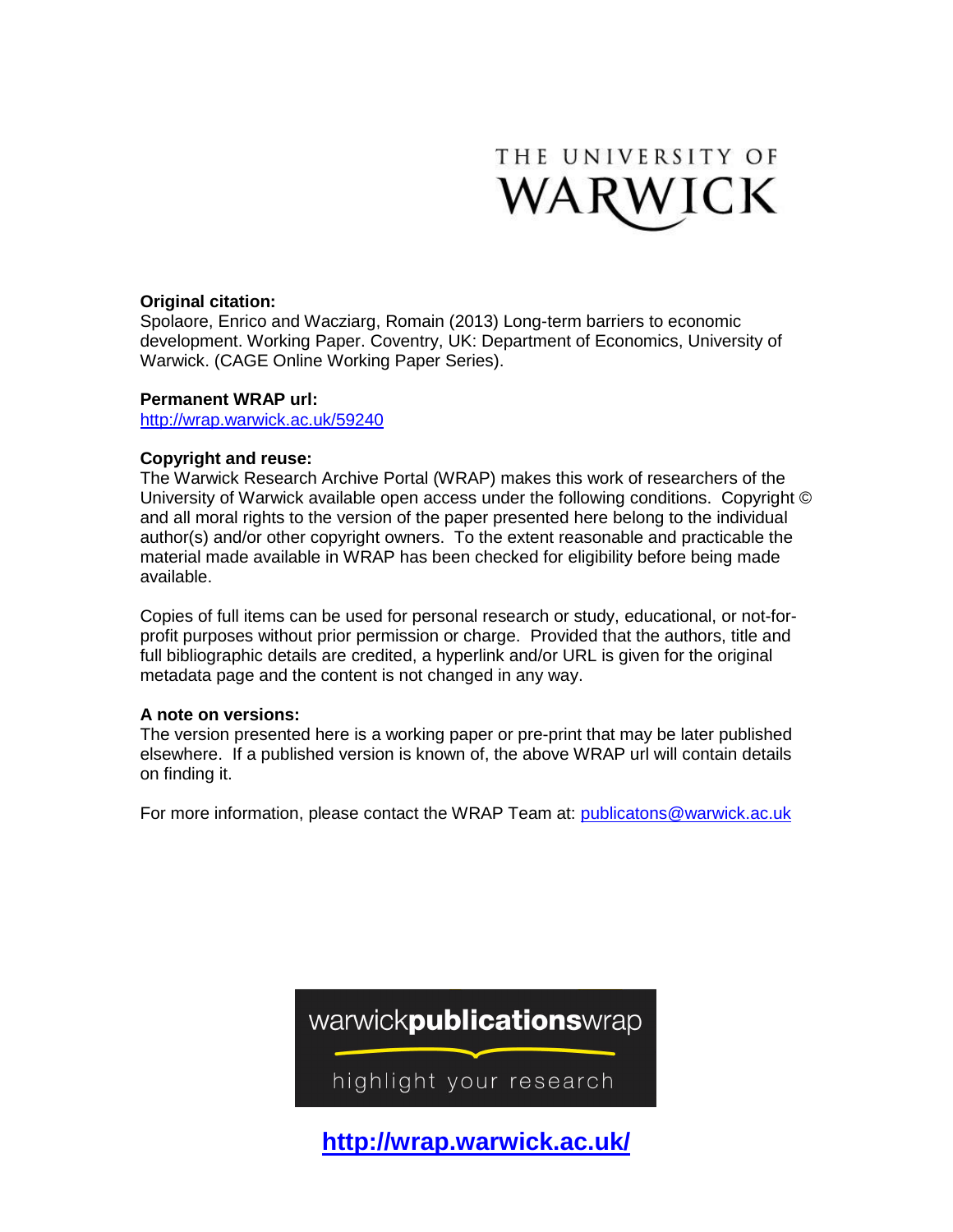

Aug 2013 No.149

# **Long-Term Barriers to Economic Development**

Enrico Spolaore Tufts University, NBER, CESIfo and CAGE Romain Wacziarg UCLA, NBER and CEPR

# **WORKING PAPER SERIES**

Centre for Competitive Advantage in the Global Economy

Department of Economics



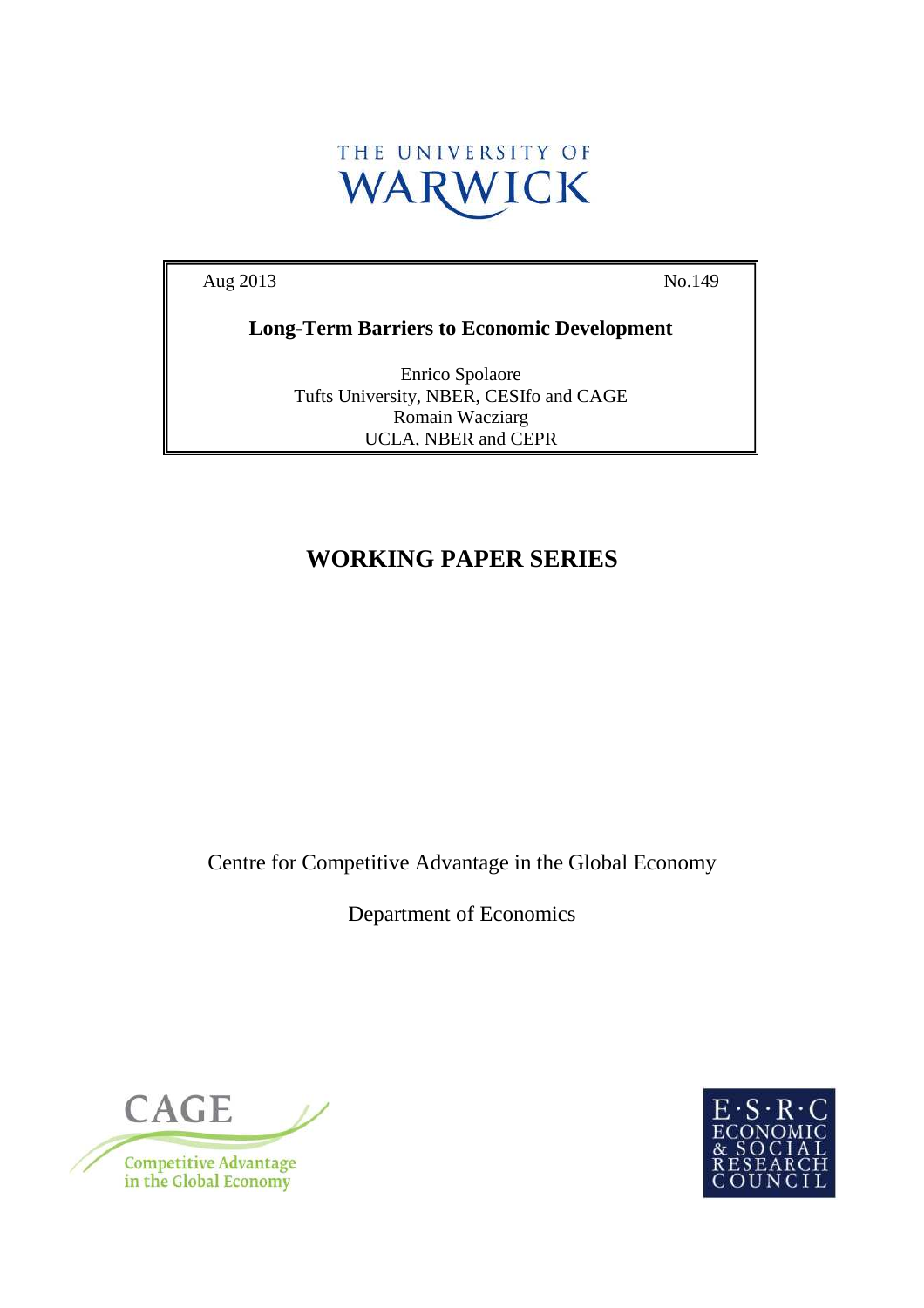# Long-Term Barriers to Economic Development

Enrico Spolaore Tufts University, NBER, CESIfo and CAGE

Romain Wacziarg UCLA, NBER and CEPR

August 2013

#### Abstract

What obstacles prevent the most productive technologies from spreading to less developed economies from the world's technological frontier? In this paper, we seek to shed light on this question by quantifying the geographic and human barriers to the transmission of technologies. We argue that the intergenerational transmission of human traits, particularly culturally transmitted traits, has led to divergence between populations over the course of history. In turn, this divergence has introduced barriers to the diffusion of technologies across societies. We provide measures of historical and genealogical distances between populations, and document how such distances, relative to the world's technological frontier, act as barriers to the diffusion of development and of specific innovations. We provide an interpretation of these results in the context of an emerging literature seeking to understand variation in economic development as the result of factors rooted deep in history.

JEL codes: O11, O33, O40, O57.

Keywords: Long-run growth, genetic distance, intergenerational transmission, diffusion of innovations.

Spolaore: Department of Economics, Tufts University, Medford, MA 02155-6722, enrico.spolaore@tufts.edu. Wacziarg: UCLA Anderson School of Management, 110 Westwood Plaza, Los Angeles CA 90095, wacziarg@ucla.edu. This paper was prepared for the Handbook of Economic Growth. All errors are our own.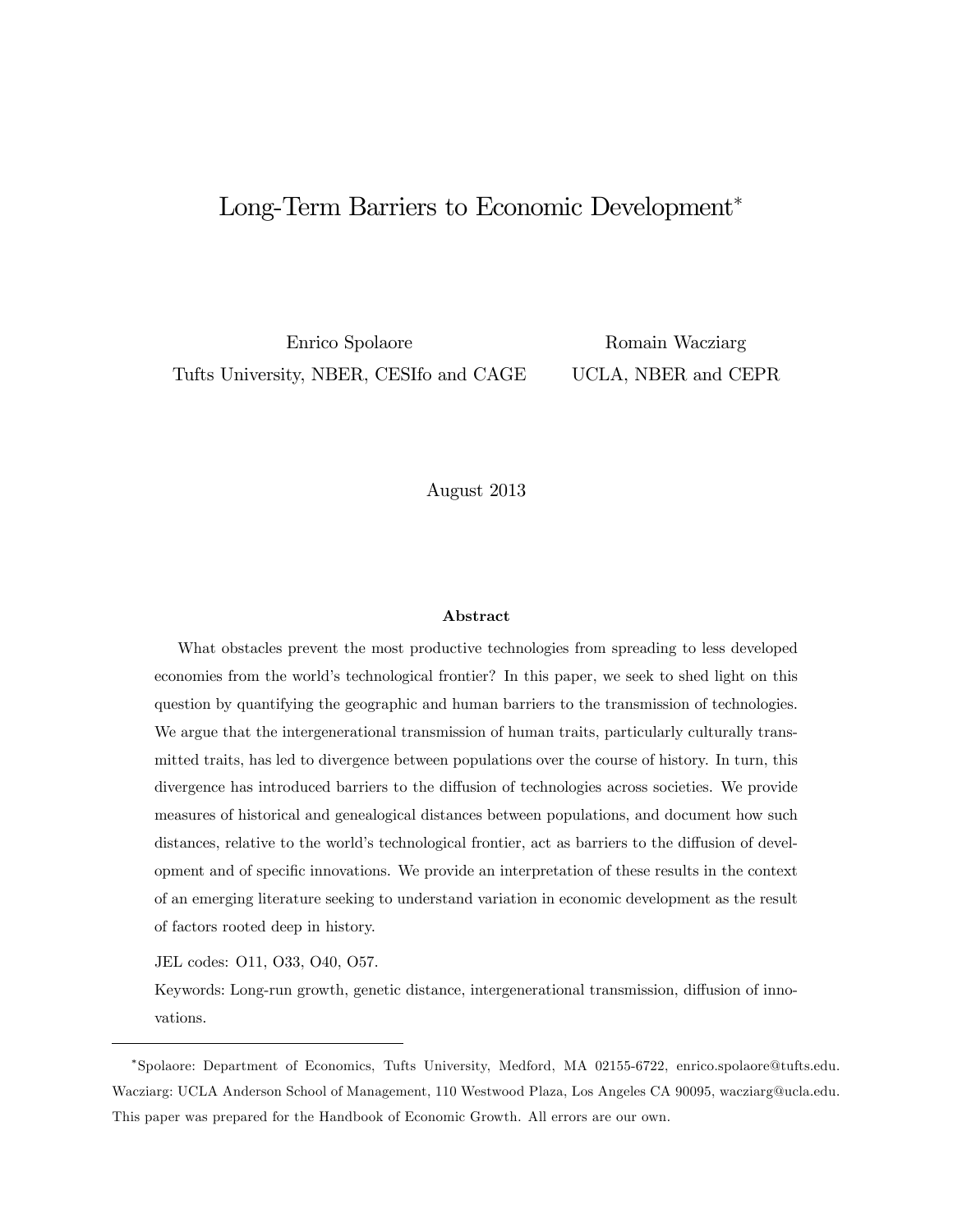## 1 Introduction

Technological differences lie at the heart of differences in economic performance across countries. A large and growing literature on development accounting demonstrates that total factor productivity accounts for a sizeable fraction of cross-country differences in per capita income (Hall and Jones, 1999, Caselli, 2005, Hsieh and Klenow, 2010, among many others). The problem of low technological advancement in poor countries is not primarily one of lack of innovation, for technologies that could make these countries vastly richer exist and are used elsewhere in the world. A major problem, instead, is one of delayed technological adoption. That many countries are subject to large technological usage gaps is a well-documented phenomenon. However, the factors explaining delayed technological adoption are not well-understood. What prevents the most productive technologies, broadly understood, from spreading to less developed economies from the world's technological frontier? In this chapter, we seek to shed light on this question, by quantifying the geographic and human barriers to the transmission of technologies.

We adopt a long-term perspective. The fortunes of nations are notoriously persistent through time, and much of the variation in economic performance is rooted in deep history.<sup>1</sup> While there have been reversals of fortune at the level of countries, these reversals are much less prevalent when looking at the fortunes of populations rather than those of geographic locations.<sup>2</sup> Indeed, contributions by Putterman and Weil (2010), Comin, Easterly and Gong (2010) and Spolaore and Wacziarg (2009, 2012a, 2013) argue that the past history of populations is a much stronger predictor of current economic outcomes than the past history of given geographical locations. Thus, any explanation for the slow and unequal diffusion of frontier technologies must be able to account for the persistence of economic fortunes over the long run. In this chapter, we argue that the intergenerational transmission of human traits, particularly culturally transmitted traits, has led to divergence between populations over the course of history. In turn, this divergence has introduced barriers to the diffusion of technologies across societies. These barriers impede the flow of technologies in proportion to how genealogically distant populations are from each other.

<sup>&</sup>lt;sup>1</sup>For instance, an important literature has explored the prehistoric origins of comparative development (Diamond, 1997; Olsson and Hibbs, 2005; Ashraf and Galor, 2011 and 2013a).

<sup>2</sup> See Acemoglu, Johnson and Robinson (2002) for the reversal of fortune at the level of geographic locations (for former colonies), and papers by Spolaore and Wacziarg (2013) and Chanda, Cook and Putterman (2013) showing that the reversal of fortune disappears when correcting for ancestry and expanding the sample beyond former colonies.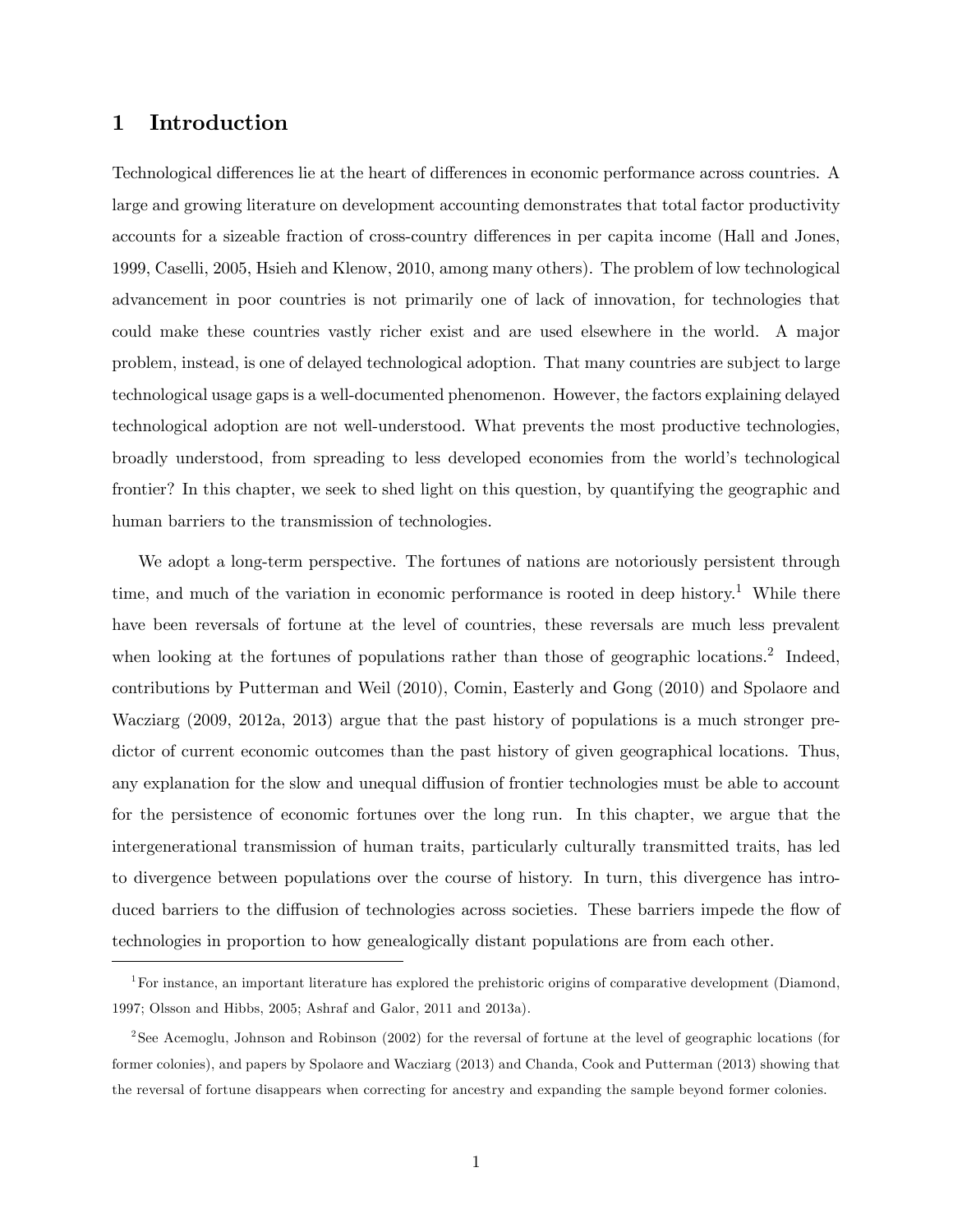Our starting point is to develop a theoretical model capturing these ideas. This model proceeds in three phases. Firstly, we argue that genealogical separation across populations leads, on average, to differentiation along a wide range of traits transmitted from parents to children either biologically or culturally. Populations that are genealogically distant should therefore also be distant in terms of languages, norms, values, preferences, etc. - a set of traits we refer to as vertically transmitted traits or more simply as vertical traits. Secondly, we consider the onset of a major innovation, which could be interpreted as the Industrial Revolution, and argue that differences in vertical traits introduce barriers to the diffusion of this major innovation across societies and populations. Thus, cross-country differences in aggregate TFP or per capita income should be correlated with their genealogical distance. Finally, we extend the model to allow for innovations taking place over time, and innovation and imitation occurring endogenously. In this more general framework, usage lags in the adoption of specific technologies and consequently aggregate differences in economic development are correlated with average differences in vertical traits, and thus with genealogical distance.

We next turn to empirical evidence on these ideas. To measure the degree of relatedness between populations, we use genetic distance. Data on genetic distance was gathered by population geneticists specifically for the purpose of tracing genealogical linkages between world populations (Cavalli-Sforza et al., 1994). By sampling large numbers of individuals from different populations, these researchers obtained vectors of allele frequencies over a large set of genes, or loci. Measures of average differences between these vectors across any two populations provide a measure of genetic distance. The measure we rely on, known as  $F_{ST}$  genetic distance, is the most widely used measure in the population genetics literature because it has properties that make it well-suited to study separation times between populations - precisely the concept we wish to capture.  $F_{ST}$  genetic distance has been shown to correlate with other measures of cultural differences such as linguistic distance and differences in answers to questions from the World Values Survey (Spolaore and Wacziarg, 2009, Desmet, Le Breton, Ortuño-Ortín and Weber, 2011).

Emphatically, the purpose of our study is not to study any genetic characteristics that may confer any advantage in development. The genes used in our measures of genealogical distance purposedly do not capture any such traits. It is important to note that the genes chosen to compare populations and retrace their genealogies are neutral (Kimura, 1968). That is, their spread results from random factors and not from natural selection. For instance, neutral genes include those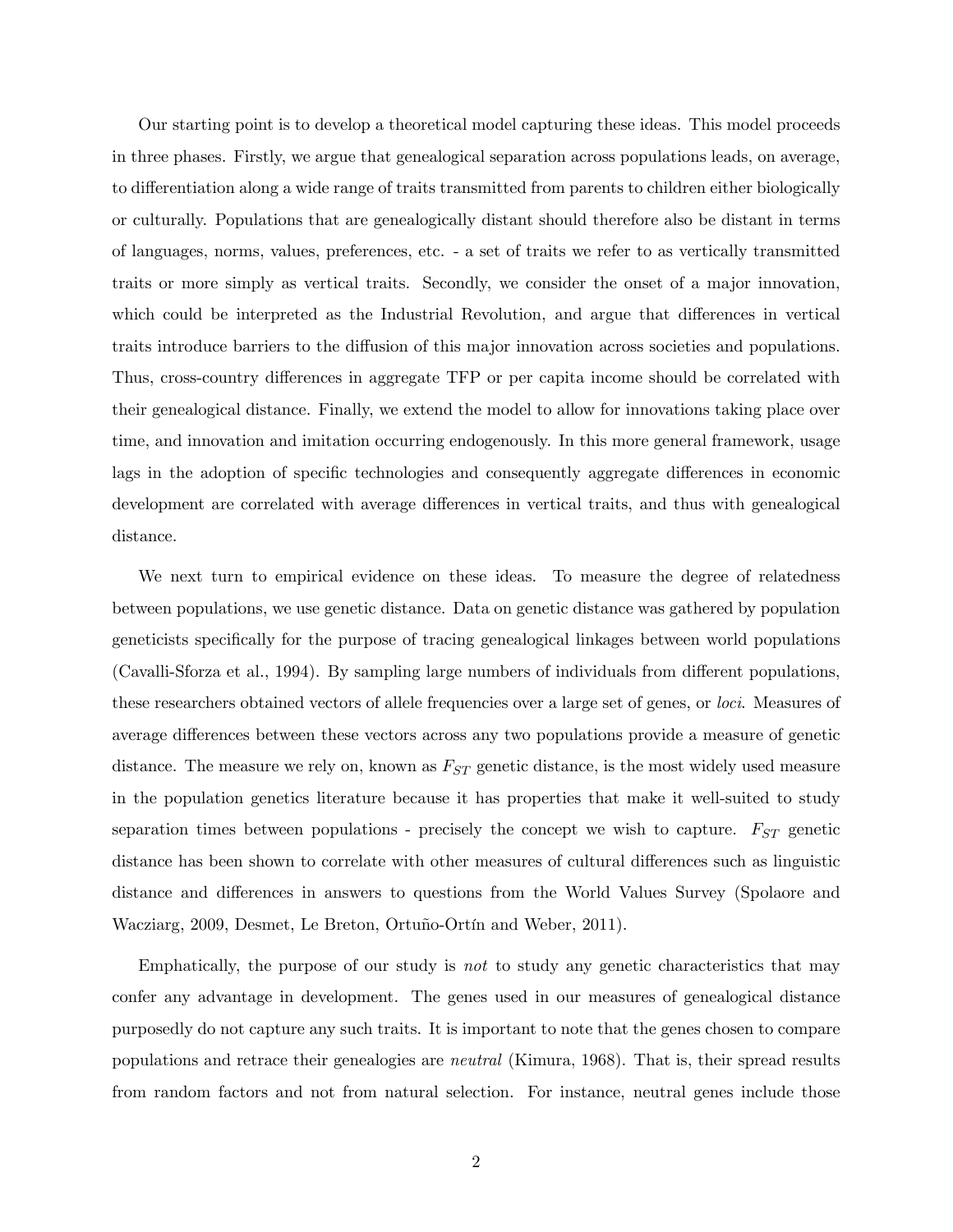coding for different blood types, characteristics that are known not to have conferred a particular advantage or disadvantage to individuals carrying them during human evolutionary history. The mutations that give rise to specific alleles of these genes arise and spread randomly. The neutral genes on which genetic distance is based thus do not capture traits that are important for fitness and survival. As a result, measures based on neutral genes are like a molecular clock: on average they provide an indication of separation times between populations. Therefore, genetic distance can be used as a summary statistics for all divergence in traits that are transmitted with variation from one generation to the next over the long run, including divergence in cultural traits. Our hypothesis is that, at a later stage, when such populations enter in contact with each other, differences in those traits create barriers to exchange, communication and imitation. These differences could indeed reflect traits that are mostly transmitted culturally and not biologically - such as languages, norms of behavior, values and preferences. In a nutshell, we hypothesize that genetic distance measured from neutral genes captures divergence in intergenerationally transmitted traits - including cultural traits - between populations. This divergence in turn impedes the flow of innovations.

We use these measures of genetic distance to test our model of technological diffusion. Our barriers model implies that the genetic distance measured relative to the world technological frontier should trump absolute genetic distance as an explanation for bilateral income differences. We find this to be the case empirically. Our model also implies that genetic distance relative to the frontier should have predictive power for income differences across time even in periods when the world distribution of income was quite different from today's. We show indeed that the effect of genetic distance remains strong in historical data on population density and per capita income. Our model implies that after a major innovation, such as the Industrial Revolution, the effect of genealogical distance should be pronounced, but that it should decline as more and more societies adopt the frontier's innovation. This too is true empirically. Finally, our model implies that genetic distance should have predictive power at the level of disaggregated technologies, and find this to be the case both historically (when measuring technological usage on the extensive margin) and for more recent technological developments (measuring technological usage along the intensive margin). In sum, we find considerable evidence that barriers introduced by historical separation between populations are central to account for the world distribution of income.

In the final section of this chapter, we broaden our focus and place these hypotheses and findings in the context of the wider emerging literature on the deep historical roots of economic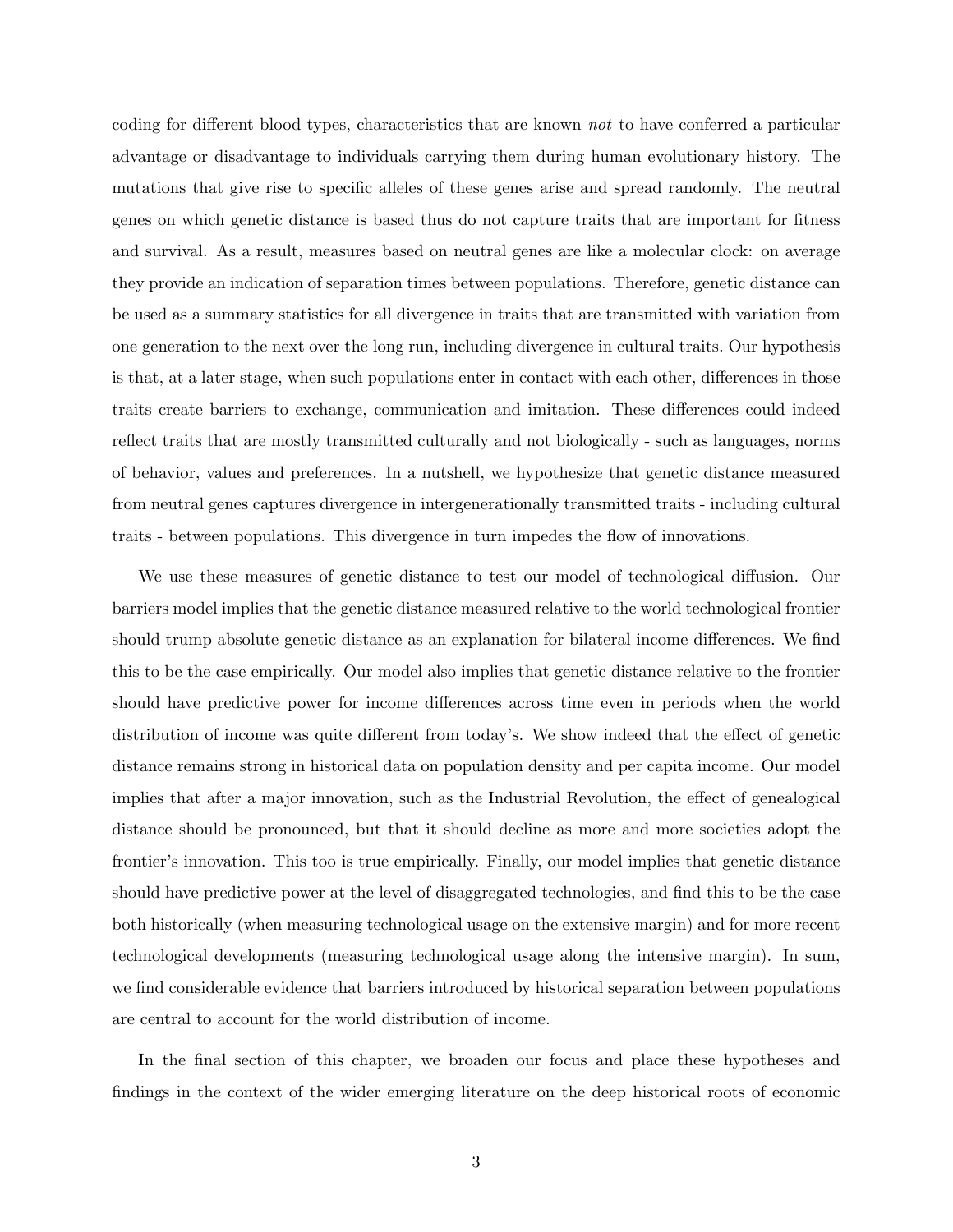development. Our discussion starts from a taxonomy, based on Spolaore and Wacziarg (2013), describing how historically transmitted traits could conceivably affect socio-economic outcomes. The taxonomy distinguishes between the mode of transmission of vertical traits, and the mode of operation of these traits. In principle, intergenerationally transmitted traits could be transmitted either biologically or culturally. However, the recent development of the literatures on epigenetics and on gene-culture interactions has made this distinction based on the mode of transmission much less clear-cut empirically and conceptually. A more fruitful discussion, we argue, is to try to better distinguish between the modes of operation of vertical traits. These traits, in principle, could bear direct effects on economic outcomes, or operate as barriers to economic interactions between populations. We discuss existing contributions in light of this distinction, and discuss directions for future research in the emerging new field concerned with the deep historical roots of economic development.

This chapter is organized as follows. Section 2 presents a stylized model of the diffusion of technologies as function of differences in vertically transmitted traits across human populations, and ultimately as a function of the degree of genealogical relatedness between them. Section 3 presents our empirical methodology and data. Section 4 discusses a wide range of empirical results pertaining to contemporaneous and historical measures of economic development and specific technology use measures. Section 5 discusses the interpretation of these results in the context of the broader literature on the deep roots of economic development. Section 6 concludes.

## 2 A Theory of Relatedness and Growth

In this section we present a basic theoretical framework to capture the links among genetic distance, intergenerationally-transmitted traits, and barriers to the diffusion of economic development across different societies. $3$  The model illustrates two key ideas.

The first idea is that genetic distance between populations captures the degree of genealogical relatedness between populations over time, and can therefore be interpreted as a general metric for average differences in traits transmitted with variation across generations. Genetic distance measures the difference in gene distributions between two populations, where the genes under consideration are neutral. By definition, neutral genetic change tends to occur randomly, independently

<sup>&</sup>lt;sup>3</sup>The model builds on Spolaore and Wacziarg (2009, 2012a).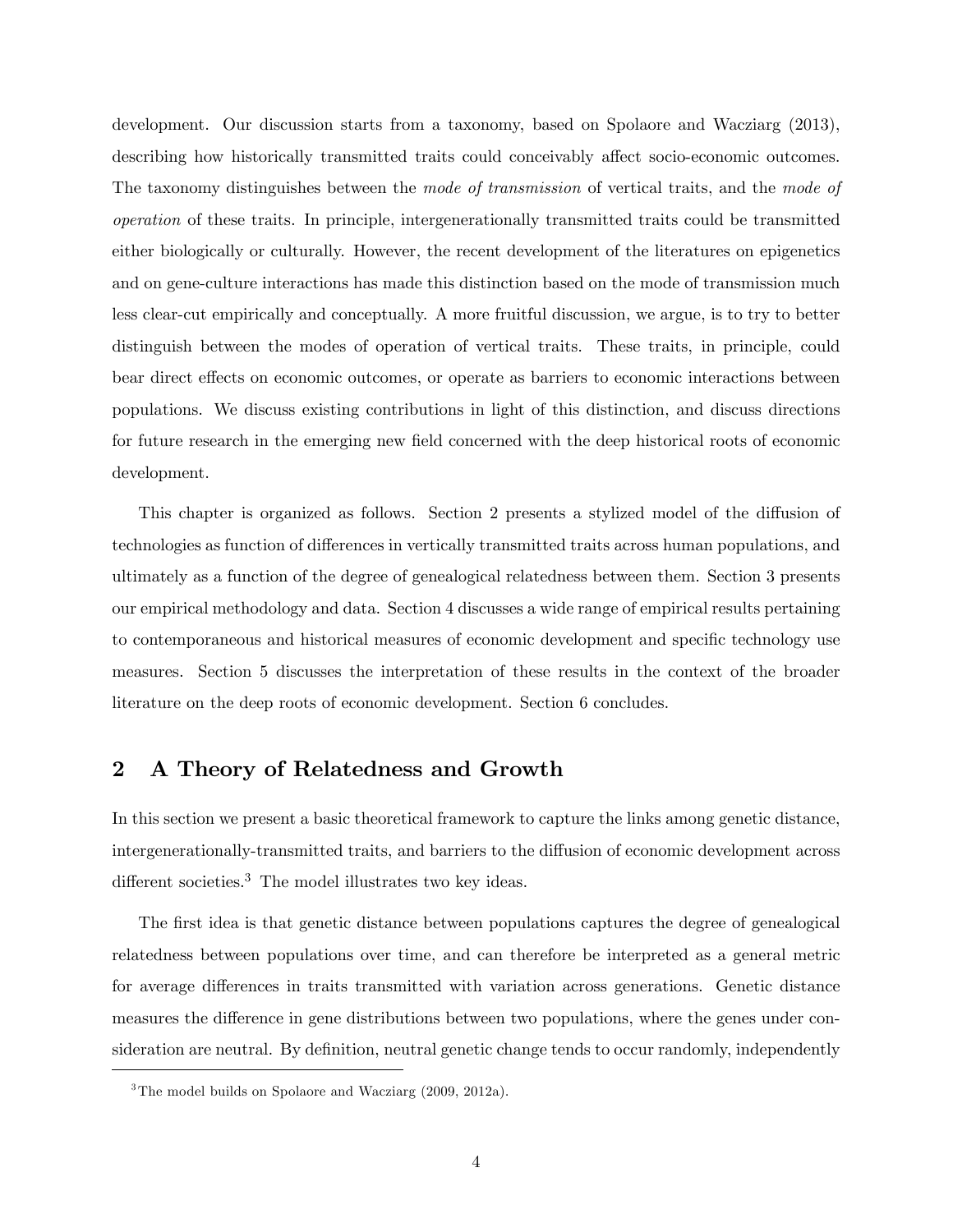of selection pressure, and regularly over time, as in a molecular clock (Kimura, 1968). This divergence provides information about lines of descent: populations that are closer in terms of genetic distance have shared a common "ancestor population" more recently. The concept is analogous to relatedness between individuals: two siblings are more closely related than two cousins because they share more recent common ancestors: their parents rather than their grandparents. Since a very large number of traits - not only biological but also cultural - are transmitted from one generation to the next over the long run, genetic distance provides a comprehensive measure for average differences in traits transmitted across generations. We call vertically transmitted traits (or vertical traits, for short) the set of characteristics passed on across generations within a population over the very long run - that is, over the time horizon along which populations have diverged (thousands of years).<sup>4</sup> Vertical transmission takes place across generations within a given population, and, in our definition, includes not only direct parent-to-child transmission of biological and cultural traits, but also, more broadly, "oblique" transmission of cultural traits from the older to the younger within a genetically-related group. In contrast, we define "horizontal transmission" as learning and imitation across different populations at a point in time.

The second idea is that differences in vertically transmitted traits act as barriers to horizontal learning and imitation, and therefore hamper the diffusion of innovations and economic development  $\alpha$  across societies.<sup>5</sup> We argue that populations that share a more recent common history, and are therefore closer in terms of vertical traits, face lower costs and obstacles to adopting each otherís innovations. This view that differences in persistent societal characteristics may act as barriers is consistent with a large literature on the diffusion of innovations, starting with the classic work by Rogers (1962). Empirically, we are interested primarily in the diffusion of modern economic development in historical times, and especially after the Industrial Revolution, so our stylized model is designed with that objective in mind.

<sup>&</sup>lt;sup>4</sup>This terminology is borrowed from the evolutionary literature on cultural transmission (for example, see Cavalli-Sforza and Feldman, 1981; Boyd and Richerson, 1985; Richerson and Boyd, 2005).

 $5Policy-induced barriers to the diffusion of technology are analyzed by Parente and Present (1994, 2002). In our$ framework we interpret barriers more broadly to include all long-term societal differences that are obstacles to the diffusion of development.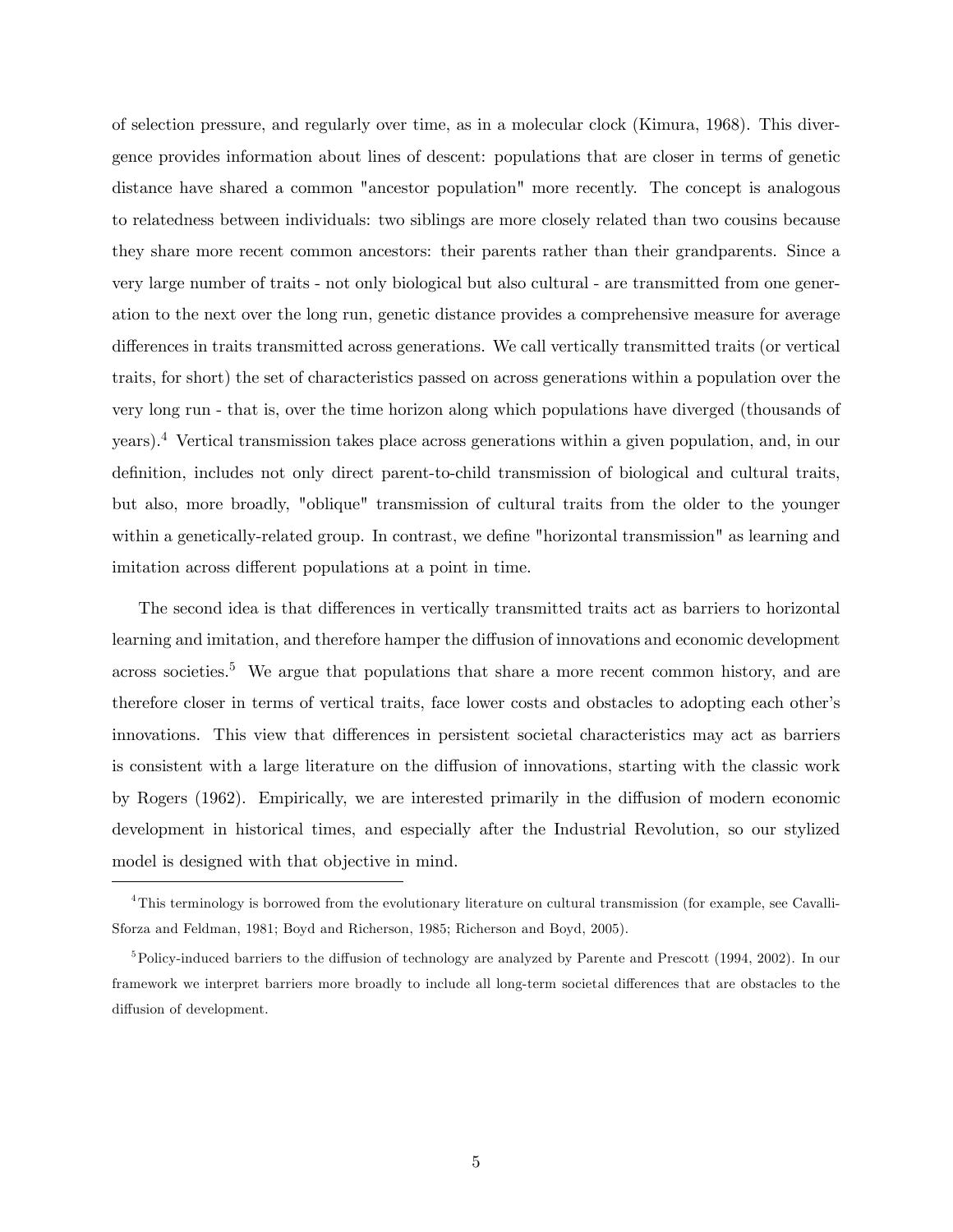#### 2.1 Genetic Distance and Vertically Transmitted Traits

We model all vertical traits of a population as a point on the real line: each population i has vertical traits  $v_i$ , where  $v_i$  is a real number. At time  $o$  ("origin"), there exists only one population (population 0), with traits normalized to zero:  $v_0 = 0$ . At time  $p > o$  ("prehistory"), the original population splits into two populations (1 and 2). At time  $h > p$  ("history"), each of the two populations splits into three separate populations: population 1 into populations 1:1, 1:2, 1:3, and population 2 into populations 2.1, 2.2, and 2.3.<sup>6</sup> The genealogical tree is displayed in Figure 1. By analogy with the genealogy of individuals, we say that populations such as 1:1 and 1:2 are "sibling" populations, because their last common ancestors (their "parent" population) can be found at the more recent split (time  $p$ ), while population pairs such as 1.2 and 2.1 are "cousin" populations, because their last common ancestors (their "grandparent" population) must be traced back to a more remote time  $o < p$ .  $G(i, j)$  denotes the genetic distance between population i and population j.<sup>7</sup> The genetic distance between two sibling populations is  $g_s > 0$ , while the genetic distance between two cousin populations is  $g_c > g_s$ . Formally,

$$
G(1.m, 1.n) = G(2.m, 2.n) = g_s \quad \text{where } m = 1, 2, 3; n = 1, 2, 3 \text{ and } 1.m \neq 1.n; 2.m \neq 2.n \quad (1)
$$

and

$$
G(1.m., 2.n) = g_c \qquad \text{where } m = 1, 2, 3 \text{ and } n = 1, 2, 3 \tag{2}
$$

Each population inherits vertical traits from its ancestor population with variation. In general, vertical traits  $v_d$  of population d (the "descendent"), descending from population a (the "ancestor"), are given by:

$$
v_d = v_a + \varepsilon_d \tag{3}
$$

where  $\varepsilon_d$  is a shock. In particular, we model the process of variation as a random walk. This simplification is consistent with the molecular-clock interpretation of genetic distance. While more complex processes could be considered, this formalization has two advantages: it is economical and illustrates how random changes are sufficient to generate our theoretical predictions. Formally, we assume that  $\varepsilon_d$  takes value  $\varepsilon > 0$  with probability  $1/2$  and  $-\varepsilon$  with probability 1/2. We denote with

<sup>&</sup>lt;sup>6</sup>In Spolaore and Wacziarg (2009), we presented a similar model with only four populations at time h (1.1, 1.2, 2:1, and 2:2). Here we extend the framework to allow for a more general analysis, in which we also have pairs of populations that, while they are not at the frontier themselves, are both siblings with the frontier population.

<sup>&</sup>lt;sup>7</sup>By definition,  $G(i, i) = 0$ .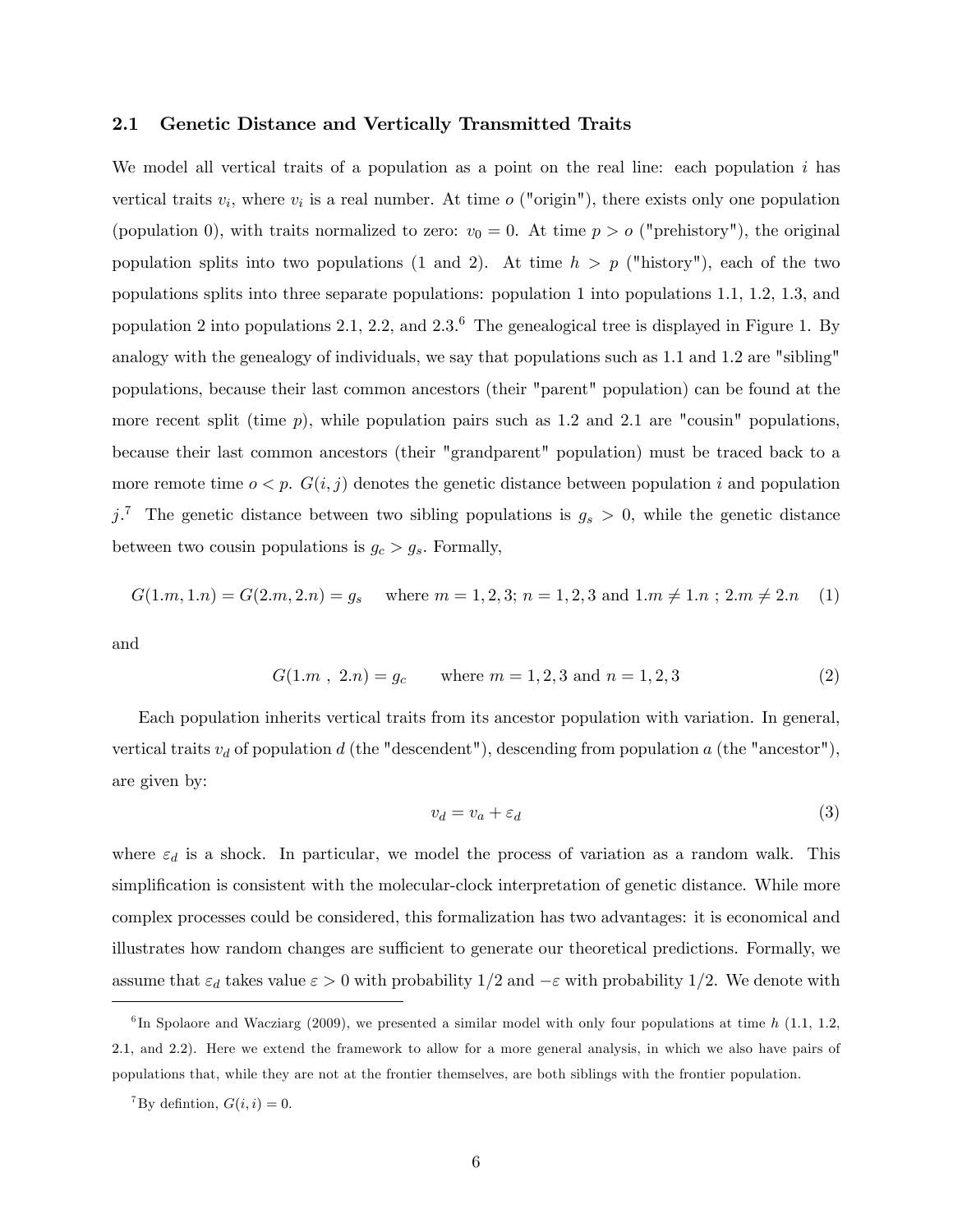$V(i, j)$  the distance in vertically transmitted traits (vertical distance, for short) between populations  $i$  and  $j$ :

$$
V(i,j) \equiv |v_j - v_i| \tag{4}
$$

We are now ready to summarize our first idea as:

#### Proposition 1

The distance in vertical traits  $V(i, j)$  between two populations i and j is, on average, increasing in their genetic distance  $G(i, j)$ .

Derivation of Proposition 1:

The expected distance in vertical traits between sibling populations is:

$$
E\{V(i,j) \mid G(i,j) = g_s\} = \varepsilon
$$
\n(5)

because their vertical distance is equal to  $2\varepsilon$  with probability  $1/2$ , when one population experiences a positive shock  $\varepsilon$  and the other a negative shock  $-\varepsilon$ , and equal to 0 with probability 1/2, when both populations experience the same shock (either  $\varepsilon$  with probability  $1/4$  or  $-\varepsilon$  with probability  $1/4$ ). In contrast, the expected distance in vertical traits between cousin populations is:

$$
E\{V(i,j) \mid G(i,j) = g_c\} = \frac{3\varepsilon}{2}
$$
\n<sup>(6)</sup>

because their vertical distance is 0 with probability  $3/8$ ,  $2\varepsilon$  with probability  $1/2$ , and  $4\varepsilon$  with probability  $1/8$ .<sup>8</sup> Therefore, the expected distance in vertical traits is increasing in genetic distance:

$$
E\{V(i,j) \mid G(i,j) = g_c\} - E\{V(i,j) \mid G(i,j) = g_s\} = \frac{\varepsilon}{2} > 0\tag{7}
$$

<sup>&</sup>lt;sup>8</sup>The details of the calculation are as follows. With probability  $1/4$ , the two populations experienced identical shocks at time h, and their respective ancestor populations experienced identical shocks at time p, implying  $V(i, j) = 0$ . With probability 1/8, one population lineage experienced a positive shock  $\varepsilon$  at time p and a negative shock  $-\varepsilon$  at time h while the other population lineage experienced  $-\varepsilon$  and  $\varepsilon$ , implying again  $V(i, j) = 0$ . With probability  $1/4$ , the two populations' ancestors experienced identical shocks at time  $p$ , but the two populations experienced different shocks at time h, implying  $V(i, j) = 2\varepsilon$ . With probability 1/4, the shocks were the same at time h but different at time p, also implying  $V(i, J) = 2\varepsilon$ . Finally, with probability 1/8, one population linaeage experienced two positive shocks  $(\varepsilon + \varepsilon = 2\varepsilon)$  and the other two negative shocks  $(-\varepsilon - \varepsilon = -2\varepsilon)$ , therefore leading to a vertical distance equal to 4 $\varepsilon$ . In sum, their expected vertical distance is given by  $E\{V(i,j)|G(i,j)=g_c\}=\frac{3}{8}0+\frac{1}{2}2\varepsilon+\frac{1}{8}4\varepsilon=\frac{3\varepsilon}{2}$  $\frac{\pi}{2}$ .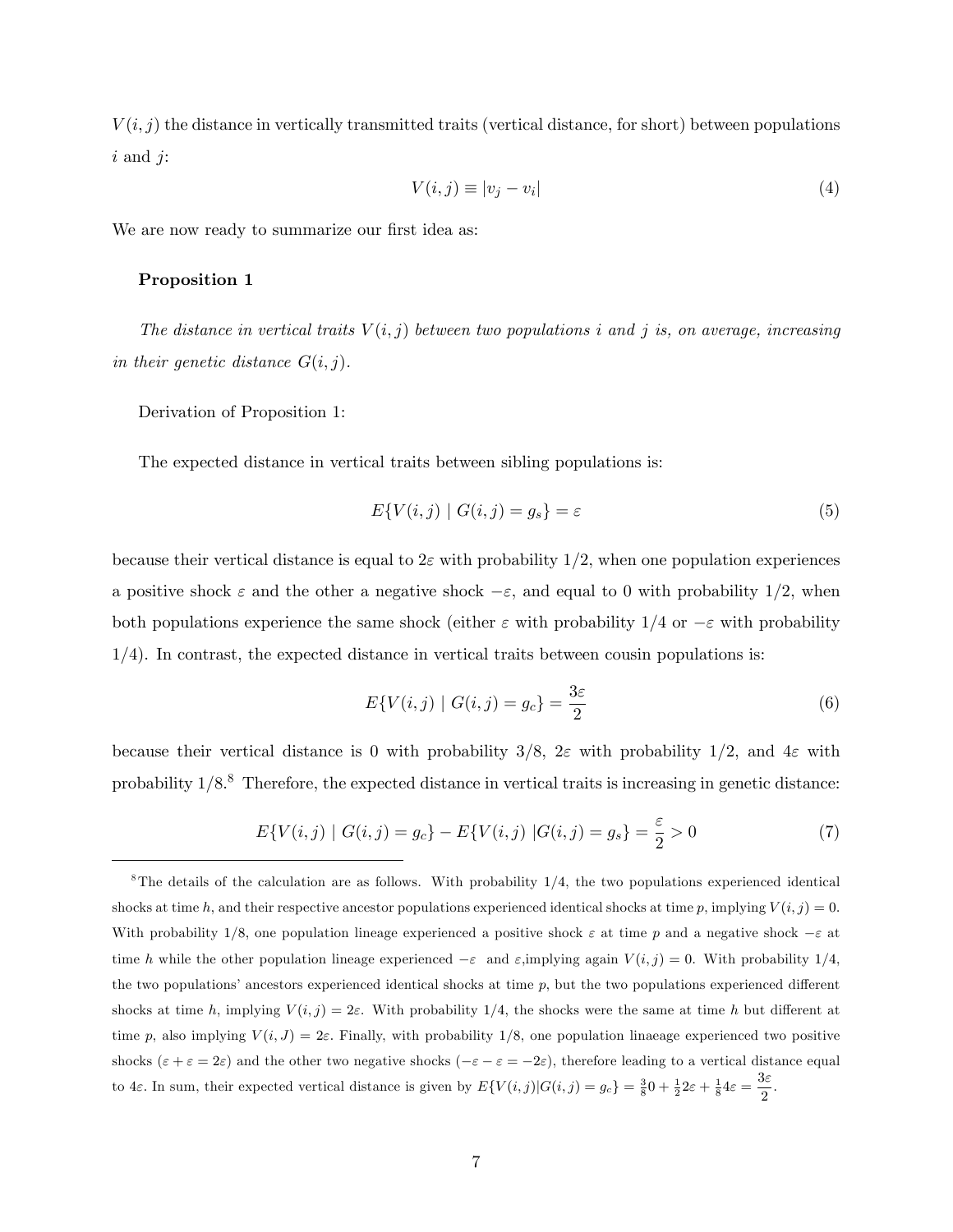It is important to notice that the relation between distance in vertical traits and genetic distance is is not deterministic, but works on average. Some pairs of populations, while genealogically more distant, may end up with more similar vertical traits than two more closely related populations. However, that outcome is less likely to be observed than the opposite. On average, genetic distance and vertical distance go hand in hand.

#### 2.2 Barriers to the Diffusion of Economic Development

Our second idea is that differences in vertical traits constitute barriers to the spread of innovations across populations. A stylized illustration of this idea is provided below.

At time p all populations produce output using the basic technology  $Y_i = AL_i$ , so that all populations have the same income per capita  $y = A$ . In period h a population happens to find a more productive technology  $A' = A + \Delta$  where  $\Delta > 0$ . We abstract from the possibility that the likelihood of finding the innovation is itself a function of a society's vertical traits. Such direct effects of vertical traits could strengthen the links between genetic distance and economic outcomes, but are not necessary for our results.

We denote the innovating population as  $f$  (for technological frontier). To fix ideas and without loss of generality, in the rest of the analysis we assume that population 1.1 is the frontier population  $(f = 1.1)$ . Populations farther from population f in terms of vertical traits face higher barriers to adopt the new technology. Formally, we assume that a society  $i$  at a vertical distance from the frontier equal to  $V(i, f)$  can improve its technology only by:

$$
\Delta_i = [1 - \beta V(i, f)]\Delta \tag{8}
$$

where the parameter  $\beta > 0$  captures the barriers to the horizontal diffusion of innovations due to distance in vertical traits. To ensure non-negativity, we assume that  $\beta \leq \frac{1}{\max V}$  $\frac{1}{\max V(i,f)}=\frac{1}{4\varepsilon}$  $\frac{1}{4\varepsilon}$ .<sup>9</sup> Therefore, income per capita in society  $i$  will be given by:

$$
y_i = A + \Delta_i = A + [1 - \beta V(i, f)]\Delta
$$
\n(9)

This immediately implies:

### Proposition 2

<sup>&</sup>lt;sup>9</sup>Alternatively, the formula could be re-written as  $\Delta_i = \max\{[1 - \beta V(i, f)]\Delta, 0\}.$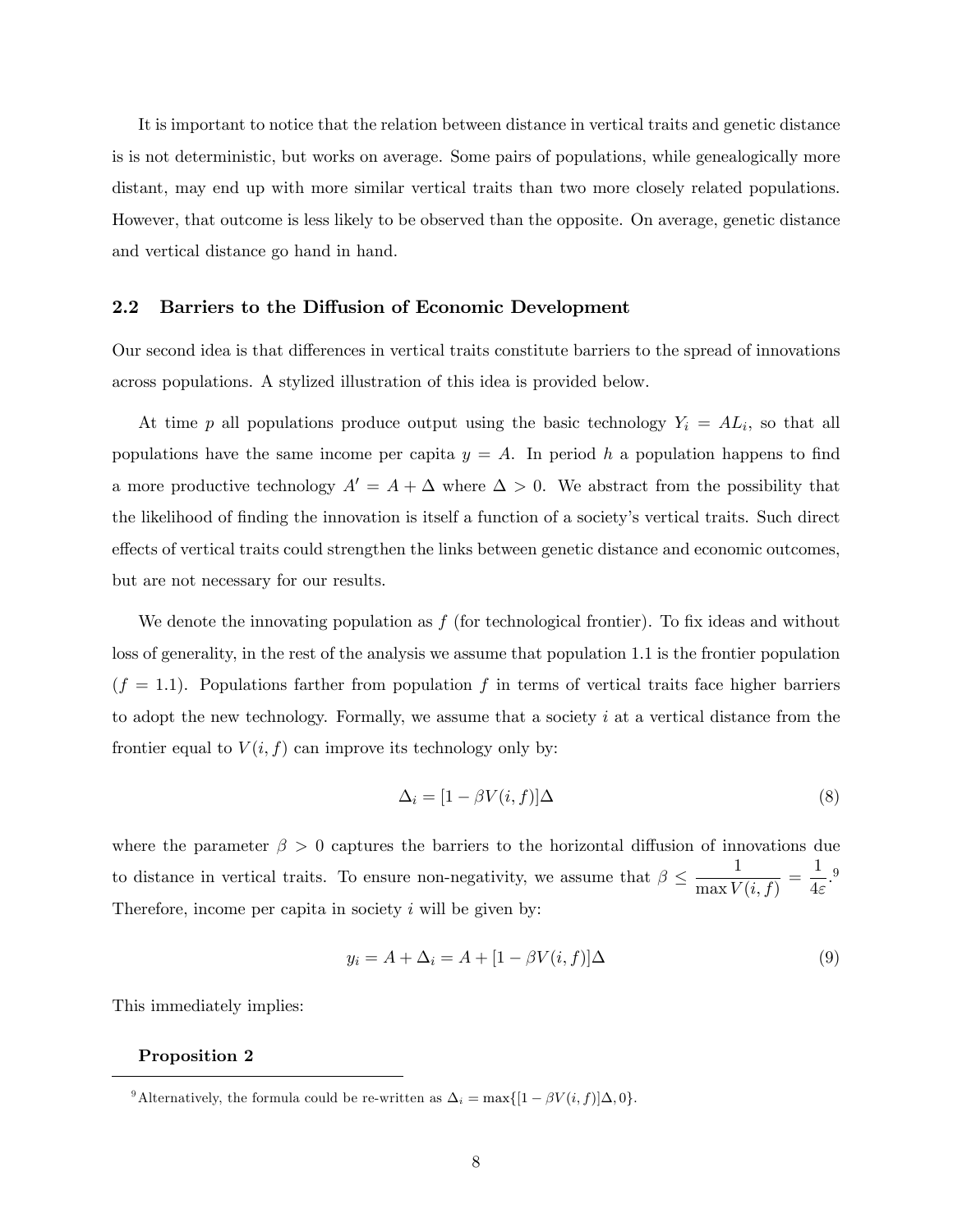The difference in income per capita  $|y_i - y_j|$  between society i and society j is a function of their relative vertical distance from the frontier  $|V(i, f) - V(j, f)|$ :

$$
|y_j - y_i| = \beta \Delta |V(i, f) - V(j, f)| \tag{10}
$$

#### 2.3 Genetic Distance and Income Differences

Since income differences are associated with differences in vertical traits across populations (Proposition 2), and differences in vertical traits, on average, go hand in hand with genetic distance (Proposition 1), we can now establish a link between expected income differences and genetic distance. These links are formally derived as Propositions 3 and 4 below.

#### Proposition 3

The expected income difference  $E\{|y_j - y_i|\}$  between societies i and j is increasing in their genetic distance  $G(i, j)$ .

#### Derivation of Proposition 3:

First, we must calculate the expected income of all pairs of populations at genetic distance  $g_s$  (sibling populations).  $V(i, j)$  between two sibling populations is 0 with probability  $1/2$  and  $2\varepsilon$ with probability  $1/2$ . When the two populations have identical traits, they have identical incomes. When they are at a distance  $2\varepsilon$  from each other, one of them must be closer to the frontier's traits by a distance equal to  $2\varepsilon$ , no matter where the frontier's traits are located (at 0,  $2\varepsilon$ , or  $-2\varepsilon$ ), or whether one of the two sibling populations is the frontier. Thus, when  $V(i, j) = 2\varepsilon$ , the income difference between the two populations is  $\beta \Delta 2\varepsilon$ . In sum, for all pairs of sibling populations is  $|y_{k,m}-y_{k,n}|=0$  with probability  $1/2$ , and  $|y_{k,m}-y_{k,n}|=\beta\Delta 2\varepsilon$  with probability  $1/2$ , implying  $E\{|y_{k,m}-y_{k,n}|\} = \beta \Delta \varepsilon$  where  $k = 1, 2; m = 1, 2, 3; n = 1, 2, 3;$  and  $m \neq n$ . Consequently, the expected income difference between sibling populations is:

$$
E\{|y_j - y_i| \mid |G(i,j) = g_s\} = \beta \Delta \varepsilon \tag{11}
$$

Now, we must calculate the expected income difference between cousin populations.  $V(i, j)$  between two cousin populations is 0 with probability  $3/8$ ,  $2\varepsilon$  with probability  $1/2$ , and  $4\varepsilon$  with probability  $1/8$ . The calculation is slightly more complicated, because we must distinguish between pairs that include the frontier and pairs that do not include the frontier  $f = 1.1$ . First, consider pairs that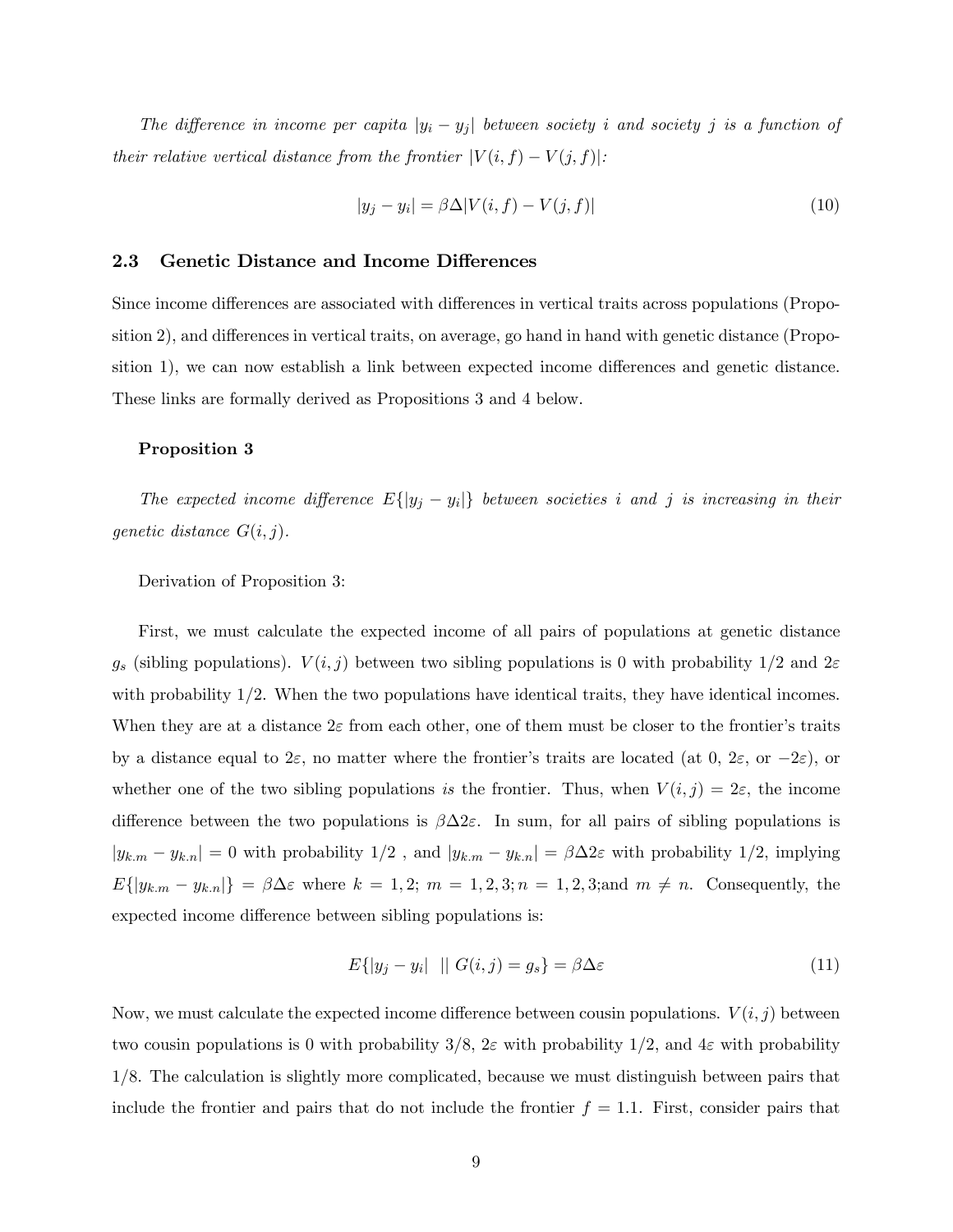include the frontier. With probability  $3/8$  a population 2.n shares the same traits (and hence income) with the frontier, with probability  $1/2$ , population 2.n has income lower than the frontier's by  $\beta \Delta 2\varepsilon$ , and with probability 1/8 population 2.n's income is lower by  $\beta \Delta 4\varepsilon$ . Thus, we have:

$$
E\{|y_f - y_{2,n}|\} = \frac{\beta \Delta 2\varepsilon}{2} + \frac{\beta \Delta 4\varepsilon}{8} = \frac{3\beta \Delta \varepsilon}{2} \quad \text{where} \quad n = 1, 2, 3 \tag{12}
$$

Now, consider pairs of cousin populations that do not include the frontier population - that is, pairs 1.m and 2.n, with  $m = 2,3$ , and  $n = 1,2,3$ . Again, the income difference between each pair of cousin populations is equal to zero when both populations share the same traits (which happens with probability 3/8), and is equal to  $\beta \Delta 2\varepsilon$  when their traits are at a distance  $2\varepsilon$  from each other (which happens with probability  $1/2$ ), no matter where the frontier is located. However, when the two cousin populations are at a distance  $4\varepsilon$  from each other (which happens with probability  $1/8$ ), their income distance depends on the location of the traits of the frontier. If the frontier is at an extreme (either  $2\varepsilon$  or  $-2\varepsilon$  an event with probability 1/2), the  $4\varepsilon$  vertical distance between 1.m and 2.n implies that their income distance is equal to  $\beta \Delta 4\varepsilon$ . In contrast, if the frontier's traits are at 0 (also an event with probability  $1/2$ ), 1:m and 2:n are equally distant from the frontier (each at a distance  $2\varepsilon$ ), and therefore have identical incomes per capita. In sum, we have:

$$
E\{|y_{1,m} - y_{2,n}|\} = \frac{\beta \Delta 2\varepsilon}{2} + \frac{1}{2} \frac{\beta \Delta 4\varepsilon}{8} = \frac{5\beta \Delta \varepsilon}{4} \text{ where } m = 2, 3; n = 1, 2, 3 \tag{13}
$$

Consequently, expected income difference between pairs of cousin populations is:

$$
E\{|y_j - y_i| \mid |G(i,j) = g_c\} = \frac{1}{9} \sum_{m=1}^{3} \sum_{n=1}^{3} E\{|y_{1,m} - y_{2,n}|\} = \frac{1}{9} [3\frac{3\beta\Delta\varepsilon}{2} + 6\frac{5\beta\Delta\varepsilon}{4}] = \frac{4\beta\Delta\varepsilon}{3}
$$
(14)

Therefore, the expected income difference between cousin populations is higher than the one between sibling populations: higher genetic distance is associated, on average, with higher income differences, as stated in Proposition 3. Formally:

$$
E\{|y_j - y_i| \mid |G(i,j) = g_c\} - E\{|y_j - y_i| \mid |G(i,j) = g_s\} = \frac{\beta \Delta \varepsilon}{3} > 0
$$
\n(15)

Why do populations which are genetically more distant from each other tend to differ more in income per capita, on average? The reason is that populations which are distant from each other genetically are also more likely to find themselves at more different distances from the frontier. Relative distance from the frontier, rather than genetic distance between populations per se, is the key determinant of expected income differences. Therefore, we can find an even stronger relation between income differences and genetic distance if we consider not the *absolute* genetic distance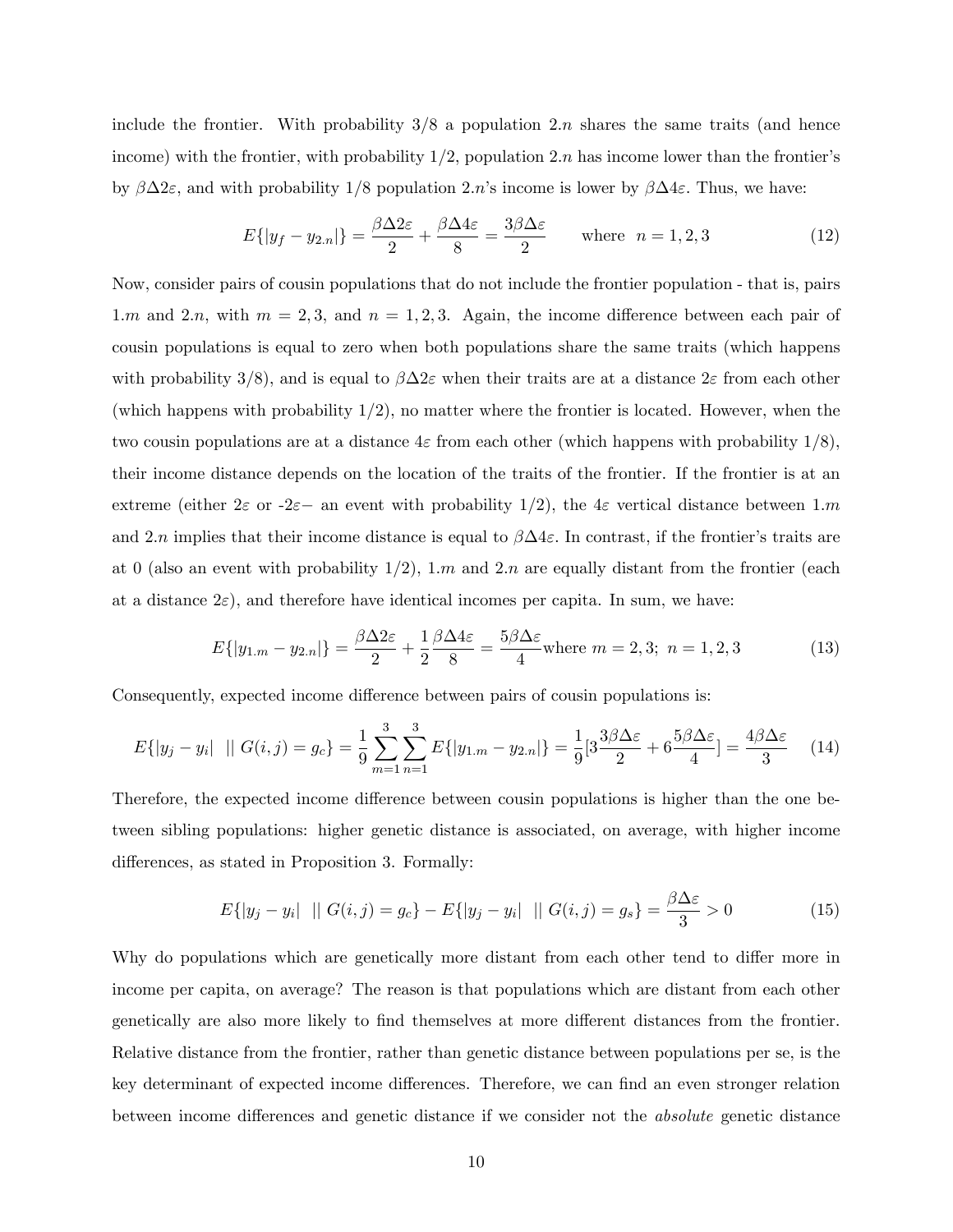between two populations  $G(i, j)$ , but their *relative* genetic distance from the technological frontier, defined as follows:

$$
R(i,j) \equiv |G(i,f) - G(j,f)| \tag{16}
$$

Our model predicts that the effect of relative genetic distance on income differences is not only positive, but also larger than the effect of absolute genetic distance:

#### Proposition 4

The expected income difference  $E\{|y_j - y_i|\}$  between society i and j is increasing in the two populations' relative genetic distance from the frontier  $R(i, j)$ . The effect of relative genetic distance  $R(i, j)$  on income differences is larger than the effect of absolute genetic distance  $G(i, j)$ .

Derivation of Proposition 4:

The expected income difference between pairs of populations at relative genetic distance  $R(i, j)$  =  $g_s$  is<sup>10</sup>:

$$
E\{|y_j - y_i| \mid |R(i,j) = g_s\}| = E\{|y_f - y_{1,2}|\} + E\{|y_f - y_{1,3}|\} = \beta \Delta \varepsilon
$$
\n(17)

while the expected income difference between pairs of populations at relative genetic distance  $R(i, j) = g_c$  is<sup>11</sup>:

$$
E\{|y_j - y_i| \t || R(i,j) = g_c\}| = \frac{1}{3} \sum_{n=1}^{3} E\{|y_f - y_{2,n}|\} = \frac{3\beta\Delta\varepsilon}{2}
$$
 (18)

Therefore, the effect of an increase of relative genetic distance from  $g_s$  to  $g_c$  is

$$
E\{|y_j - y_i| \mid R(i,j) = g_c\} - E\{|y_j - y_i| \mid R(i,j) = g_s\} = \frac{\beta \Delta \varepsilon}{2} > \frac{\beta \Delta \varepsilon}{3} > 0
$$
 (19)

The effect is positive  $(\frac{\beta \Delta \varepsilon}{2} > 0)$ , and larger than the analogous effect of absolute genetic distance  $\frac{\beta\Delta\varepsilon}{2}$  $\frac{12}{3}$ , derived above.

By the same token, the effect of relative genetic distance on expected income differences is also positive when moving from  $R(i, j) = g_c - g_s$  to  $R(i, j) = g_c$ :

$$
E\{|y_j - y_i| \mid |R(i,j) = g_c\} - E\{|y_j - y_i| \mid |R(i,j) = g_c - g_s\} = \frac{3\beta\Delta\varepsilon}{2} - \frac{5\beta\Delta\varepsilon}{4} = \frac{\beta\Delta\varepsilon}{4} > 0
$$
 (20)

<sup>&</sup>lt;sup>10</sup>We use the result, derived above, that all expected income differences between siblings are equal to  $\beta \Delta \varepsilon$ .

 $11$ We use the result, derived above, that the expected income difference between the frontier and each of its cousing populations is  $\frac{3\beta\Delta\varepsilon}{2}$ .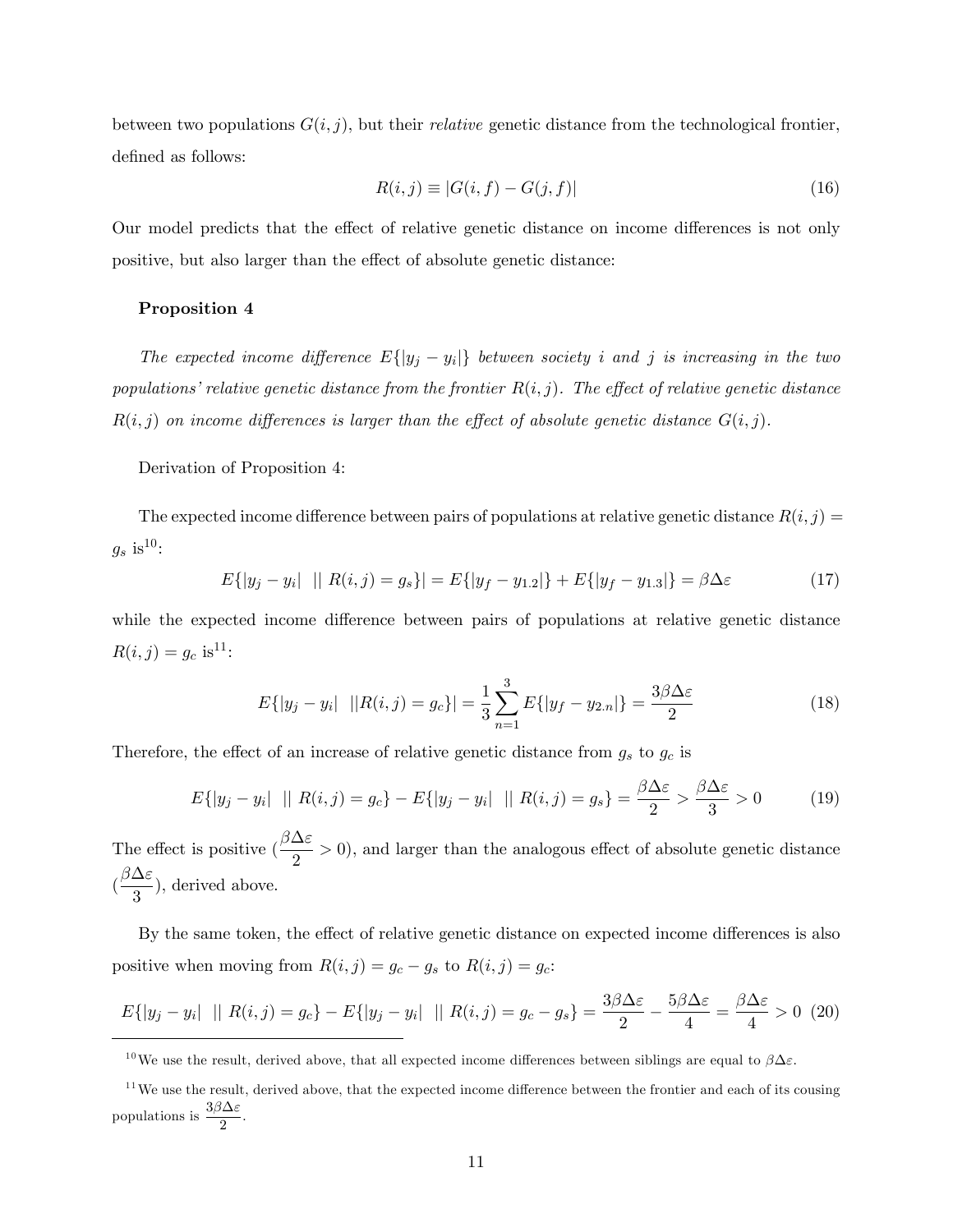The results above are intuitive. As we increase relative genetic distance from the frontier, the expected income gap increases. The size of the effect is a positive function of the extent of divergence in vertically transmitted traits  $(\varepsilon)$ , the extent to which this divergence constitutes a barrier to the horizontal diffusion of innovations  $(\beta)$ , and the size of the improvement in productivity at the frontier  $(\Delta)$ .

In summary, our model has the following testable implications, which are brought to the data in the empirical analysis carried in the rest of this chapter:

1. Relative genetic distance from the frontier population is positively correlated with differences in income per capita.

2. The effect on income differences associated with relative genetic distance from the frontier population is larger than the effect associated with absolute genetic distance.

#### 2.4 A Dynamic Extension

In the stylized model above, for simplicity we assumed that only one big innovation took place at time h. We now present a dynamic example, where innovations take place over time, and innovation and imitation are modeled endogenously.<sup>12</sup> The key insights and results carry over to this extension.

In this dynamic example we assume, for simplicity, that populations do not change in modern times and have fixed size (normalized to one). More importantly, we assume that their inherited vertical traits do not change over the relevant time horizon. This is a reasonable simplification, because changes in vertical traits tend to take place much more slowly and at a longer horizon than the spread of technological innovations, especially if we focus on modern economic growth. Adding small random shocks to vertical traits after time  $h$  would significantly complicate the algebra, but would not affect the basic results.

Consider our six populations  $(i = 1.1, 1.2, 1.3, 2.1, 2.2, 2.3)$ , with vertical traits inherited from their ancestral populations as described above, and unchanged in modern times (i.e., for  $t \geq h$ ). Time is continuous. Consumers in economy  $i$  at time  $t$  maximize:

$$
U_i(t) = \int_s^\infty \ln c_i(s) e^{-\rho(t-s)} ds \tag{21}
$$

under a standard budget constraint, where  $c_i(t)$  is consumption, and  $\rho > 0$  is the subjective discount rate. We assume that the six economies are not financially integrated, and that each economy  $i$ 

 $12$ The model builds heavily on Barro and Sala-i-Martin (1997, 2003) and Spolaore and Wacziarg (2012a).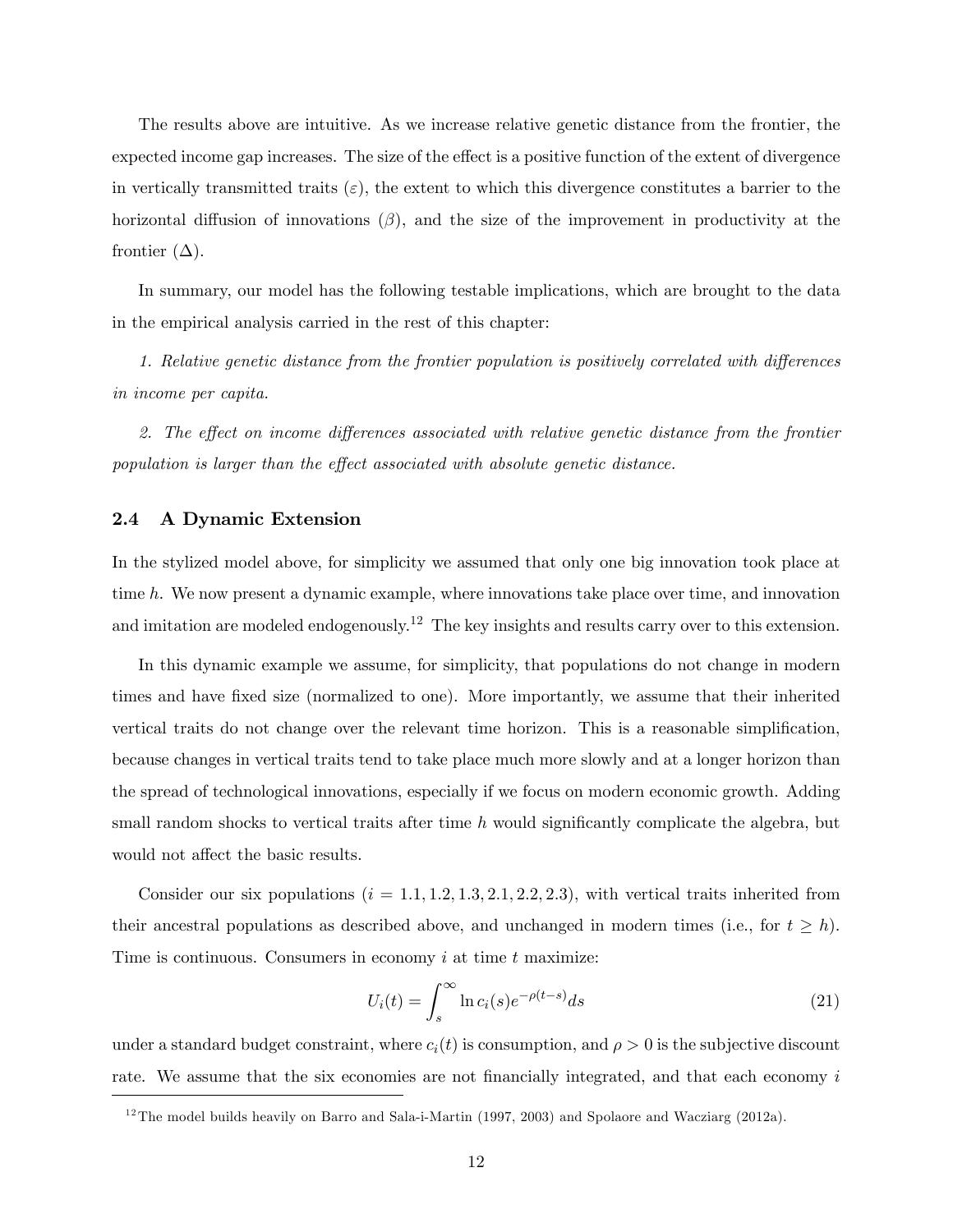has its own real interest rate, denoted by  $r<sub>i</sub>(t)$ . Hence, the optimal growth rate of consumption in society *i* is:

$$
\frac{dc_i}{dt}\frac{1}{c_i(t)} = r_i(t) - \rho \tag{22}
$$

The production function for final output  $y_i(t)$  is:

$$
y_i(t) = \int_0^{A_i(t)} [x_{zi}(t)]^{\alpha} dz, \quad 0 < \alpha < 1
$$
 (23)

where  $x_{zi}(t)$  is the quantity of intermediate good of type z employed at time t in economy i, and the interval  $[0, A_i(t)]$  measures the continuum of intermediate goods available in economy i at time t. Each intermediate good is produced by a local monopolist.

As before, without loss of generality we assume that society 1.1 is the technological frontier  $(f = 1.1)$ . In this setting, this means that  $A_f(h) > A_i(h)$  for all  $i \neq f$ . However, unlike in the previous analysis, innovation at the frontier economy now takes place endogenously. Following Barro and Sala–i-Martin (1997 and 2003, chapters 6 and 8), we assume that the inventor of input z retains perpetual monopoly power over its production within the frontier economy. The inventor sells the intermediate good at price  $P_z = 1/\alpha$ , earning the profit flow  $\pi = (1-\alpha)\alpha^{(1+\alpha)/(1-\alpha)}$  at each time t.

The cost of inventing a new intermediate good at the frontier is  $\eta$  units of final output. Free entry into the innovation sector implies that the real interest rate  $r<sub>f</sub>(t)$  must be equal to  $\pi/\eta$ , which is assumed to be larger than  $\rho$ , therefore implying that consumption grows at the constant rate:

$$
\gamma \equiv \frac{\pi}{\eta} - \rho > 0 \tag{24}
$$

Output  $y_f(t)$  and the frontier level of intermediate goods  $A_f(t)$  will also grow at the rate  $\gamma$ .

The other populations cannot use the intermediate goods invented in economy f directly, but, as in Barro and Sala-i-Martin (1997), must pay an imitation cost  $\mu_i$  in order to adapt those intermediate goods to local conditions. Our key assumption is that the imitation costs are increasing in the distance in vertical traits between the imitator and the frontier. Specifically, we assume that society  $i$ 's imitation cost is:

$$
\mu_i(t) = \lambda e^{\theta V(i,f)} \left( \frac{A_i(t)}{A_f(t)} \right)^{\xi} \tag{25}
$$

This is an instance of our general idea: a higher  $V(i, f)$  is associated with higher imitation costs, because differences in vertical traits between the imitator and the inventor act as barriers to adoption and imitation. The parameter  $\theta$  captures the extent to which dissimilarity in vertical traits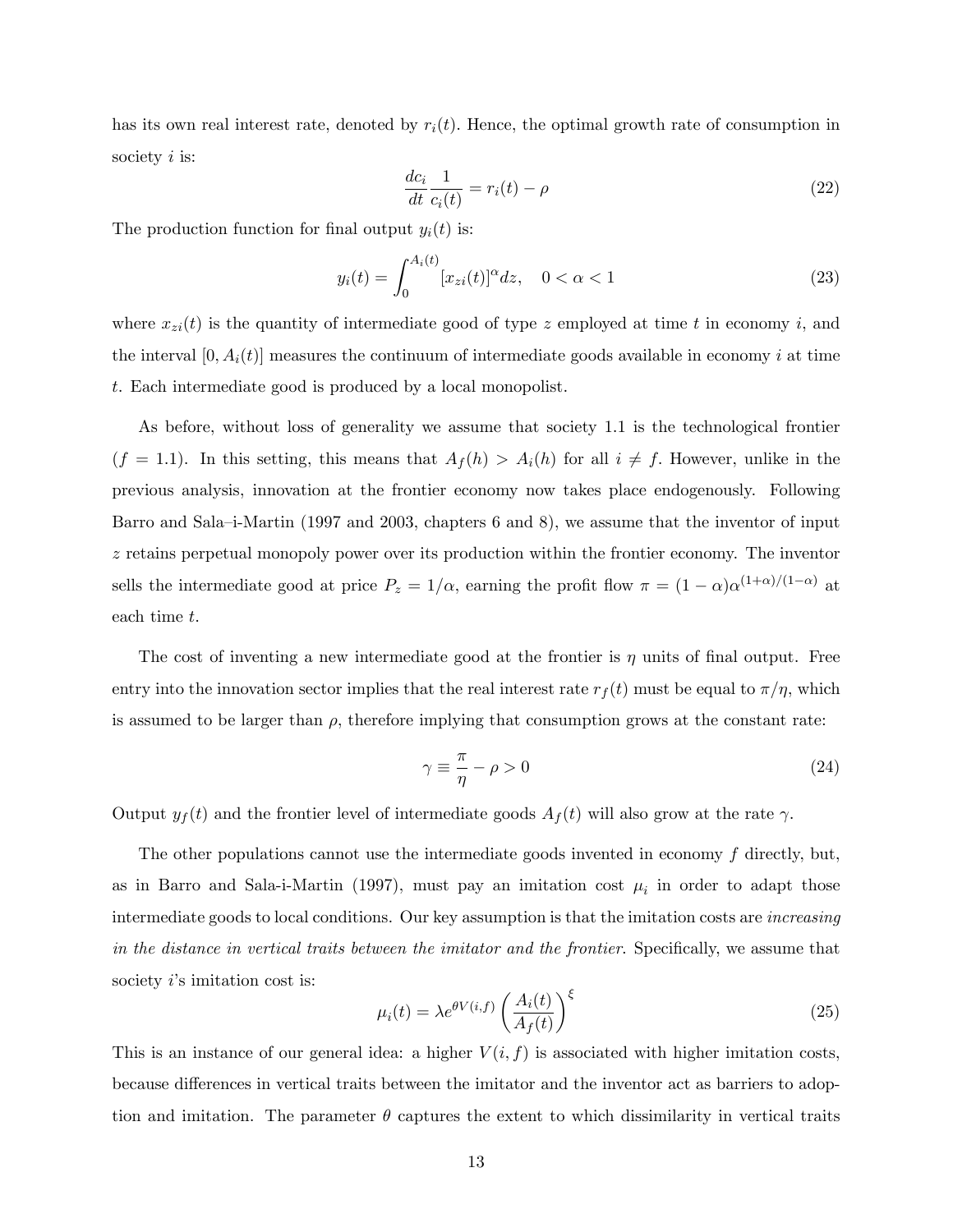between imitator and inventor increases imitation costs. For a given vertical distance, an imitator in society  $i$  faces lower imitation costs when there is a larger set of intermediate goods available for imitation - that is, when  $A_i(t)/A_f(t)$  is low. The rationale for this assumption is the usual one: intermediate goods that are easier to imitate are copied first. Hence, the parameter  $\xi > 0$ captures this advantage from technological backwardness. Our perspective may indeed shed some light on whether backward economies face higher or lower imitation costs overall, an issue debated in the literature (for instance, see Fagerberg, 2004). As we will see, our model predicts that, in steady state, societies that are farther technologically, and should therefore face lower imitation costs for this reason (captured by the parameter  $\xi$ ), are also farther in terms of vertical distance from the frontier, and hence should face higher imitation costs through this channel (captured by the parameter  $\theta$ ), with conflicting effects on overall imitation costs.

Again, we assume that an imitator who pays cost  $\mu_i(t)$  to imitate good k has perpetual monopoly power over the production of that input in economy i, and charges  $P_k = 1/\alpha$ , earning the profit flow  $\pi = (1 - \alpha)\alpha^{(1+\alpha)/(1-\alpha)}$ , while output is proportional to available intermediate goods  $A_i(t)$ in equilibrium:  $y_i(t) = \alpha^{2\alpha/(1-\alpha)} A_i(t)$ . With free entry into the imitation sector, economy *i*'s real interest rate in equilibrium is  $13$ :

$$
r_i(t) = \frac{\pi}{\mu_i(t)} + \frac{d\mu_i}{dt} \frac{1}{\mu_i(t)}
$$
\n(26)

In steady state, the level of imitation costs  $\mu_i^*$  is constant. The number of intermediate goods, output and consumption in all economies grow at the same rate  $\gamma$  as at the frontier. Therefore, in steady state the real interest rates in all economies are identical and equal to  $\frac{\pi}{\eta}$ , and imitation costs are identical for all imitators, which implies:

#### Proposition 2bis

The difference in log of income per capita in steady state  $|\ln y_i^* - \ln y_j^*|$  between society i and society j is a function of their relative vertical distance from the frontier  $|V(i, f) - V(j, f)|$ :<sup>14</sup>

$$
|\ln y_i^* - \ln y_j^*| = \frac{\theta}{\xi} |V(i, f) - V(j, f)| \tag{27}
$$

The intuition of the above equation is straightforward: long-term differences in total factor productivity and output between societies are an increasing function of their relative cost to imitate,

<sup>&</sup>lt;sup>13</sup>See Barro and Sala-i-Martin (1997, 2003) for the details of the derivation.

<sup>&</sup>lt;sup>14</sup>Of course we also have  $|\ln A_i^*(t) - \ln A_j^*(t)| = |\ln y_i^*(t) - \ln y_j^*(t)|$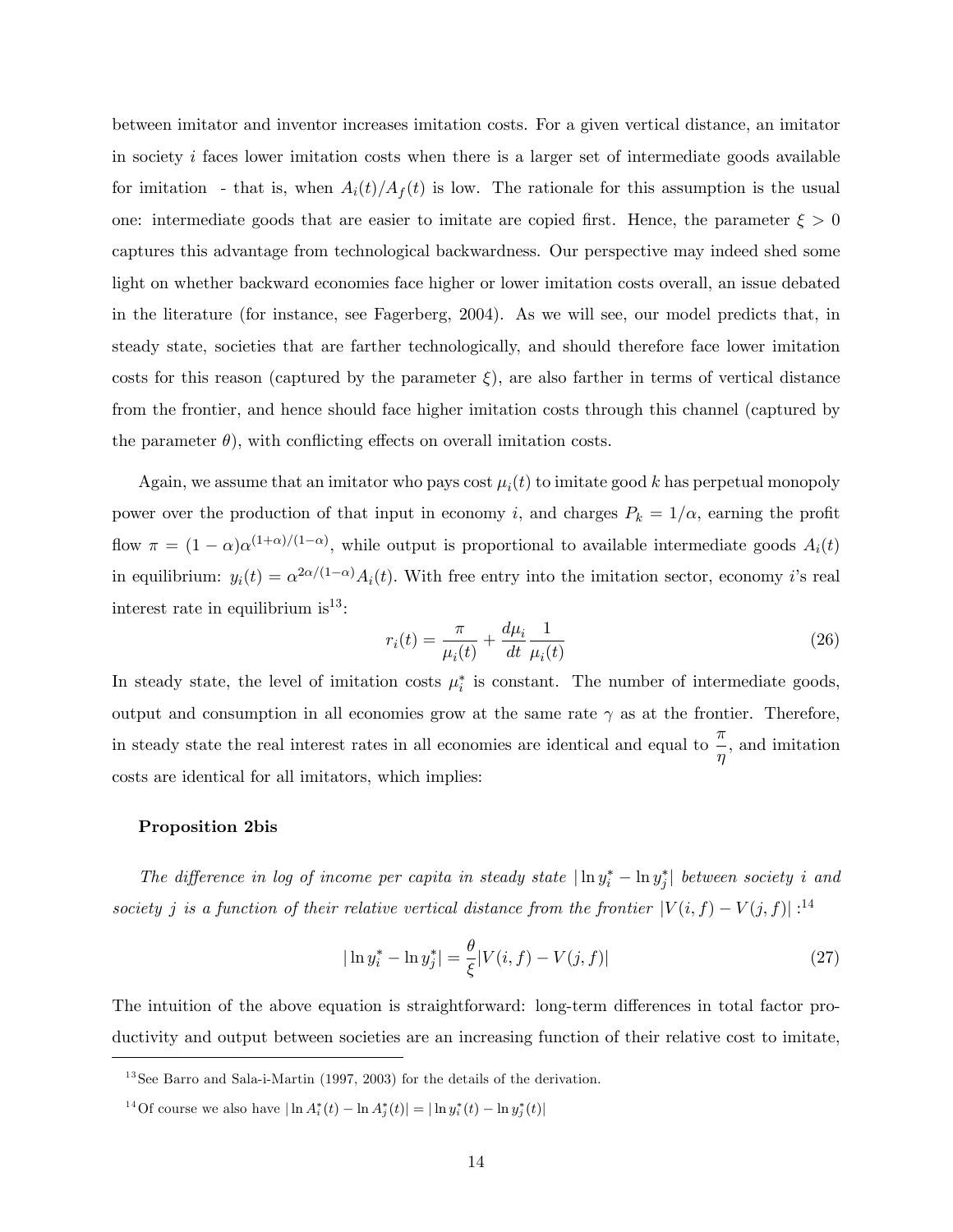which depends on their relative vertical distance from the frontier. Therefore, societies that are more distant from the frontier in terms of vertically transmitted traits will have lower incomes per capita in steady state.

This dynamic model confirms the key implications of the simplified model that we had presented before. In particular, the equivalents of Propositions 3 and 4 hold in this setting as well, as long as one substitutes income differences  $|y_j - y_i|$  with differences in log of income per capita in steady state  $|\ln y_i^* - \ln y_j^*|$ , and  $\beta \Delta$  with  $\frac{\theta}{\xi}$ . We can then re-interpret those results as implying that societies at different relative genetic distance from the technological frontier will have different levels of income per capita in steady state. The effect of relative genetic distance on the income gap is larger when differences in vertical traits are associated with higher imitation costs (higher  $\theta$ ). Interestingly, we also have that the effect of relative genetic distance on income differences is lower when there are larger benefits from technological backwardness (higher  $\xi$ ). In sum, the effects of relative genetic distance on economic development extend to this dynamic setting.

## 3 Empirical Methodology and Data

#### 3.1 Specification and Estimation

The starting points for our empirical investigation into the long-term barriers to economic development are Propositions 3 and 4. These theoretical results show that if differences in vertical traits act as barriers to the diffusion of technologies, then differences in measures of development or technological sophistication across pairs of countries should 1) be correlated with the absolute genetic distance between these countries, 2) be correlated more strongly with their genetic distance relative to the technological frontier and 3) genetic distance relative to the frontier should trump simple genetic distance between two countries. Whether these patterns hold true constitutes an empirical test of the barriers model. Denote by  $D_i$  a measure of development or technological sophistiction in country i. We will consider alternatively per capita income (for the modern period), population density (for the pre-Industrial period) and direct measures of technology use, to be further detailed below. Denote by  $FST_{ij}^W$  the absolute genetic distance between countries i and j. Analogous to the theoretical definition, genetic distance relative to the frontier country is defined as:  $FST_{ij}^R = |FST_{if}^W - FST_{jf}^W|$  where f denotes the frontier country.

Then the empirical predictions of Propositions 3 and 4 lead to the following empirical specifi-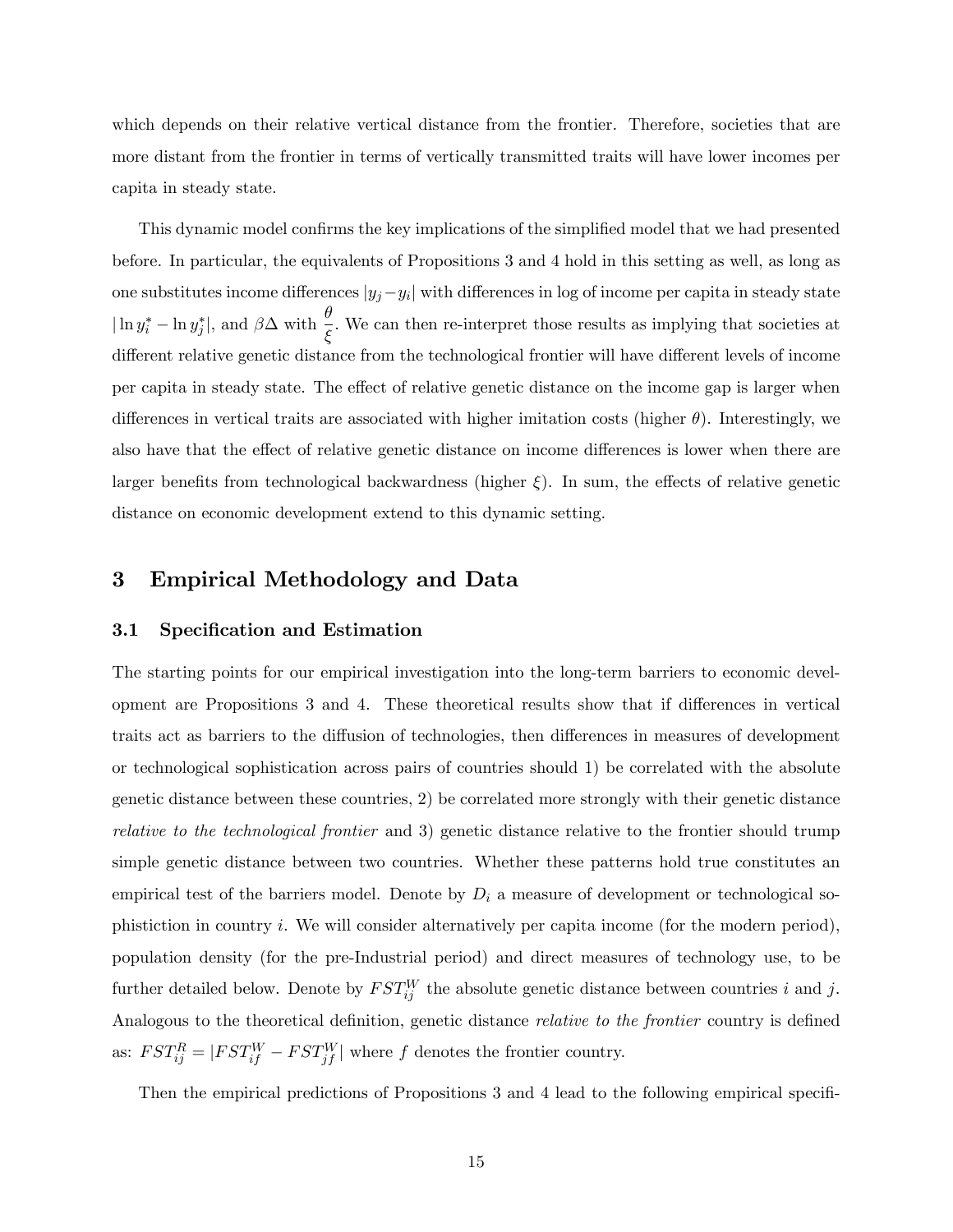cations:

$$
|D_i - D_j| = \alpha_0 + \alpha_1 FST_{ij}^R + \alpha_2' X_{ij} + \varepsilon_{ij}^\alpha
$$
\n(28)

$$
|D_i - D_j| = \beta_0 + \beta_1 FST_{ij}^W + \beta_2' X_{ij} + \varepsilon_{ij}^\beta
$$
\n(29)

$$
|D_i - D_j| = \gamma_0 + \gamma_1 FST_{ij}^R + \gamma_2 FST_{ij}^W + \gamma_3' X_{ij} + \varepsilon_{ij}^\gamma
$$
\n(30)

where  $X_{ij}$  is a vector of control variables, primarily composed of alternative sources of barriers to diffusion, primarily geographic barriers. The predictions of our model are that  $\alpha_1 > 0$ ,  $\beta_1 > 0$ ,  $\alpha_1 > \beta_1$ ,  $\gamma_1 > 0$  and  $\gamma_2 = 0$ .

Equations (28), (29) and (30) are estimated using least squares. However, an econometric concern arises from the construction of the left-hand side variable as the difference in development or technological sophistication across country pairs. Indeed, consider pairs  $(i, j)$  and  $(i, k)$ . By construction, the log per capita income of country  $i$  appears in the difference in log per capita incomes of both pairs, introducing some spatial correlation in the error term. To deal with this issue, we correct the standard errors using two-way clustering, developed by Cameron, Gelbach and Miller (2006). Specifically, standard errors are clustered at the level of country 1 and country 2. This results in larger standard errors compared to no clustering.<sup>15</sup>

We complement these tests with additional empirical results that can shed light on our barriers interpretation of the effect of genetic distance. In particular, we examine the evolution of the effect of genetic distance through time. If genetic distance continues to have an effect on differencs in economic performance in periods where the world distribution of income was very different, it should put to rest the idea that vertically transmitted traits bear direct, unchanged effects on productivity. We therefore examine the effects of genetic distance on population density in the pre-industrial era, going as far back as year 1. In Malthusian times, population density is the proper measure of overall technological sophistication, since per capita income gains resulting from innovation are only transitory, and soon dissipated by an increase in fertility (Ashraf and Galor, 2011 provide empirical evidence on this point). We also study the time path of the effect of genetic distance around the Industrial Revolution. Our model predicts that this effect should peak during the initial phases of the diffusion of the Industrial Revolution, as only places close to its birthplace

 $15$  In past work, we employed various methods to deal with the spatial correlation that arises as a byproduct of the construction of the left-hand side variable, such as including a set of common country dummies. The results were not sensitive to the method used to control for spatial correlation. See Spolaore and Wacziarg (2009) for further details.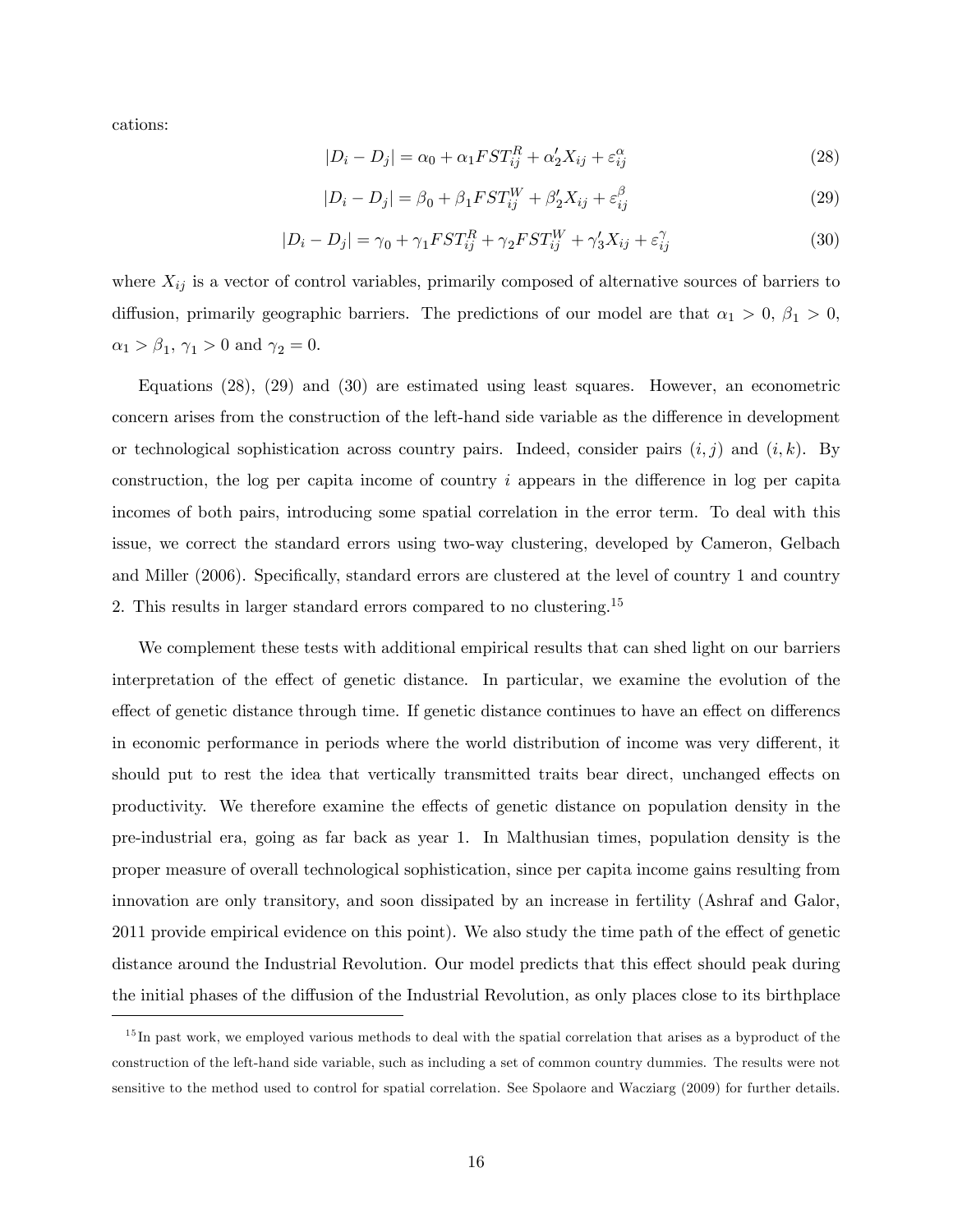have adopted the new innovation. The model predicts that the effect should decline thereafter, as more and more societies adopt industrial and post-industrial modes of production.

#### 3.2 Data

#### 3.2.1 Genetic distance data

Our source for genetic distance data is Cavalli Sforza et al. (1994). The main dataset covers 42 ethnolinguistic groups samples across the globe.<sup>16</sup> The genetic data concerns 120 gene loci, for which allele frequencies were obtained by population. The gene loci were chosen to represent neutral genes, i.e. genes that did not spread through natural selection but through random drift, as determined by geneticists. Thus, when aggregated over many genes, measures of genetic distance obtained from neutral genes capture separation times between populations, precisely the analog of genealogical distance employed in our theoretical model.

The specific measure of genetic distance we use is known as  $F_{ST}$  genetic distance, also known as Wright's fixation index.<sup>17</sup> To illustrate the index, we derive it for the specific case of two populations, one *locus* and two alleles. The number of individuals in population i is  $n_i$ . Total population is  $n = \sum_{i=1}^{2} n_i$ . The share of population i is  $w_i = n_i/n$ . Consider one locus with two possible alleles: either Q or q. Let  $0 \leq p_i \leq 1$  be the frequency of individuals in population i with allele Q. Let p be this frequency in the whole population  $(p = \sum_{i=1}^{n} w_i p_i)$ . The degree of heterozygosity (i.e. the probability that two randomly selected alleles within a population are different) within population i is  $H_i = 2p_i(1 - p_i)$ , and average heterozygosity across populations is  $H_S = \sum_{i=1}^2 w_i H_i$ . Heterozygosity for the whole population is  $H_T = 2p(1-p)$ . Then Wright's fixation index,  $F_{ST}$ , is defined as:

$$
F_{ST} = 1 - \frac{H_S}{H_T} = 1 - \frac{n_1 p_1 (1 - p_1) + n_2 p_2 (1 - p_2)}{np(1 - p)}
$$
(31)

This is one minus the ratio of group level average heterozygosity to total heterozygosity. If both populations have the same allele frequencies  $(p_1 = p_2)$ , then  $H_i = H_S = H_T$ , and  $F_{ST} = 0$ . In the polar opposite case, individuals within each population all have the same alleles, and these

 $16\,\text{We will also make use of a more detailed dataset covering 26 European populations. Since populations were$ sampled at the country level rather than at the ethnic group level for the European dataset, matching populations to countries was an easier task.

 $17$  In past work, we also used the Nei index. Results did not hinge on the use of either index.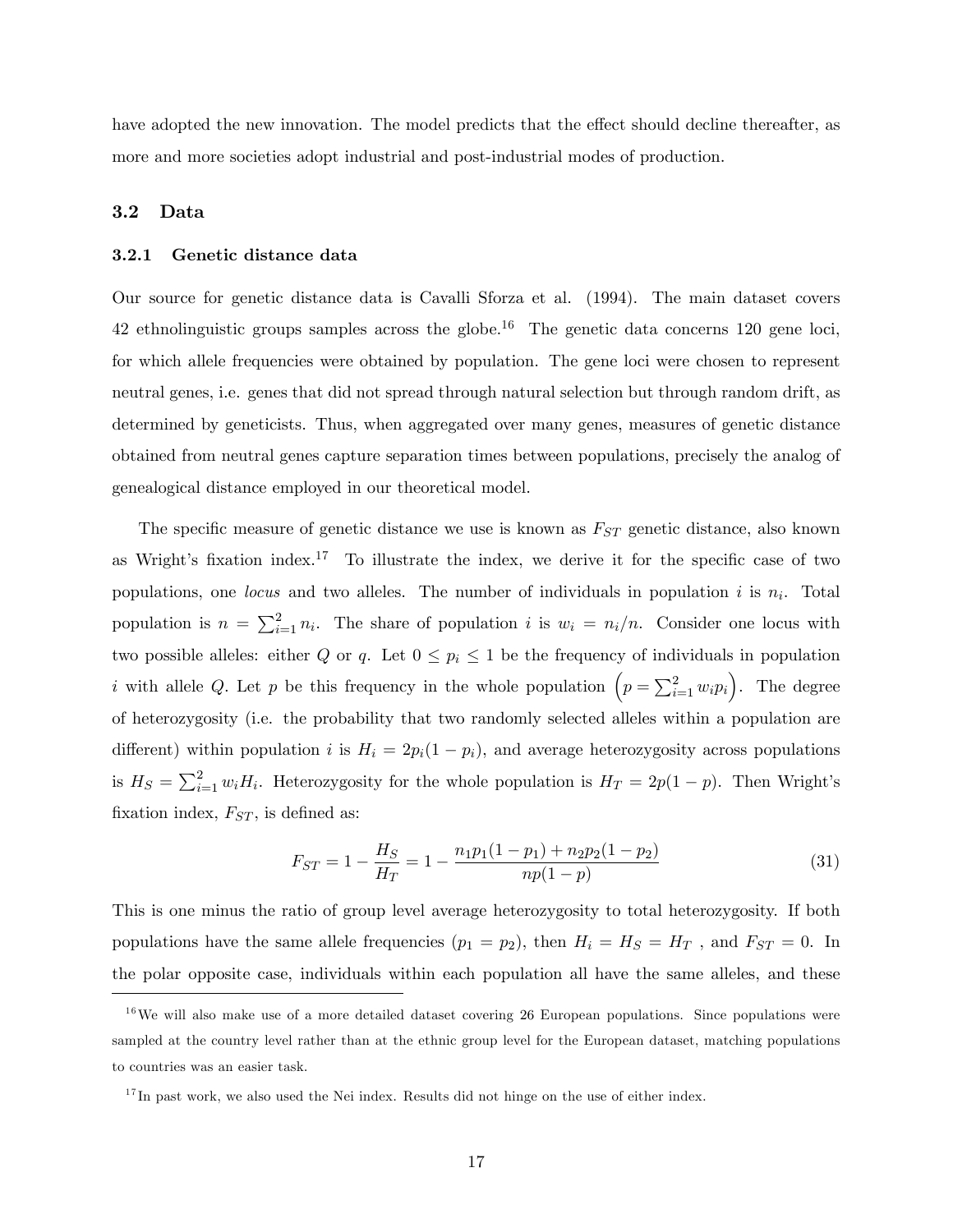alleles differ completely across groups  $(p_1 = 1 - p_2)$ . Then  $F_{ST} = 1$  (total fixation). In general, the higher the differences in allele frequencies across populations, the higher is  $F_{ST}$ . The formula can easily be extended to account for more than two alleles.  $F_{ST}$  can be averaged in a variety of ways across loci, so that the resulting  $F_{ST}$  distance is a summary measure of relatedness between the two populations. Moreover, boostrapping techniques can be used to obtain standard errors on estimates of  $F_{ST}$ . Details of these extensions are provided in Cavalli-Sforza et al. (1994, pp. 26-27). We rely on the genetic distance data that they provide, i.e. we rely on population geneticists' best judgment as to the proper choice of alleles, the proper sampling methods, and the proper way to aggregate heterozygosity across alleles.

The genealogical tree of human populations is displayed in Figure 2, where the genetic distance data was used to construct a tree showing the successive splits between human populations over the course of the last 70,000 years or so. In this figure, recent splits indicate a low genetic distance between the corresponding populations. In the source data pertaining to 42 world populations, the largest  $F_{ST}$  genetic distance between any two populations is between the Mbuti Pygmies and the Papua New Guineans ( $F_{ST} = 0.4573$ ). The smallest is between the Danish and the English  $(F_{ST} = 0.0021).$ 

Genetic distance is obtained at the level of populations but it was necessary to construct measures pertaining to countries. We matched ethnolinguistic groups in Cavalli-Sforza et al. (1994) to ethnic groups for each country using the ethnic group data from Alesina et al. (2003), and then constructed the expected distance between two individuals, each drawn randomly from each of the two countries in a pair. Thus, our baseline measure of genetic distance between countries 1 and 2 is:

$$
FST_{12}^W = \sum_{i=1}^{I} \sum_{j=1}^{J} (s_{1i} \times s_{2j} \times FST_{ij})
$$
\n(32)

where  $s_{1i}$  is the share of population i in country 1,  $s_{2j}$  is the share of population j in country 2, and  $FST_{ij}$  is genetic distance between population i and j. This index is also known as the Greenberg index (after Greenberg, 1956), and is increasingly used in economics as a measure of ethnolinguistic heterogeneity (see for instance Bossert, D'Ambrosio and La Ferrara, 2011).<sup>18</sup>

The measure derived above,  $FST_{12}^W$ , is the absolute measure of expected distance between any

 $^{18}$ In past work we also used the genetic distance between the largest populations (i.e. genetic groups) in countries 1 and 2. The correlation between expected (weighted) genetic distance and this alternative index is very high, and it does not matter which one we use in our empirical work.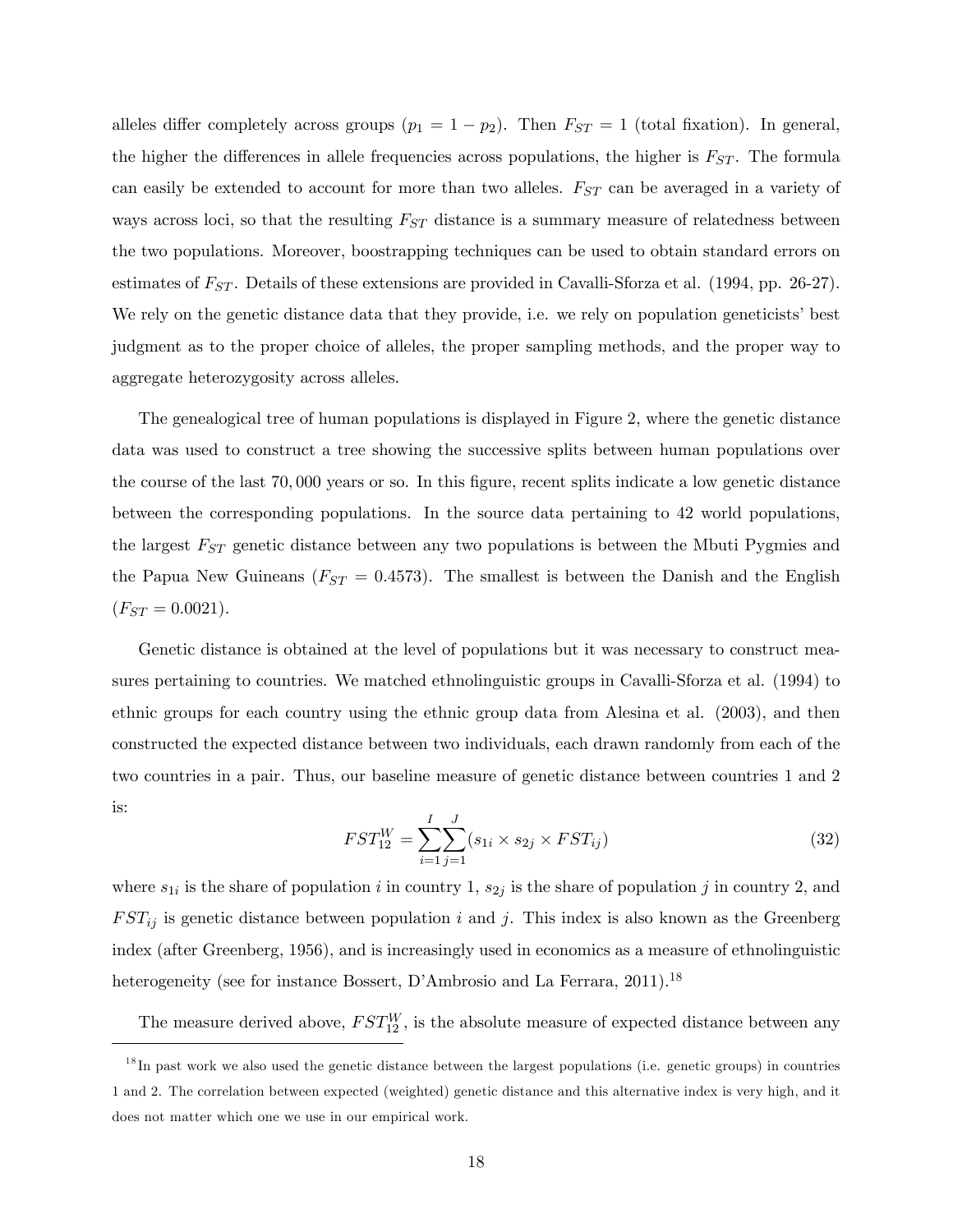two countries 1 and 2. In keeping with the theoretical definition, we can also define a measure of these countries' relative distance to the technological frontier  $f$ :

$$
FST_{12}^{R} = |FST_{1f}^{W} - FST_{2f}^{W}| \tag{33}
$$

Finally, the procedure above matches populations to ethnolinguistic groups as they occur in the contemporary period. It is, however, also possible to calculate genetic distance as of the year 1500 AD, by matching populations to the plurality group in each country given their composition in 1500. Thus, for instance, in the 1500 match, Australia is matched to the Aborigenes population (while for the contemporary period Australia is matched to a combination of English and Aborigenes predominantly the former). We make use of the 1500 match in some historical regressions, or as an instrument for contemporary genetic distance. Again, measures of absolute and relative genetic distance are computed using the 1500 match of populations to countries.

#### 3.2.2 Measures of development and technological sophistication

We use a variety of measures of differences in economic development and technological sophistication. The first set of measures is defined at an aggregate level. The primary measure for the contemporary period is the absolute difference in log per capita income in 2005 (from the Penn World Tables version 6.3). For the pre-industrial periods, we consider the absolute difference in population density. The population density data pertains to the year 1500, and the source is McEvedy and Jones (1978). Despite more limited geographic coverage, we also use data on per capita income going back to 1820, from Maddison (2003), in order to examine the time path of the effect of genetic distance around the time of the Industrial Revolution.

The second set of measures includes disaggregated measures of technology usage, either along the extensive margin (for the historical period) or along the intensive margin (for the contemporary period).<sup>19</sup> We rely mostly on data from Easterly, Comin and Gong (2010, henceforth CEG). CEG gathered data on the degree of technological sophistication for the years 1000 BC, 1 AD, 1500 AD and the contemporary period (1970-2000 AD). We make use of the data for 1500 AD and the contemporary period, since this corresponds most closely to the available genetic distance data. The data for 1500 pertain to the extensive margin of adoption of 24 separate technologies, grouped into 5 categories: military, agricultural, transportation, communication and industry. For each

<sup>&</sup>lt;sup>19</sup>These technologies are listed in Appendix 1.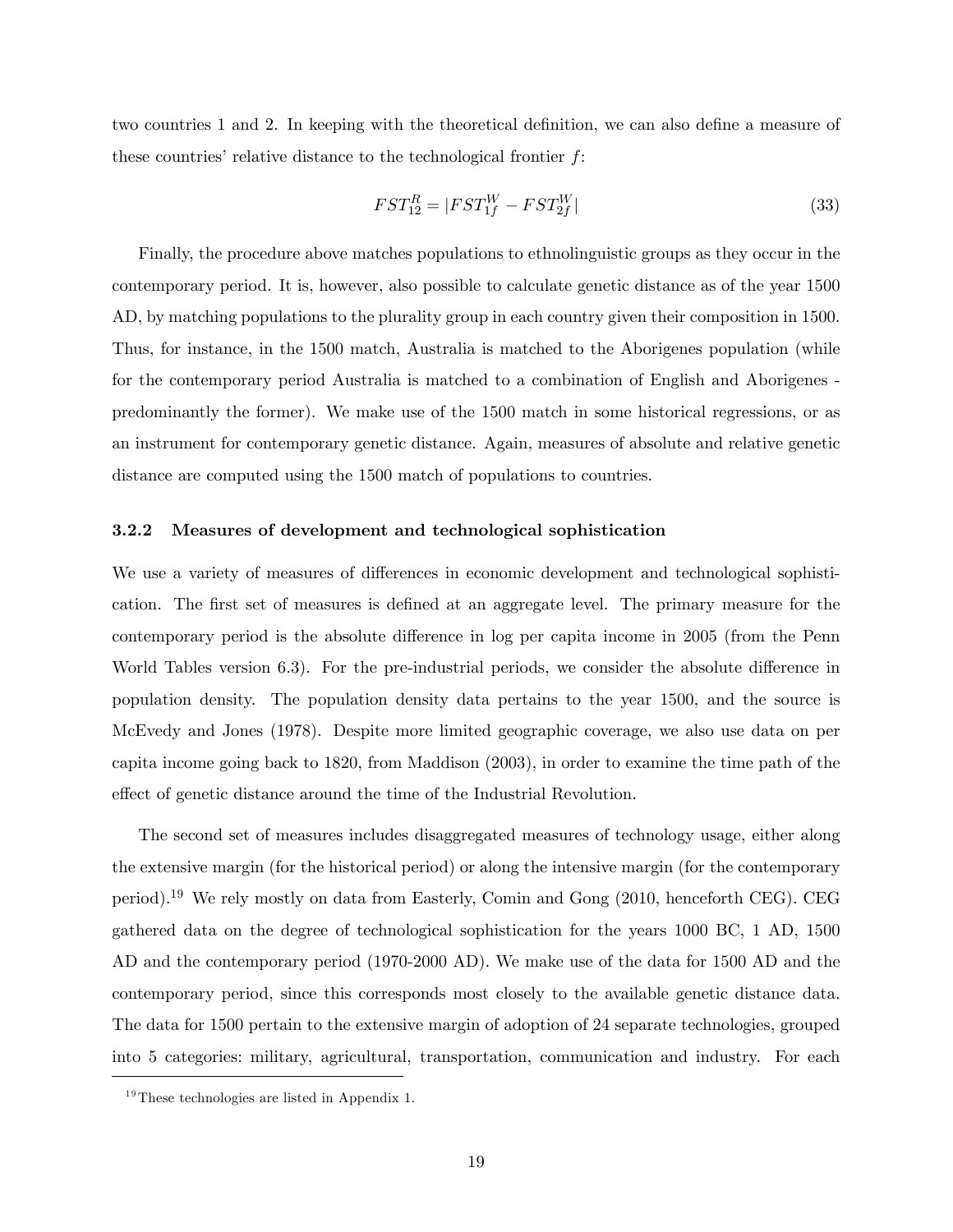technology in each category, a country is given a score of 1 if the technology was in use in 1500, 0 otherwise. The scores are summed within categories, and rescaled to vary between 0 and 1. An overall index of technological sophistication is also obtained by taking the simple average of the technological index for each of the 5 categories.

For the 1970-2000 AD data, technology usage is measured along the intensive margin. The basic data covers the per capita usage intensity of nine technologies, obtained from the database of Comin, Hobijn and Rovito (2008). For each technology, a country's usage is characterized as the number of years since the technological frontier (the United States) had the same level of per capita usage. The index is then rescaled to vary from 0 to 1, where 1 denotes usage at the same level as the frontier. Technologies are aggregated into 4 of the 5 aforementioned categories (all except the military category), and a simple average of the four measures is also available.

Finally, we attempted to measure technological sophistication at a more disaggregated level. This allows for a more refined analysis based on individual technologies that were not aggregated into broader categories, as is the case in the CEG dataset. For this, we relied on the CHAT dataset (Comin and Hobijn, 2009), which contains data on usage of 100 technologies. We restricted attention to technologies for which data is available for at least 50 countries over the 1990-1999 period. This led to a restricted set of 33 technologies, covering a wide range of sectors - medical, transportation, communications, industrial and agricultural technologies. For each of the underlying 33 technologies, we calculated usage per capita, in order to maintain a consistent definition of the intensity of use.<sup>20</sup> For instance, for the technology "personal computers", the dependent variable is the absolute difference, between country  $i$  and country  $j$ , in the number of computers per capita. For all technologies, the technological leader was assumed to be the United States, an assumption confirmed in virtually all cases when examining the actual intensity of use.

All of these measures of technological sophistication were available at the country level, so we computed the absolute difference in technology measures across all available pairs of countries for the purpose of empirical analysis.

 $^{20}$ One exception was for the share of cropland area planted with modern varieties, for which it would make little sense to divide by population. All other technologies were entered in per capita terms.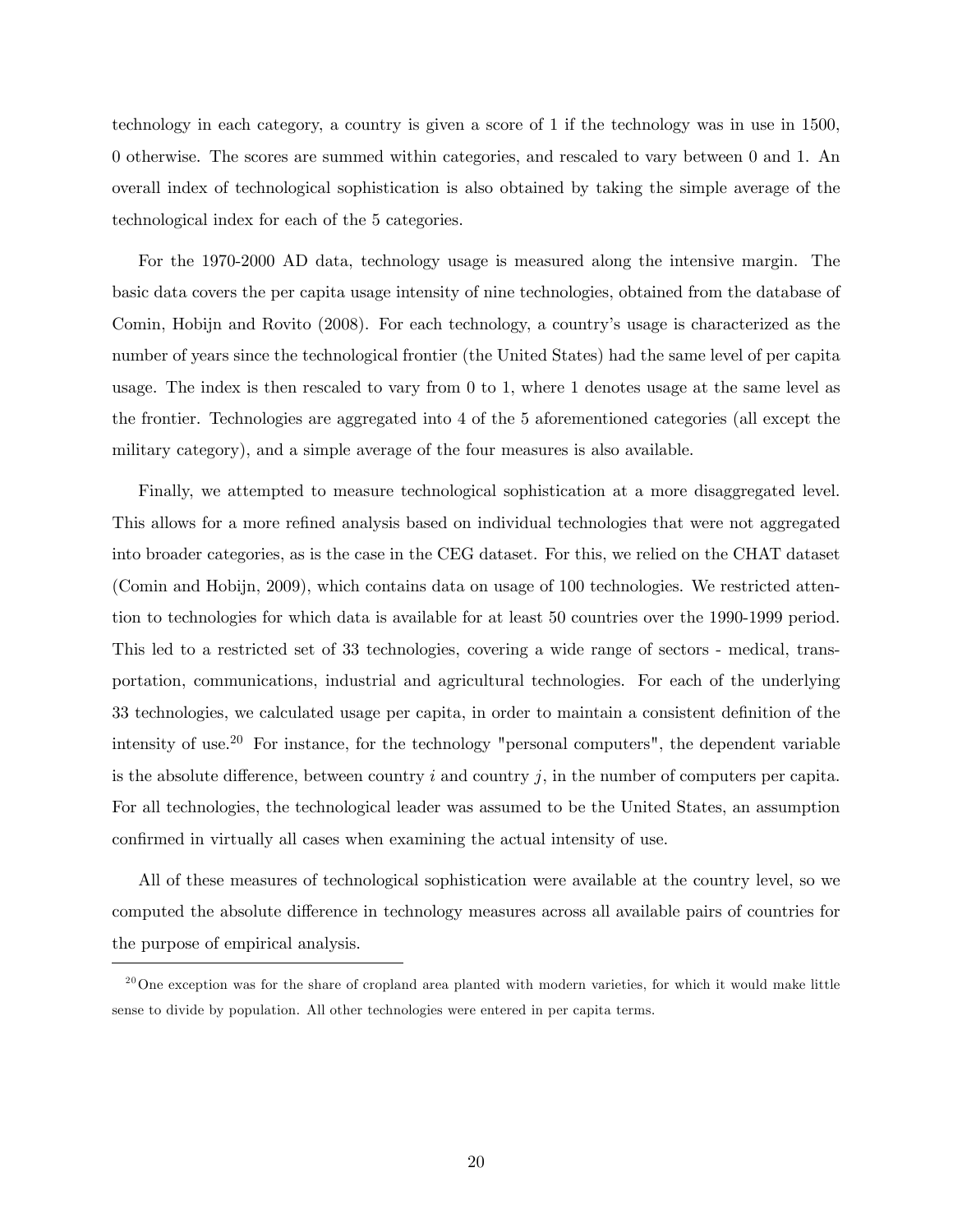#### 3.2.3 Measures of geographic barriers

Measures of genetic distance are correlated with geographic distance. Indeed, Homo sapiens is estimated to have migrated out of East Africa around 70,000 years ago, and from there spread first to Asia, and then later fanned out to Europe, Oceania, and the Americas. As early humans split into subgroups, the molecular clock of genetic drift started operating, and populations became more genetically distant. It is not surprising that the farther in space, the more genetically distant populations are expected to be. It is therefore important to control for geographic distance when estimating the human barriers to the diffusion of innovations. At the same time, as we describe below, the correlation between geographic distance and genetic distance is not as large as one might expect. This is the case for two major reasons: First, genetic drift occurred along rather specific geographic axes. For instance, a major dimension along which populations array themselves in proportion to their genetic distance is a rough straight line between Addis Ababa and Beijing. There need not be a strict correspondence, then, between genetic distance and common measures of geographic distance relevant as geographic barriers to the spread of innovations, such as the greater circle distance or latitudinal distance. Second, more recent population movements have served to break the initial links between geographic distance and genetic distance. Two highly relevant population movements were the conquests of parts of the New World by Europeans, and the slave trades occuring thereafter. We obtain some (but not all) of our identifying variation of of these post-1500 population movements.

To capture geographic distance we use a large array of controls, capturing both simple geodesic distance, distance along the longitudinal and latitudinal dimensions, and binary indicators of microgeography such as whether the countries in a pair are contiguous, are islands, are landlocked, or share a common sea or ocean. This set of controls was included in every regression, and was supplemented in robustness tests by additional geographic controls such as climatic differences, continent effects and freight costs.

#### 3.2.4 Summary statistics and data patterns

Figure 3 presents a simple plot of weighted genetic distance to the USA against per capita income, and Figure 4 does the same after partialling out the effect of geodesic distance (a similar figure obtains after partialling out the effect of a longer list of geographic distance metrics). Both Ögures reveal a negative association between per capita income and genetic distance to the USA.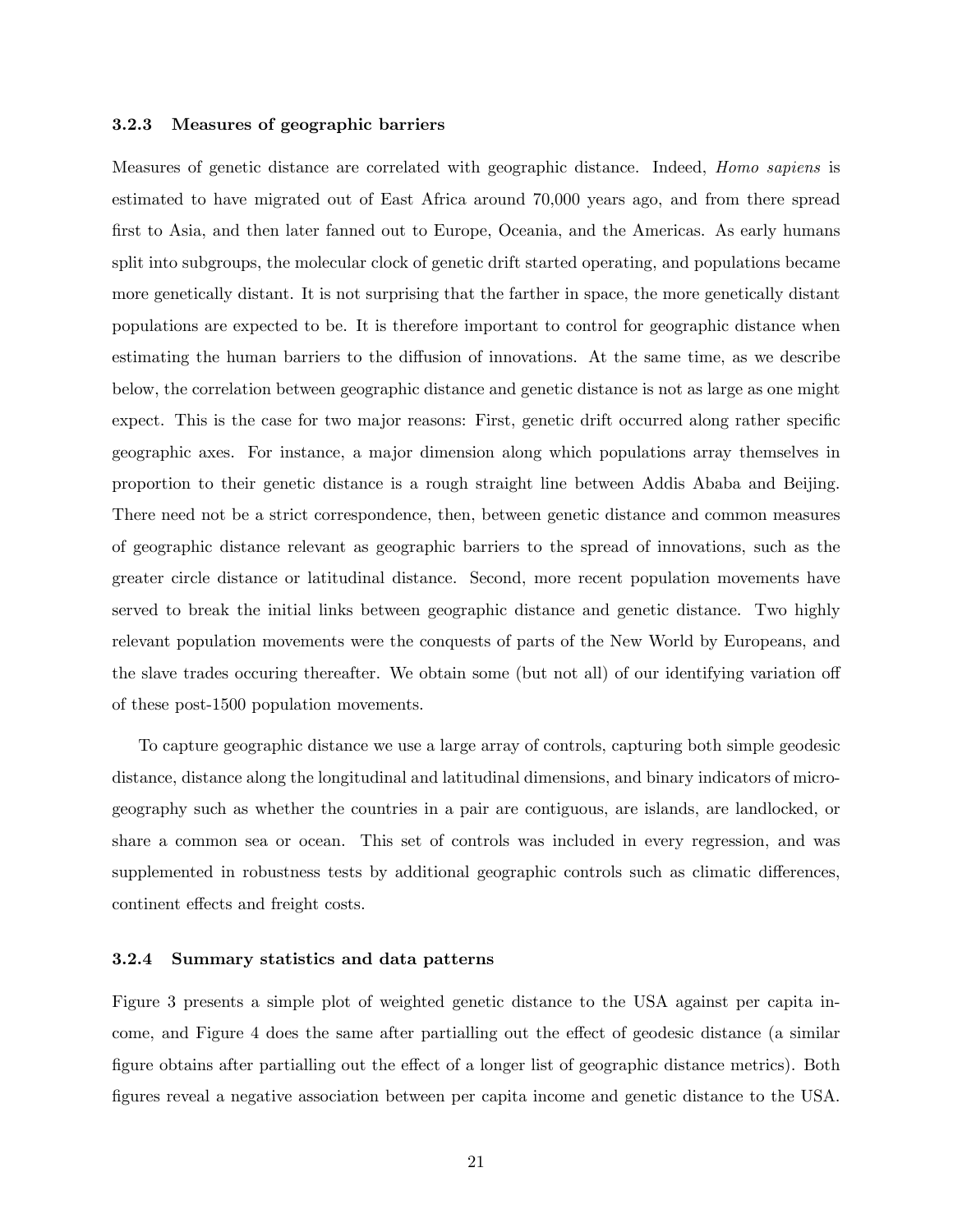Table 1 presents summary statistics to help in the interpretation of regression estimates. Panel B displays correlations based on 10; 440 country pairs, based on 145 countries. These correlations are informative: the absolute genetic distance between pairs bears a correlation of 19:5% with the absolute difference in log per capita income. Genetic distance relative to the USA, however, bears a much larger correlation of 32:26%, a pattern consistent with the predictions of the barriers model, implying a larger effect of relative genetic distance compared to absolute genetic distance. Finally, as mentioned above, the correlation between genetic distance (either relative to the frontier or not) with geodesic distance is positive but moderate in magnitude, offering hope that the effect of genealogical barriers can be estimated separately from that of geographic barriers.

## 4 Barriers to Development: Empirical Results

#### 4.1 Results for Aggregate Measures of Economic Development

#### 4.1.1 Baseline estimates

Baseline estimates of equations (28), (29) and (30) are presented in Table 2. The predictions of the barriers model are borne out: after controlling for various measures of geographic distance, differences in per capita income are significantly correlated with both absolute and relative genetic distance (columns 1 and 2).<sup>21</sup> However, the magnitude of the effect of genetic distance relative to the technological frontier (column 1) is about three times as large as the effect of absolute genetic distance (column 2). This is true when comparing both the estimated coefficient and a standardized measure of magnitude (the standardized beta, reported in the next to last row of Table 2). When including both measures in the regression (column 3), genetic distance relative to the frontier remains significant while absolute genetic distance becomes insignificantly different from zero. In terms of magnitudes, a one standard deviation increase in  $F_{ST}$  genetic distance relative to the USA is associated with an increase in the absolute difference in log income per capita of almost 29% of that variable's standard deviation.

Column 4 of Table 2 reports results of IV estimation, using relative genetic distance to the English population in 1500 as an instrument for current genetic distance to the USA. This is meant to

 $21A$  myriad additional controls were included as robustness tests in analogous regressions presented in Spolaore and Wacziarg (2009). These included climatic differences, freight costs, etc. Results were robust to the inclusion of these additional control variables.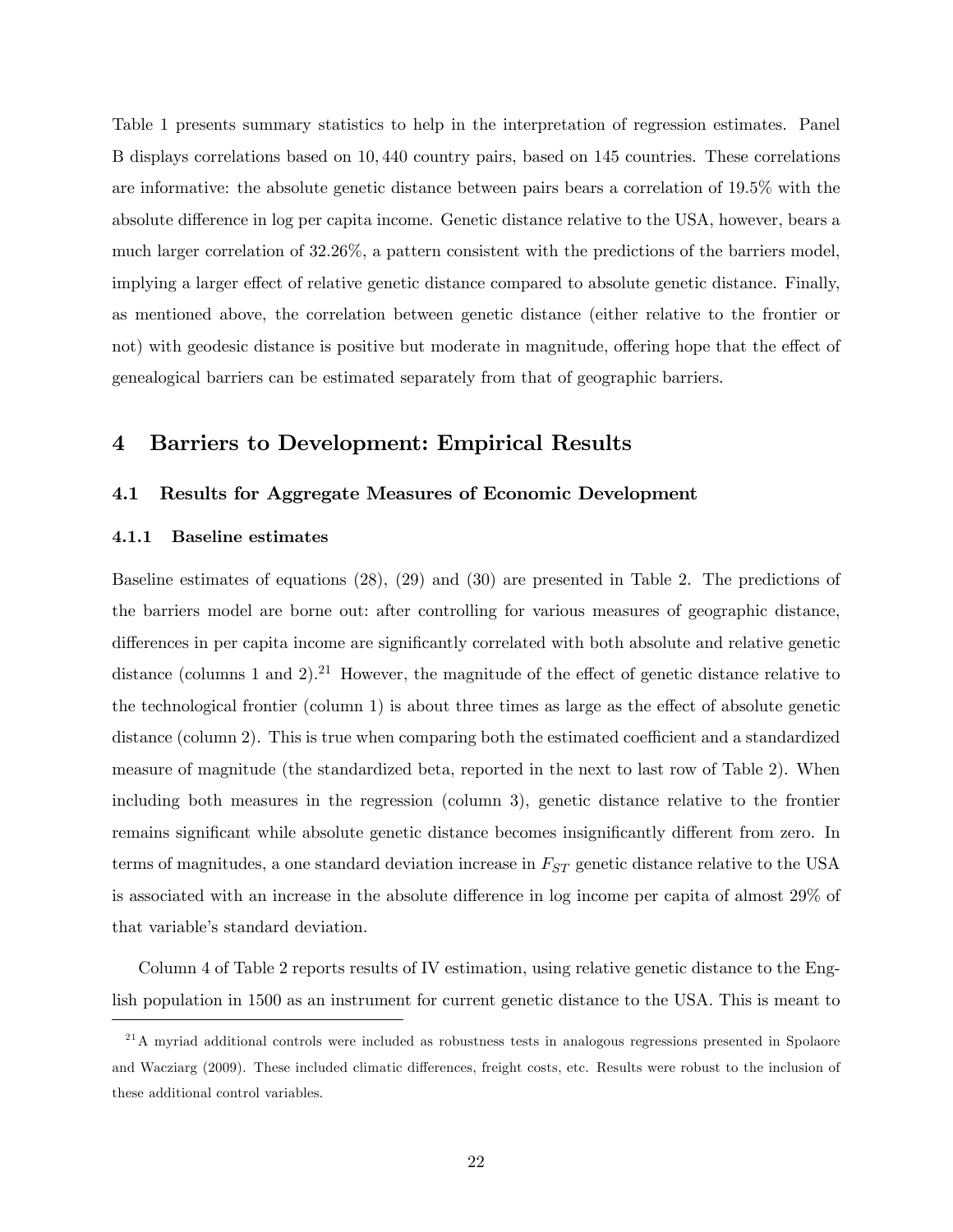address two specific concerns: First, matching the 42 populations for which genetic distance data is available to contemporaneous ethnolinguistic groups may introduce measurement error. The main difficulties in the match arise for the New World where it is sometimes difficult to assess which European population to match with the descendents of past European settlers, which African populations to match with former slaves, and what shares to ascribe to these various populations in the total population, given that many of them mixed over time, resulting in significant shares of populations with mixed ancestry (the latter issue arises mainly in Latin America). In contrast, the 1500 match of genetic groups (populations) to the plurality ethnic group is much more straightforward, since the Cavalli-Sforza et al. (1994) data was gathered precisely to represent the makeup of countries as they stood in 1492, prior to the population movements associated with the conquest of the New World. The second concern is endogeneity: genetic distance between countries changed in the post-1492 era due to the aforementioned conquest of the New World and the slave trades. It is possible that areas well-suited to high incomes in the Industrial Era, perhaps due to geographic factors such as a temperate climate, happened to attract certain populations (for instance Europeans) as settlers. In this case, it would be the potential for differential incomes that would causally affect genetic distance rather than the opposite. Using genetic distance lagged by 500 years as an instrument addresses this particular endogeneity concern. The results presented in column 4 show that, if anything, OLS understated the effect of relative genetic distance: its standardized effect rises under IV to 46:49%. Since the IV estimates are larger than the OLS estimates, to remain conservative we rely in the rest of this chapter on OLS estimates.

#### 4.1.2 Regional controls and analysis

In Table 3, we run a variety of regressions accounting for regional effects. In column 1, we include a full set of continental dummy variables capturing both whether the countries in a pair are both located on the same specific continent (an effect presumed to go in the direction of reducing the difference in economic performance between these countries) and whether they are located on different ones (as further defined in the footnote to Table 3). The idea behind this test is to further control for geographic factors not already captured by the included geographic distance variables. However, this is a demanding test, since continent effects could capture geographic barriers but also part of the effect of human barriers that could be mismeasured when using genetic distance. Nonetheless, the effect of genetic distance remains robust to controlling for a full set of twelve sameand different-continent dummies. While the effect of genetic distance falls in magnitude, it remains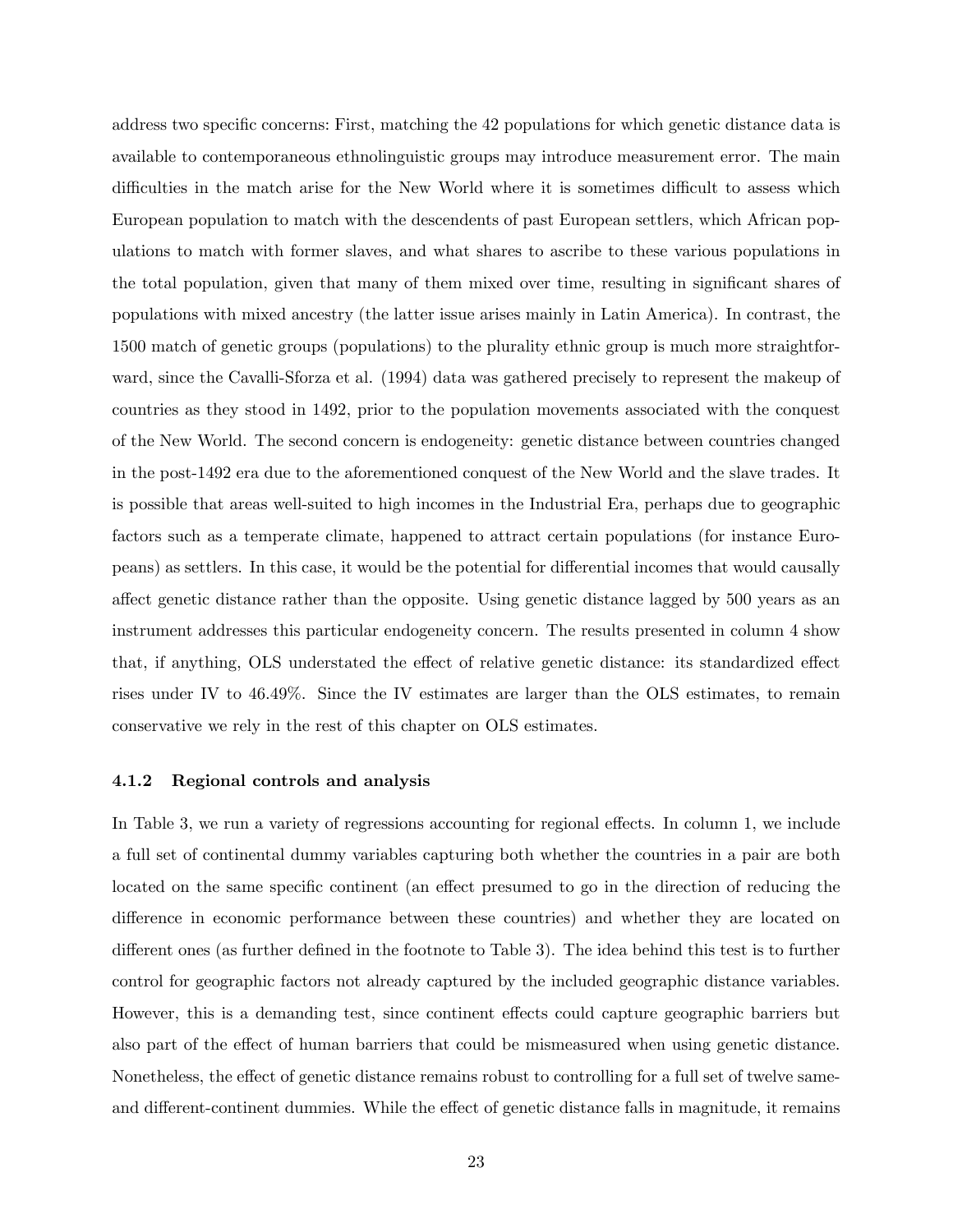large and highly significant statistically.

Columns 2 and 3 make use of the separate genetic distance dataset we have for 26 countries in Europe. Here, the relevant measure of genetic distance is  $F_{ST}$  distance to the English (the birthplace of the Industrial Revolution), though the results do not change if we use distance to the Germans instead. We find that within Europe, genetic distance is again a strong predictor of absolute differences in log per capita income. The standardized beta on genetic distance relative to the English is of the same order of magnitude as that found in the world sample, and it is highly significant. There are two major genetic clines in Europe: one separating the North and the South, another one separating the East and the West. These correspond to North-South and East-West income differences. Since the East-West cline overlaps to a large degree with regions that were on either side of the Iron Curtain during the Cold War, to assess whether this historical feature explains all of the effect of genetic distance on economic performance we repeat our regression using income in 1870 (from Maddison), well prior to the rise of the Eastern bloc. We find that the effect of genetic distance is in fact larger in magnitude in the immediate aftermath of the Industrial Revolution, with the standardized beta rising to almost 44%. This results assuages concerns that the contemporary results were a result of the fact that the Iron Curtain as a first approximation separated Slavic from non-Slavic Europeans. It is also highly consistent with the barriers story since, as we further explore below, the effect of genetic distance should be larger around the time of a large innovation, in the midst of the process whereby countries other than the frontier are busy adopting the frontier technology in proportion to how genetically far they are from the frontier. In sum, our effects hold within Europe, where genetic distance is better measured.

Since the basic result of this chapter holds so strongly for Europe, might Europe drive the World results? To test this, in column 4 we exclude any pairs of countries containing at least one European country. Compared to the baseline results, the standardized effect of genetic distance relative to the USA declines from  $30\%$  to  $25\%$ , but remains large and statistically significant - highlighting that the results are not due to Europe alone. To drive home the point, in column 5 we control for the absolute difference in the share of the population of European descent, using data from the Putterman and Weil (2010) migration matrix. The regression now controls more broadly for the effect of Europeanness, and while the effect of the absolute difference in the share of Europeans is a positive and statistically significant determinant of differences in per capita income, its inclusion in the regression only moderately reduces the standardized effect of relative genetic distance (to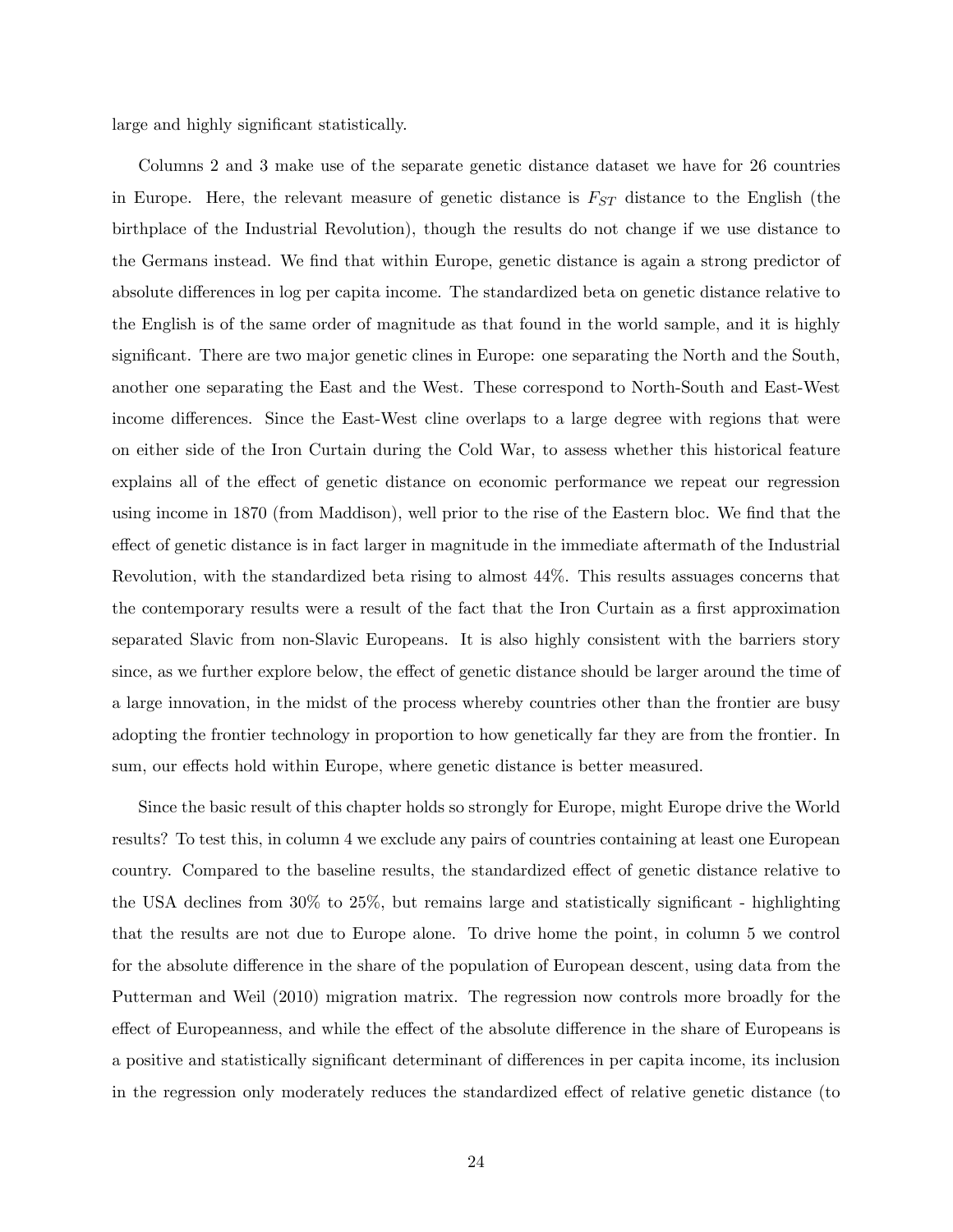27%). We conclude that our results are not driven by the inclusion of European countries in the sample, nor are they driven by the genetic difference between Europeans and the rest.

The final geographic concern that we explore is whether Sub-Saharan Africa drives our results. As Figure 2 illustrates, Sub-Saharan African populations are genetically distant from the rest of the world: the Out of Africa migrations occurring about 70,000 years were the first foray of modern humans out of Africa, and consequently Africans and other world populations have had the longest time to drift apart genetically from each other. Sub-Saharan populations also have some of the lowest pre capita GDPs recorded in the world. While it is part of our story to ascribe some of the poverty of Africa to the barriers to technological transmission brought about by its high degree of genealogical distance from the rest of the world, it would be concerning if our results were entirely driven by Sub-Saharan Africa. To address this concern, in column (6) of Table 3 we exclude any pair that involves at least one Sub-Saharan country from our sample. We find that the effect of genetic distance falls a little, but remains positive, statistically significant, and large in magnitude with a standardized beta equal to 17%. Together with the strong results within Europe, this should lay to rest any notion that our results are driven solely by Sub-Saharan Africa.

#### 4.1.3 Historical analysis

We now turn to a historical analysis of the determinants of aggregate measures of economic performance, seeking to achieve two main goals. The first is to assess the robustness of the effect of genetic distance through time. The second goal is to describe the time path of the standardized effect of genetic distance around the time of the Industrial Revolution. In our barriers model, a major innovation such as the Industrial Revolution should lead to a specific pattern in the evolution of the effect of relative genetic distance on differences in economic development. Specifically, the effect of genetic distance should be large in the aftermath of the onset of the Industrial Revolution in the frontier country. As more and more societies adopt the Industrial Revolution, the effect should gradually decline. We now redefine the frontier country as the United Kingdom (i.e. the English population) since it is a more appropriate choice for the period concerned.<sup>22</sup>

 $22$ This choice is not very material. In fact, relative genetic distance to the English and relative genetic distance to the United States are very highly correlated, because the United States are primarily composed of populations from Western Europe - either the English or populations genetically very close to the English. In fact, by world standards genetic distances betweem Western European populations are so small that it matters little empirically which Western European population is chosen as the frontier. For instance, for 1500 we experimented with using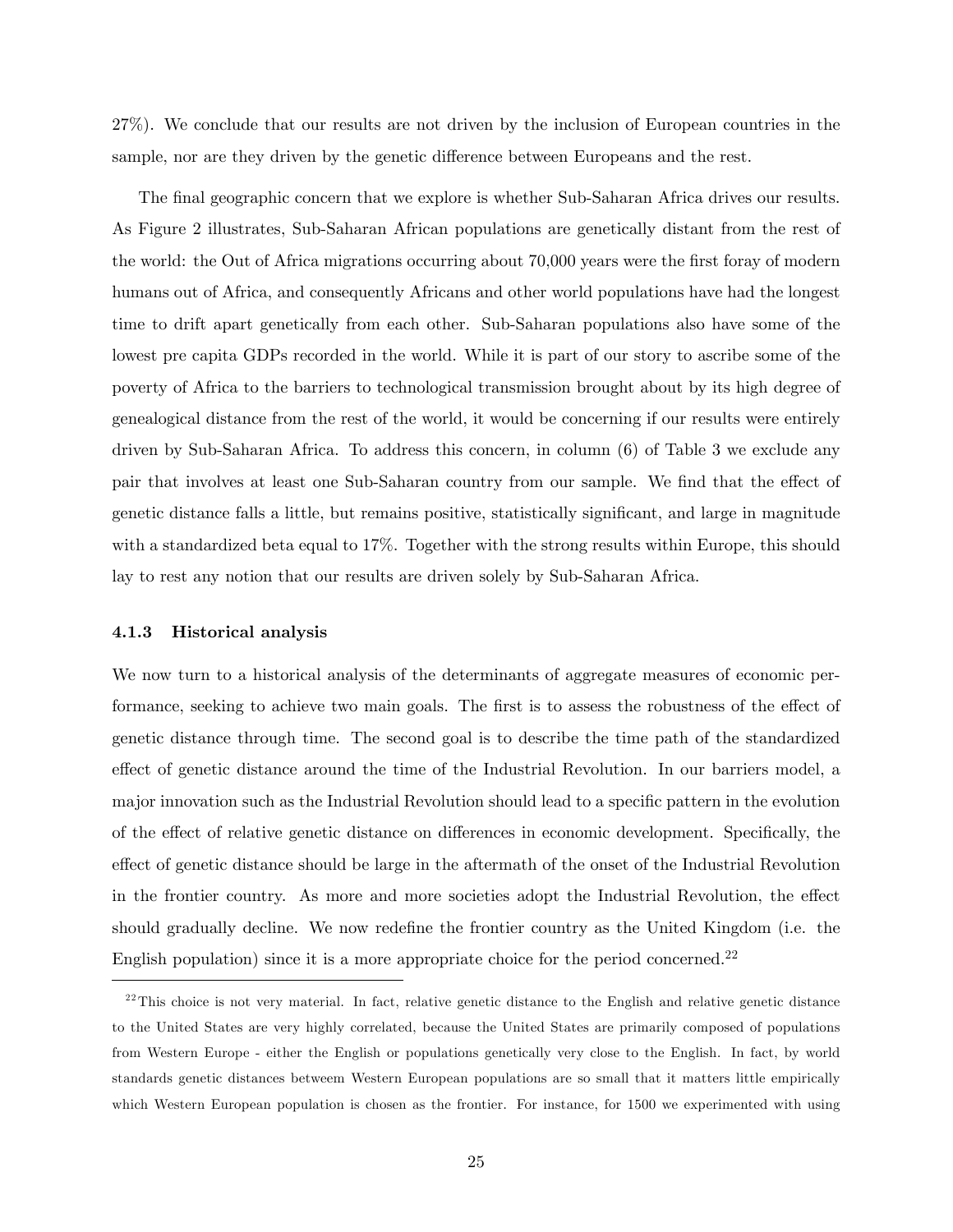Table 4 displays pairwise correlations between historical measures of differences in economic development and genetic distance. For the 1500 period, we consider the correlation between relative genetic distance to the English using the 1500 match, and population density. For periods from 1820 to today, it is best to rely on the correlation between contemporaneous weighted genetic distance relative to the UK, and the absolute difference in log per capita income at various dates.<sup>23</sup> A few remarks are in order: First, this data reveals some persistence in economic fortunes. In spite of being different measures, even the absolute difference in population density in 1500 and the absolute difference in log per capita income in 2005 bear a correlation of about  $12\%$  with each other. Correlations between income-based measures are much higher (for instance the correlation of income differences in 1820 and 2005 is  $33\%$ ). Second, genetic distance is positively and significantly correlated with these measures of differences in economic performance at all dates. For instance, the correlation between the absolute difference in population density in 1500 and relative genetic distance to the English in 1500 is about 16%. This rises to 32% in 2005 (comparisons of magnitudes should be made cautiously from this table as the underlying samples differs by date - but in the case of 1500 and 2005 the samples are very similar - more on this point below). In general, simple correlations reveal that despite some changes in the relative fortunes of nations over the last 500 years, the correlation between genetic distance and development seems to exist at all dates.

Table 5 turns to regression analysis. Across all columns, corresponding to different dates, genetic distance relative to the UK comes out with a positive, significant coefficient. Thus, the effect of genetic distance is robust to considering different dates and a different measure of economic development for the Malthusian period. The penultimate row of Table 5 shows the evolution of the standardized effect of genetic distance over time for a common sample of 820 country pairs (41 countries), for which income data is available at all dates. The magnitudes here are somewhat smaller than when using unrestricted samples across periods, in part because the 41 countries only include one Sub-Saharan African country (and that country is South Africa, which is relatively rich). However, restricting the sample to pairs available at all dates allows for a comparison of magnitudes across time. To facilitate interpretation, the standardized effects from the common

Italy as the frontier country; results were unchanged.

 $^{23}$ We lack genetic distance data suitable for the millenia prior to 1500, despite the existence of some population density data for early dates. At any rate it is not clear that our barriers story would apply with as much force in periods where geographic barriers to the diffusion of innovation were so overwhelming, except perhaps in a regionally narrow context.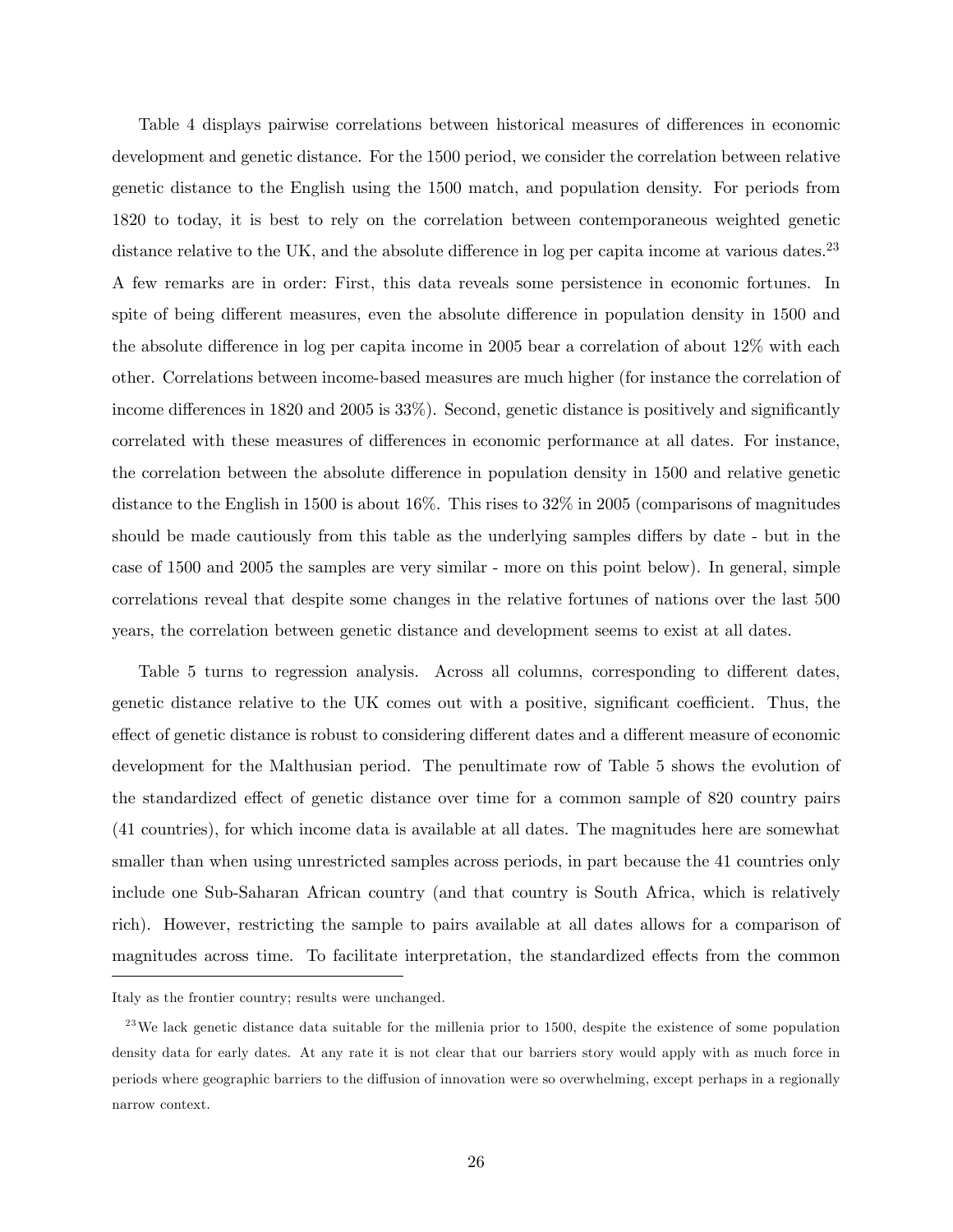sample are displayed in Figure 5.

This figure lends further credence to the barriers model. Indeed, just as predicted above, the effect of genetic distance, which is initially modest in 1820, rises by around  $75\%$  to reach a peak in 1913, and thereafter declines. Thus, in the few decades following the adoption of the Industrial Revolution by countries in the (genetic) periphery of England, the effect of genetic distance was maximal. Thereafter, as more and more societies industrialized, the effect fell steadily.

#### 4.2 Results for specific innovations

The analysis above concerns determinants of differences in aggregate productivity. This is useful to analyze very broad trends like the diffusion of the Industrial Revolution. Yet our model also applies to the diffusion of more specific technologies. Indeed, if our empirical results applied to aggregate measures of development or technological sophistication only, but did not extend to more disaggregated technologies, it would cast doubt on the hypothesis that the main effect of genetic distance is to hinder the transmission of technologies across societies with very different cultures and histories. In this subsection, we use data directly at the technology usage level to address this issue.

Table 6 starts with some summary statistics from the CEG dataset, pertaining to the contemporary period. Panel A is mainly meant to assist in the interpretation of the regressions that come next, but Panel B already contains interesting information. The first observation is that differences in the intensity of technology usage in 1970-2000 across various technological categories are correlated, but imperfectly. Second, differences in technology usage intensity are positively correlated with per capita income, but the correlations are in the  $0.4 - 0.7$  range depending on the technological category, so these variables do not all measure the same thing. In other words, our measures of differences in technology usage are not simply indicators of differences in overall economic performance. Third, differences in technology usage are correlated more strongly with genetic distance relative to the frontier than with genetic distance per se. In fact, correlations with the latter are often close to zero while correlations with the former are always positive and significant.

Table 7 carries out the regression analysis for the contemporary period, controlling for geographic distance. Genetic distance relative to the frontier comes out positive in all cases, and significant at the  $5\%$  level or better for 3 of the 4 technological categories, as well as for the summary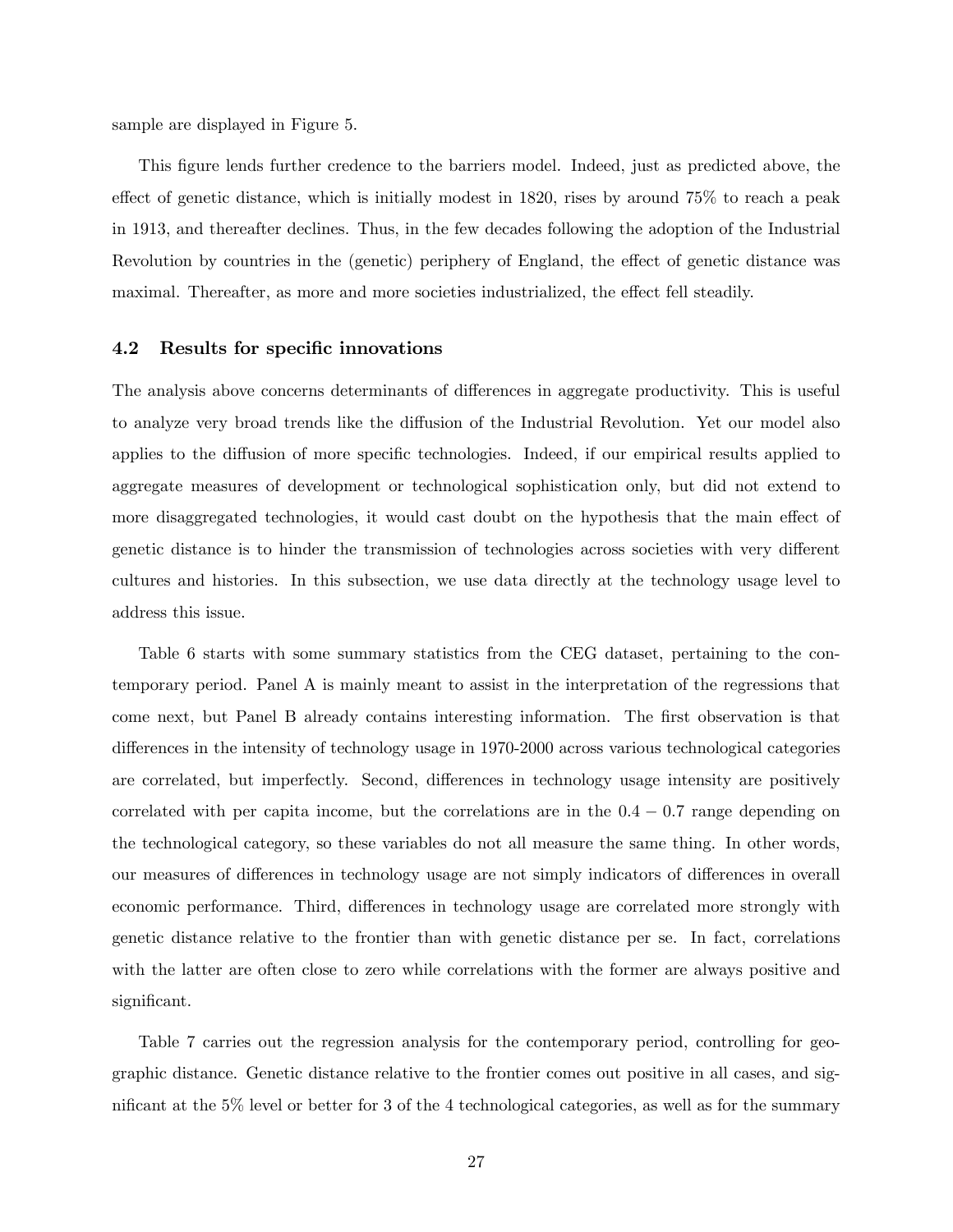index of overall technology usage. The only category for which genetic distance is not significant is agricultural technologies. One possible interpretation is that agricultural technologies, for the contemporary period under consideration, have already widely diffused around the globe and are already intensively in use in much of the developing world, so that the effect of genetic distance as a barrier to their adoption can no longer be detected. We also carried out the same regression analysis as that in Table 8, but adding to the specification the measure of absolute genetic distance between pairs.<sup>24</sup> We found that relative genetic distance always trumped absolute distance, which sometimes carried a negative sign and was statistically insignificant in most cases. Thus, our test of the barriers story (equation 30) also works when considering technology usage intensity rather than aggregate measures of development.

Turning to the historical evidence, Table 8 examines the determinants of technology usage differences along the extensive margin in the year 1500. As before, we use the English population as the frontier (as before, it matters little if we use the Italians instead - Italy was arguably the most technologically sophisticated country in the world in 1500). For 1500 we have 5 rather than 4 technological categories, plus the overall index of technological sophistication. We find that in all cases, genetic distance relative to the English is positive and statistically significant at the  $10\%$ level. In 5 of the 6 columns, it is significant at the  $1\%$  level (as before, the weakest results are for agricultural technologies). This is remarkable given the crudeness of the measure of technological use in 1500, based on counting whether or not each of 24 technologies, grouped in functional categories, were in use at all in a given country at the time. Moreover, as before we also conducted horseraces between relative genetic distance and absolute genetic distance.<sup>25</sup> For five of the six indicators we again found that relative genetic distance trumps absolute genetic distance, with the latter entering with either the wrong sign, a very small magnitude, or low significance levels. The only exception, once again, was for agriculture.

Finally, we carried out the same analysis with the 33 disaggregated technologies chosen from the CHAT dataset. The results are presented in Table 9. For each technology, the table reports the coefficient on relative genetic distance to the USA (from a regression in which the standard set of geographic controls are included), the number of observations and countries, the standardized beta coefficient on genetic distance, and the  $R^2$ . The results vary across technologies of course, but

 $^{24}$ Results are available upon request.

<sup>&</sup>lt;sup>25</sup>Results are available upon request.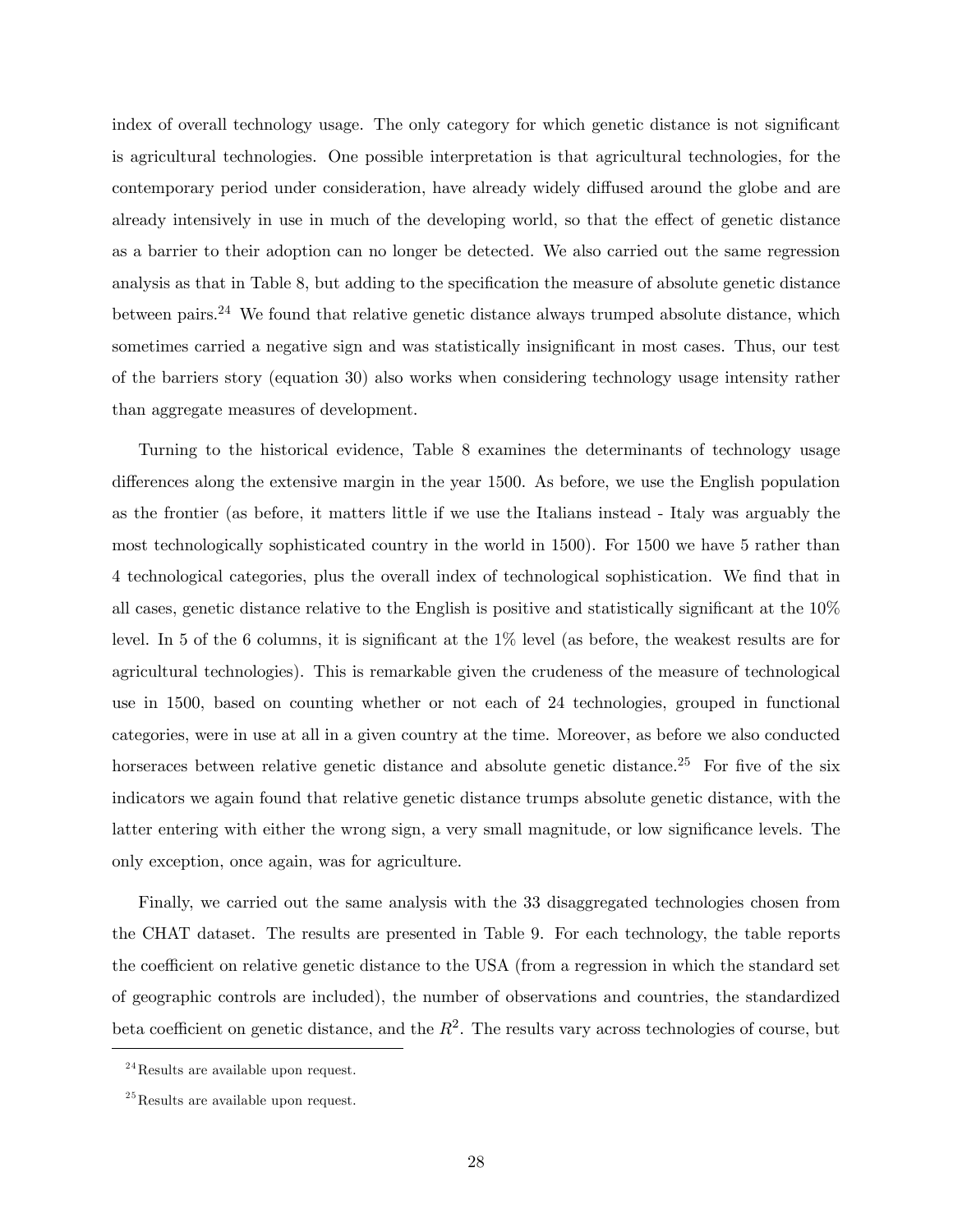interesting observations emerge: 1) In *every single case* the effect of genetic distance on differences in technology usage intensity is positive.  $2)$  In  $22$  of the 33 cases, the coefficient on genetic distance is significant at the  $10\%$  level, and in 19 cases at the  $5\%$  level. 3) The effect of genetic distance is particularly strong for disaggregated agricultural technologies and industrial technologies, and weakest for transportation and medical technologies.  $4$ ) The magnitude of the standardized effects, for those that are statistically significant, vary from  $8\%$  to  $24\%$ , a bit smaller but roughly in line with what we found using aggregate measured of productivity or the CEG dataset.<sup>26</sup>

A consideration of technologies at a more disaggregated data, rather than measures of overall productivity at the economy-wide level, provides additional evidence that human barriers matter. Not only is genetic distance relative to the frontier a strong predictor of technological usage differences in 1500 and in the contemporary period, we also find that it generally trumps absolute genetic distance. The fact that genetic distance accounts for differences in technological usage indicates that our previous aggregate results might in large part be accounted for by hindrances to the adoption of frontier technology brought about by historical separation between populations.

## 5 Ancestry and Long Run Development

In this section, we broaden the discussion of the role of ancestry as a determinant of the comparative wealth of nations, building on the discussion in Spolaore and Wacziarg (2013).<sup>27</sup> Our basic argument is that traits passed on across generations within societies play a fundamental role in accounting for the persistence of economic fortunes. However, the specific way in which these traits operate can take a variety of forms. In the model presented above, we argued that differences in verticallytransmitted traits introduced *barriers* to the diffusion of innovations across nations. We found much evidence that this was the case for aggregate productivity and for specific innovations going back to the year 1500. However, we have not said much about what causes the onset of these innovations. Other authors have pointed to a role for traits to bear a *direct* effect on the onset of major productivity enhancing innovations, broadly construed. We have also not said much

 $26$ We also conducted horseraces between absolute and relative genetic distance for each of the 33 disaggregated technologies. Relative genetic distance remains positive and significant in 17 of the 22 cases where relative genetic distance is significant at the 10% level when entered on its own. In the vast majority of cases, absolute genetic distance enters insignificantly or with a *negative* sign.

 $27$ The discussion of the relation between cultural traits and economic outcomes is also drawn in part from Spolaore (2014).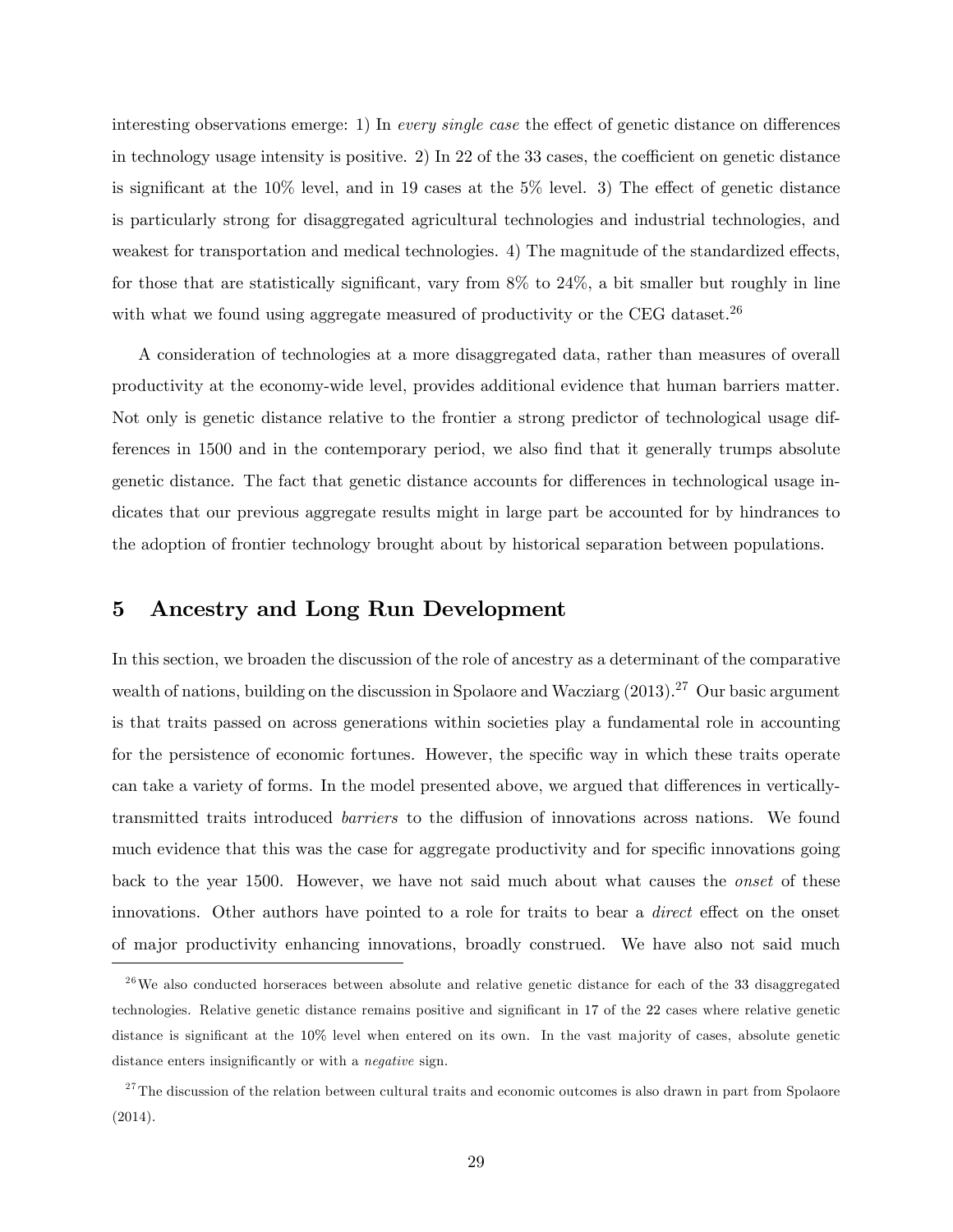about the nature and specific method of transmission of the traits that are thought to matter for prosperity. These traits could be transmitted culturally, biologically, or through the interaction of culture and biology.

We proceed in several steps. We start by briefly describing the growing literature on long run persistence in the wealth of nations. We argue that the intergenerational transmission of traits has a lot to do with explaining long-run persistence, because traits are much more easily transmitted across generations that across societies. That is, ancestry matters to explain the wealth of nations. Next, we introduce a taxonomy to understand the manner in which ancestry matters. In particular, we introduce a distinction between barrier effects and direct effects of vertical traits. We also distinguish between the mode of transmission of the traits, either cultural, biological or dual. Finally, we provide several examples from the recent literature illustrating the various ways in which ancestry can matter.

#### 5.1 Persistence and Reversals: The Role of Ancestry

Discussions of the long run roots of comparative development usually starts with geographic factors. A large literature has documented strong correlations between economic development and geographic factors, for instance latitude, climate and the disease environment.<sup>28</sup> The observation that geographic factors are correlated with development was at the root of Diamond's 1997 book on the long-run development advantage enjoyed by Eurasia - particularly Europe. On the surface, geography is a convenient explanation for persistence, because geography does not change very much, so that this immutable factor can be thought of as a prime reason for persistence in the wealth of nations. This view, however, is overly simplistic, for at least two reasons: First, the effect of geography on economic outcome can change depending on the technology of production. Geographic features useful to produce GDP in an agrarian economy may not be as helpful in an industrial society. Second, the manner in which geographic factors affect development today is open to a variety of interpretations. The factors could operate directly (for instance a high disease burden can reduce productivity) or have an indirect effect through their historical legacy. While both channels could be operative, the literature has increasingly moved in the latter direction.

 $^{28}$ See, for instance: on climate and temperature, Myrdal (1968); Kamarck (1976); Masters and McMillan (2001); Sachs (2001). On the disease environment: Bloom and Sachs (1998); Sachs, Mellinger and Gallup (2001); Sachs and Malaney (2002). On natural resources: Sachs and Warner (2001).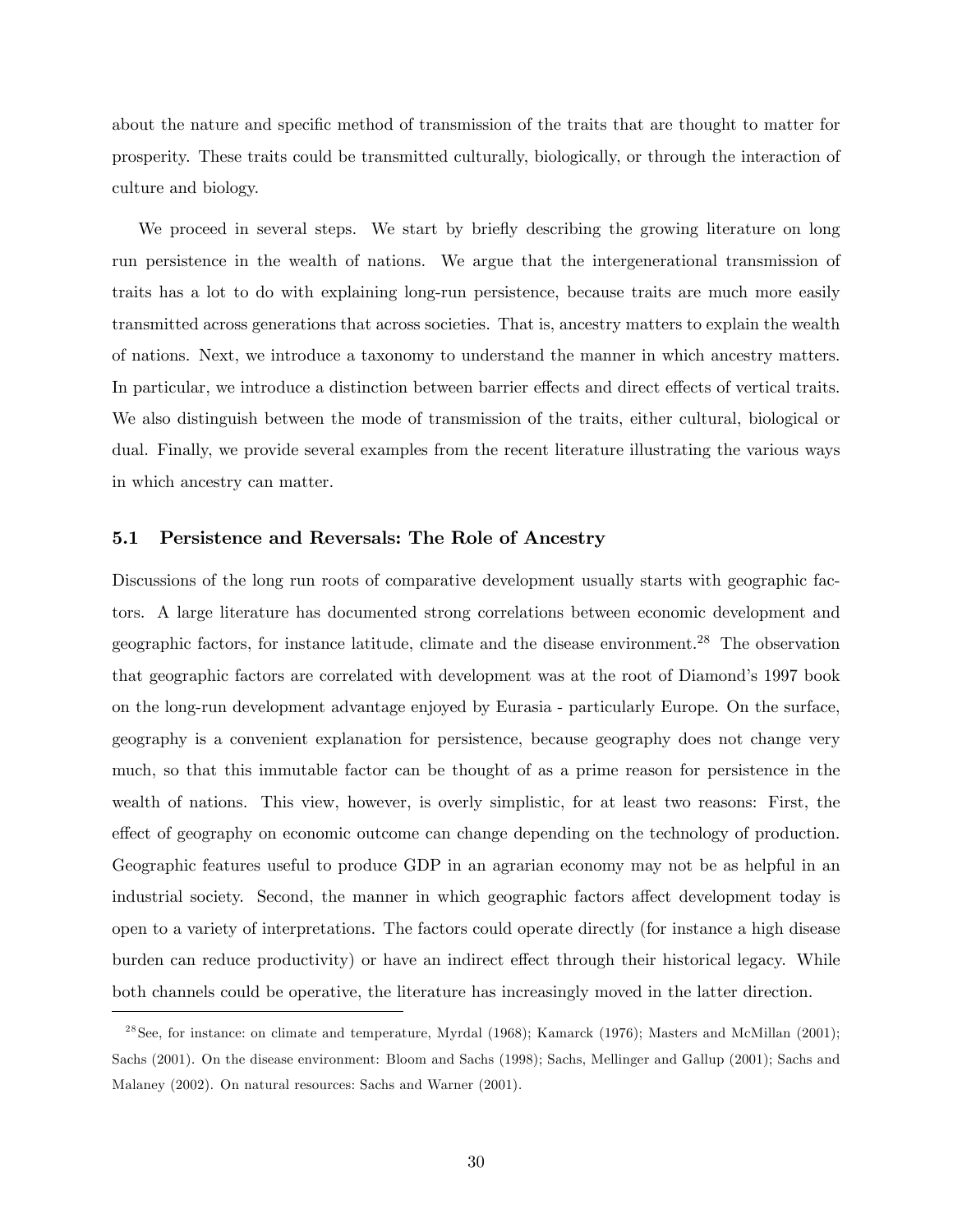In fact, Jared Diamond (1997) pointed out early that geographic factors such as the shape of continents and the availability of domesticable plants and animals probably did not have much to do with current development directly. It is because these factors gave people from Eurasia an early advantage in development, and because this advantage has persisted through the generations, that Europeans were able to conquer the New World (and many parts of the old one) and to remain at the top of the world distribution of income for a long time. This point became more widely recognized since a pathbreaking paper by Acemoglu, Johson and Robinson (2002) where these authors pointed out that the reversal of fortune experienced by former colonies between 1500 and today was inconsistent with a simple, direct effect of geography: for the geographic factors that made countries poor five hundred years ago should be expected to make them poor today still. And yet fortunes were reversed among a significant portion of the world's countries. This paper pointed to an indirect effect of geography, operating through institutions: where Europeans settled, they brought good institutions, and these are the fundamental proximate cause of development. Where Europeans chose to exploit and extract, the institutions they bequeathed had negative effects on development.

Yet that interpretation, too, became the subject of debates. Glaeser, La Porta, Lopez-de-Silanes and Shleifer (2004), for instance, state: "the Europeans who settled in the New World may have brought with them not so much their institutions, but themselves, that is, their human capital. This theoretical ambiguity is consistent with the empirical evidence "We would go even further: Europeans who settled in the New World brought with them the whole panoply of vertically transmitted traits - institutions, human capital, norms, values, preferences. This vector of vertical traits was by definition easier to transmit to the descendents of Europeans than it was to convey to colonized populations. This interpretation suggests an important role for ancestry, rather than only institutions, as an explanation for the reversal of fortunes. Locations that were colonized by Europeans and were previously characterized by low population density and the prevalence of non-agrarian modes of subsistence became rich. Locations that were inhospitable to Europeans remained poor, and Europeans remained at the top of the world distribution of aggregate productivity throughout.<sup>29</sup> That the wealth of a nation seems so strongly affected by the wealth of the

 $^{29}$ We greatly expand on this point in Spolaore and Wacziarg (2013). In that paper, we revisit the Acemoglu, Johnson and Robinson (2002) evidence on the reversal of fortune. By examining the correlation between population density in 1500 and per capita income today, we confirm their findings for former colonies. Yet we also show that: 1) any evidence of a reversal of fortune disappears when European countries are included in the sample; 2) there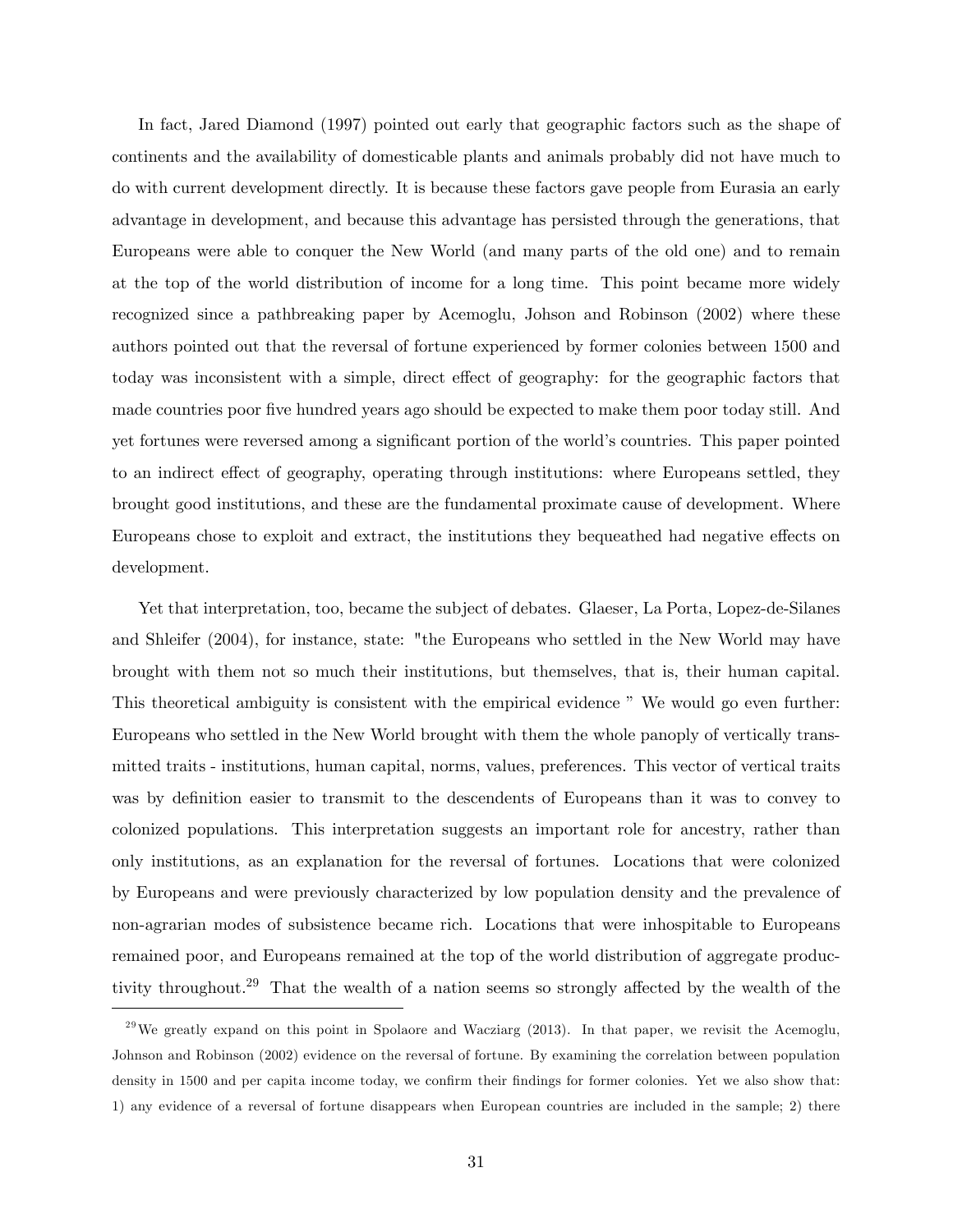ancestors of those living in that nation suggests a central role for vertically transmitted traits as an explanation for both long-run persistence and the current distribution of income.

This interpretation led various authors to focus explicitly on persistence and ancestry. First came our own work on genetic distance as a barrier to development, already discussed in the previous sections (Spolaore and Wacziarg, 2009). Next came important papers by Putterman and Weil (2010) and Comin, Easterly and Gong (2010). These papers also explore the deep historical roots of current development.

Putterman and Weil (2010) look at two important determinants of the current wealth of nations: experience with agriculture, measured by the time elapsed since the adoption of sedentary agriculture as a primary means of food production; and experience with a centralized state, measured by the number of years a country has experienced centralized governance, discounting years that occurred farther in the past. Both variables are predictors of todayís per capita income, but they enter even more strongly when they are adjusted for ancestry. To adjust variables for ancestry, Putterman and Weil construct a migration matrix. In this matrix, a row pertains to a country, and columns contain the fraction of that countryís population whose ancestors in 1500 lived in each of the worldís countries. For the Old World, entries are mostly diagonal: that is, the ancestors of the French mostly lived in France in 1500. For the New World, however, the ancestors of current populations are often in significant numbers from other continents altogether - primarily European countries for European colonizers, and Sub-Saharan African countries for the descendants of former slaves. By premultiplying a variable by the migration matrix, one obtains this variable's ancestry-adjusted counterpart. For instance, for Australia the history of the location is the history of the Aborigenes, while the history of the current population is mostly the history of the English. Putterman and Weil's major contribution is to show that ancestry-adjusted years of agriculture and ancestry-adjusted state centralization are much stronger predictors of current income than their non-ancestry adjusted counterparts. This suggests an important role, again, for traits that are passed on intergenerationally within populations.

Comin, Easterly and Gong (2010) take a different approach, but reach a similar conclusion: they show that the degree of technological sophistication of countries is highly autocorrelated even at

is evidence of persistence among countries that were not former European colonies; 3) persistence is even stronger when looking at countries that are populated mostly by their indigenous populations. These facts are suggestive of a strong role for ancestry as an explanation for persistence.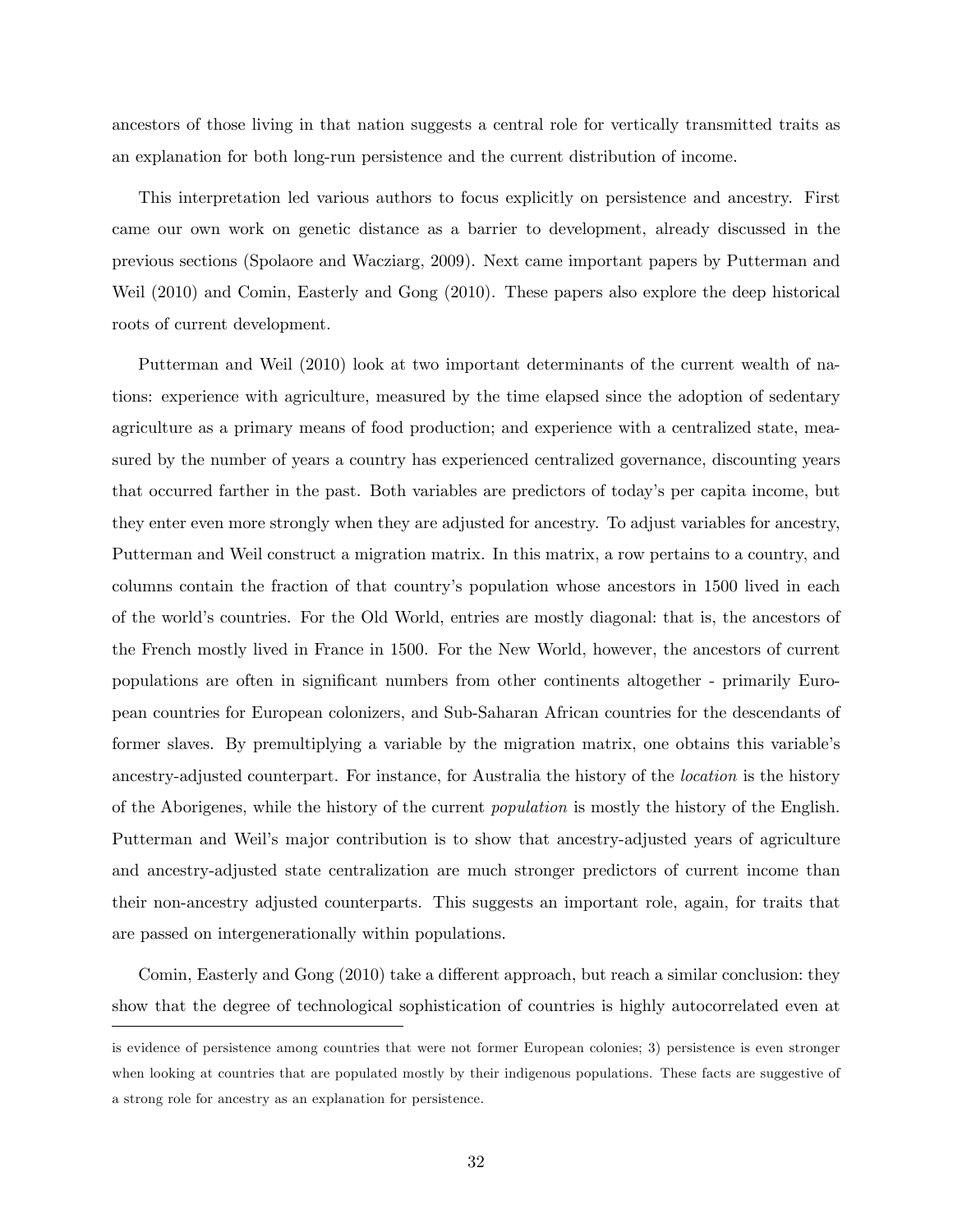very long horizons: they detect correlations between current technological usage levels (measured along the intensive margin in the current period) and technological usage as far back as the year 1,000 BC (measured along the extensive margin for a set of 12 ancient technologies). Current per capita income is also correlated strongly with past technological sophistication in the years 1,000 BC, 1 AD and 1500 AD. In this case, a history of technological advancement predicts current income and technological advancement, an indication of persistence. The crucial point, however, is again that when the historical (lagged) variables are entered in their ancestry-adjusted forms, they are much stronger predictors of current outcomes than variables that capture the history of a location. In this context also, there appears to be a strong role for ancestry and intergenerational transmission as explanations for the persistence in technology and income levels.

Why does ancestry matter? In what follows we present a taxonomy of the possible effects of vertically transmitted traits on growth and development. This taxonomy is summarized in the following matrix:

| Mode of Operation $\longrightarrow$<br>Mode of Transmission $\downarrow$ | Direct Effect | <b>Barrier Effect</b> |
|--------------------------------------------------------------------------|---------------|-----------------------|
| <b>Biological Transmission</b>                                           | Quadrant I    | Quadrant IV           |
| (genetic and/or epigenetic)<br>Cultural Transmission                     | Quadrant II   | Quadrant V            |
| (behavioral and/or symbolic)                                             |               |                       |
| Dual Transmission                                                        | Quadrant III  | Quadrant VI           |
| (biological-cultural interaction)                                        |               |                       |

#### 5.2 Modes of Transmission

The inheritance of traits from one generation to the next in humans takes place through several modes of transmission and along multiple dimensions. Recent scientific advances stress the complexity of different inheritance mechanisms (for example, see Jablonka and Lamb, 2005) which interact with each other as well as with environmental and societal factors. For simplicity, in our taxonomy we focus on three broad categories: biological transmission, cultural transmission, and the interaction of biological and cultural transmission (dual transmission)

Biological transmission includes genetic transmission. Individuals inherit nuclear DNA from their parents. Humans also inherit mitochondrial DNA (mtDNA) only from their mothers Mito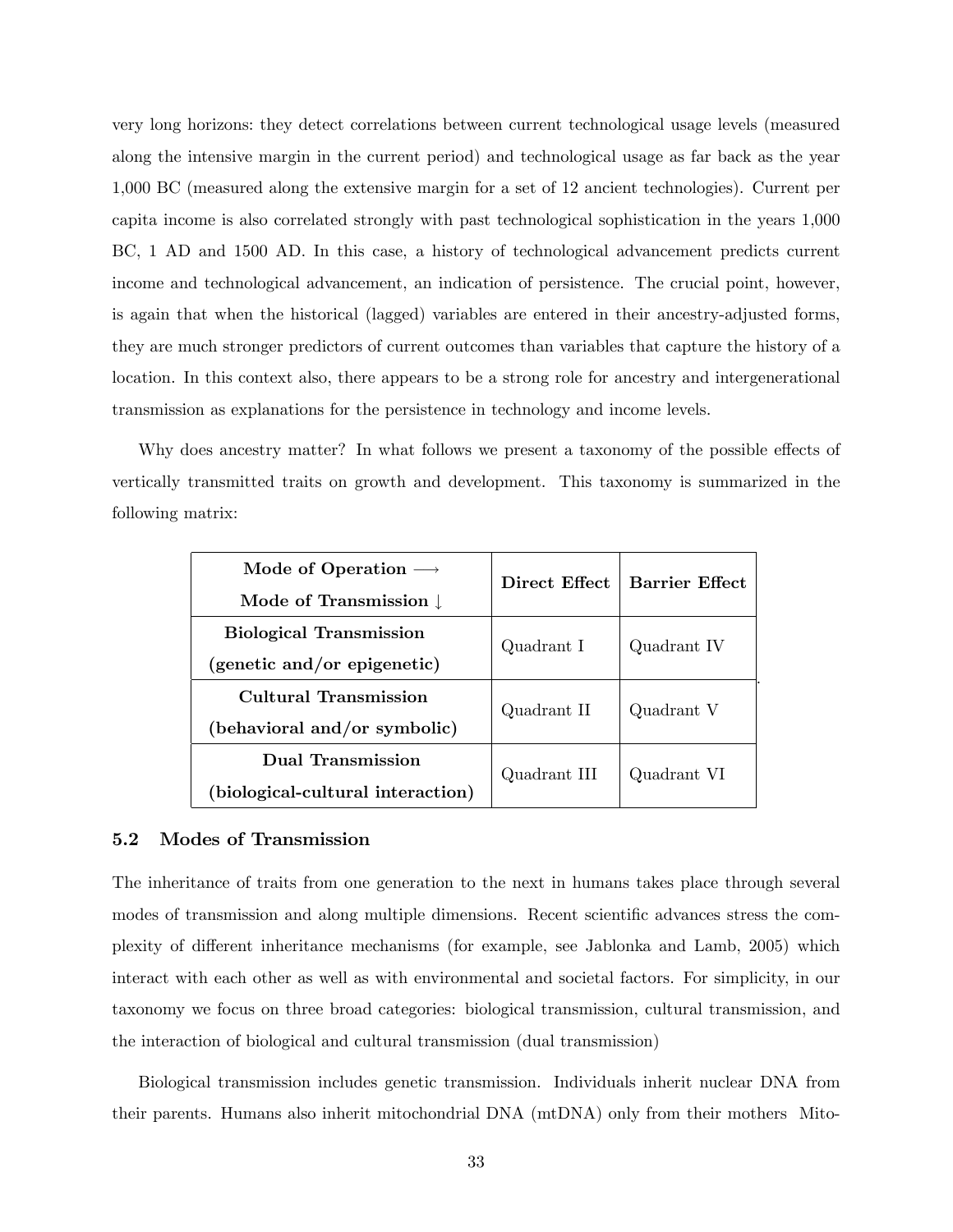chondrial DNA codes for the genes of the cell structures which convert food into useable energy, while nuclear DNA codes for the rest of the human genome. The measures of genetic distance used previously in this chapter are based on differences in the distribution of nuclear DNA across populations - that is, on differences in DNA inherited from both parents. As already mentioned, genetic distance is based on neutral genes, which change randomly and are not affected by natural selection. Other parts of the DNA code for genes that are affected by natural selection, such as those affecting eye color or skin color. All these traits are transmitted biologically.

However, genetic transmission is not the only form of biological transmission. In recent years biologists have also given much attention to epigenetic inheritance systems. Epigenetics refers to the mechanisms through which cells with the same genetic information (i.e., DNA) acquire different phenotypes (i.e., observable characteristics) and transmit them to their daughter cells. Examples of epigenetic markers are methylation patterns: DNA methylation is a biochemical process that stably alters the expression of genes in cells by adding a methyl group to a DNA nucleotide. There is currently a debate in the scientific literature about the extent to which epigenetic changes can be inherited from one generation to the next - for instance, see Chandler and Alleman (2008) and Morgan and Whitelaw (2008). An example of possible intergenerational epigenetic inheritance, mentioned by Morgan and Whitelaw (2008), is the Dutch Famine Birth Cohort Study by Lumey (1992), reporting that children born during famine in World War II were smaller than average and that the effects could last two generations (but see also Stein and Lumey, 2002). In principle, epigenetic mechanisms could explain rapid biological changes in populations that could not be due to genetic selection. Epigenetic mechanisms have recently been emphasized by microeconomists working on human capital formation, such as Cunha and Heckman (2007, p. 32), who wrote: "the nature versus nurture distinction is obsolete. The modern literature on epigenetic expression teaches us that the sharp distinction between acquired skills and ability featured in the early human capital literature is not tenable."

Of course, biological inheritance is not the only mode of intergenerational transmission of traits across human beings. Many traits are transmitted culturally from one generation to the next. An important example is the specific language that each child acquires through learning and imitation, usually (but not necessarily) from parents or other close relatives. Other cultural traits include values, habits, and norms. In general, culture is a broad concept, which encompasses a vast range of traits that are not transmitted biologically across generations. The Websterís Encyclopedic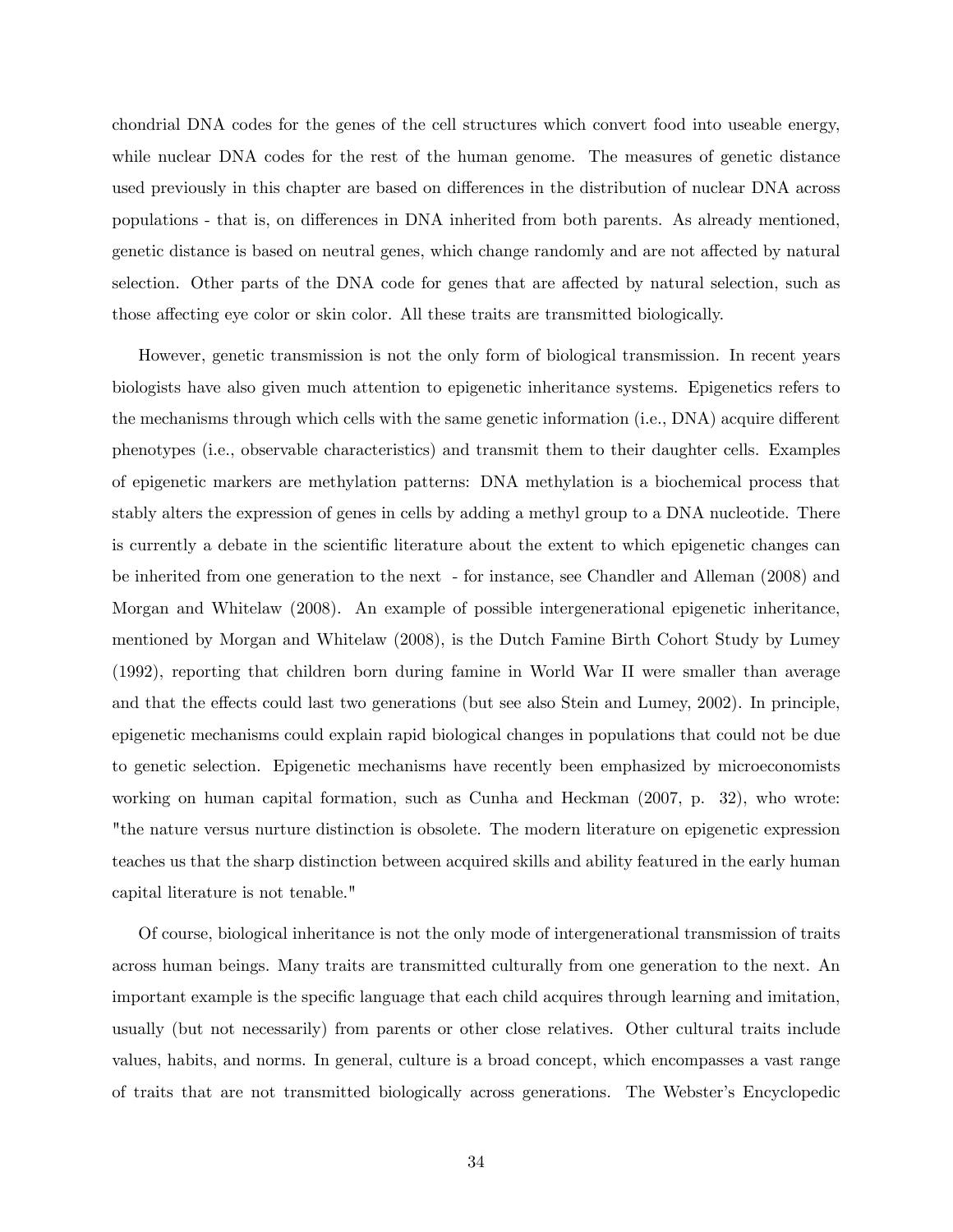Unabdidged Dictionary defines culture as including "the behaviours and beliefs characteristic of a particular social, ethnic or age group" and "the total ways of living built up by a group of human beings and transmitted from one generation to the other." Richerson and Boyd (2005, p. 5), two leading scholars in the field of cultural evolution, define culture as "information capable of affecting individuals' behavior that they acquire from other members of their species through teaching, imitation, and other forms of social transmission."

Following Jablonka and Lamb (2005), we can distinguish between two forms of cultural transmission, both involving social learning: behavioral transmission and symbolic transmission. Behavioral transmission takes place when individuals learn from each other by direct observation and imitation. Symbolic transmission instead is about learning by means of systems of symbols - for example, by reading books. Most scholars of human evolution believe that the bulk of observed human variation in intergenerationally transmitted traits is mainly due to cultural transmission rather than to biological transmission. For instance, prominent anthropologists Henrich and McElreath (2003, p. 123) write: "While a variety of local genetic adaptations exist within our species, it seems certain that the same basic genetic endowment produces arctic foraging, tropical horticulture, and desert pastoralism [...]. The behavioral adaptations that explain the immense success of our species are cultural in the sense that they are transmitted among individuals by social learning and have accumulated over generations. Understanding how and when such culturally evolved adaptations arise requires understanding of both the evolution of the psychological mechanisms that underlie human social learning and the evolutionary (population) dynamics of cultural systems."

In sum, our classification of modes of intergenerational transmission includes two broad categories: biological transmission (both genetic and epigenetic) and cultural transmission (behavioral and symbolic). However, these two forms of transmission should not be viewed as completely distinct and independent. On the contrary, a growing line of research stresses that human evolution often proceeds from the interaction between biological and cultural inheritance systems, where each system is influenced by the other system. According to Richerson and Boyd (2005, p. 194), genes and culture can be seen as "obligate mutualists, like two species that synergistically combine their specialized capacities to do things that neither can do alone.  $[\dots]$  Genes, by themselves can't readily adapt to rapidly changing environments. Cultural variants, by themselves, can't do anything without brains and bodies. Genes and culture are tightly coupled but subject to evolutionary forces that tug behavior in different directions." This approach to evolution is known as dual in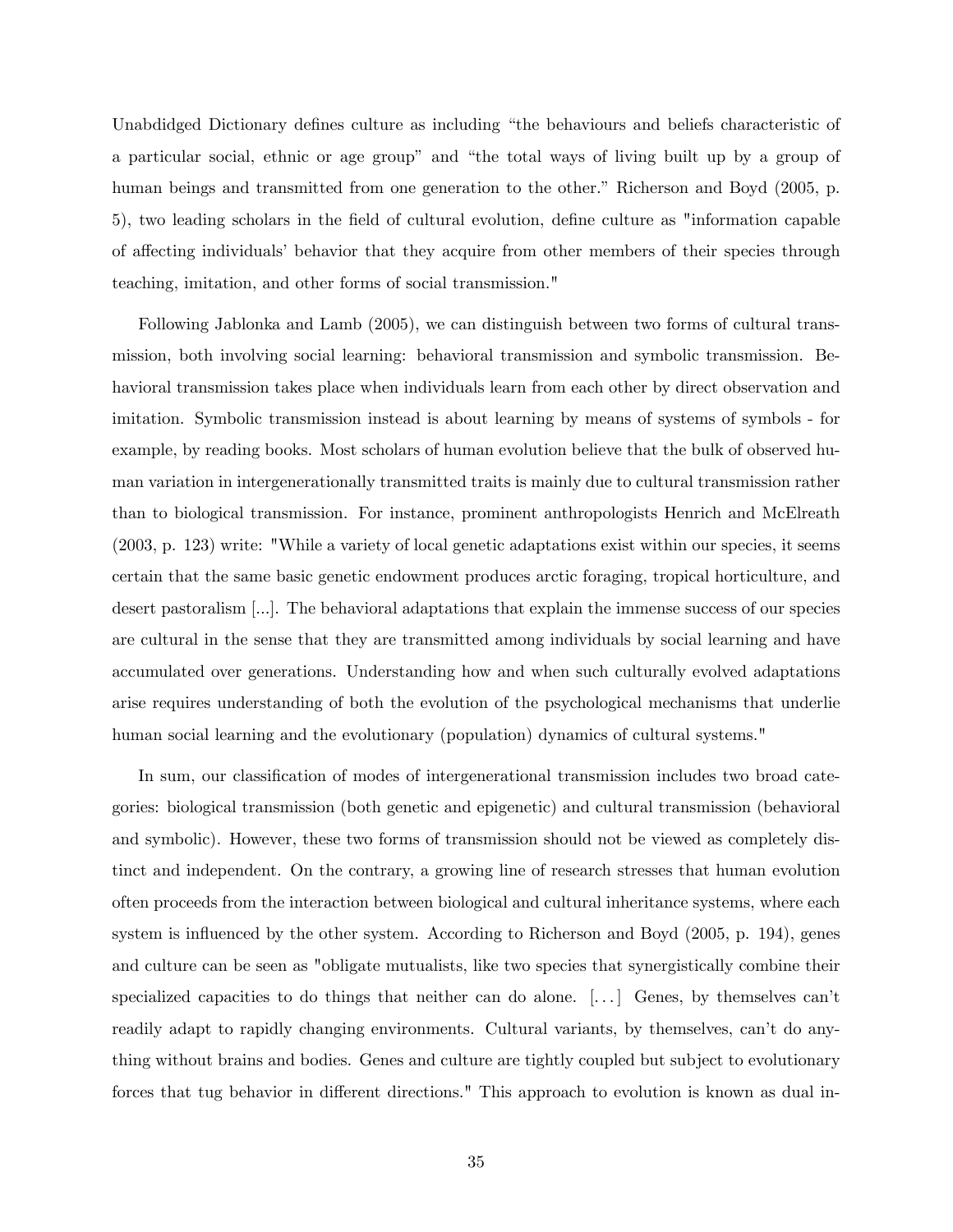heritance theory or gene-culture coevolution (Cavalli-Sforza and Feldman, 1976, 1981; Boyd and Richerson, 1985; Richerson and Boyd, 2005). In such a framework, observable human outcomes can be viewed as stemming from the interplay of genetically and culturally transmitted traits. A wellknown example of gene-culture coevolution is the spread of the gene controlling lactose absorption in adults in response to cultural innovations, such as domestication and dairying (Simoons, 1969, 1970; Richerson and Boyd, 2005, chapter 6). The ability to digest milk as an adult (i.e., to be "lactase persistent") is given by a gene that is unequally distributed among different populations: it is prevalent among populations of European descent, but very rare among East Asians and completely absent among Native Americans. It is well-understood that such gene did spread rapidly after the introduction of domestication among populations that kept milk-producing animals, such as cows or goats, reinforcing the advantages from those practices from an evolutionary perspective. In general, dual inheritance - the third "mode of transmission" in our taxonomy - captures such a complex interaction between genetic and cultural factors.

#### 5.3 Modes of Operation

Traits can be transmitted from one generation to the next biologically, culturally, or through the interaction of genes and culture (dual transmission). But how do such traits affect economic outcomes? Our taxonomy distinguishes between direct effects and barrier effects.

**Direct Effects.** Most of the economic literature has focused on *direct* effects of vertically transmitted traits on income and productivity. Such effects occur when individuals inherit traits that directly impact economic performance, either positively or negatively. For example, most contributions on the relation between cultural values and economic development stress inherited norms and beliefs that directly lead to positive or negative economic outcomes. Max Weber (1905), the great German sociologist and political economist, in his classic book The Protestant Ethic and the Spirit of Capitalism, provided a systematic and influential study emphasizing the direct positive effects of specific culturally transmitted traits on economic performance. Weber was in part reacting to the Marxist view, which considered cultural beliefs and values, such as religion, as the by-product of underlying economic factors. Instead, Max Weber argued for direct causal effects of culturally transmitted traits on economic outcomes. Specifically, he proposed that the emergence of a new Protestant ethic, which linked "good works" to predestination and salvation, had a direct effect on the rising of the "spirit of capitalism," a new attitude towards the pursuit of economic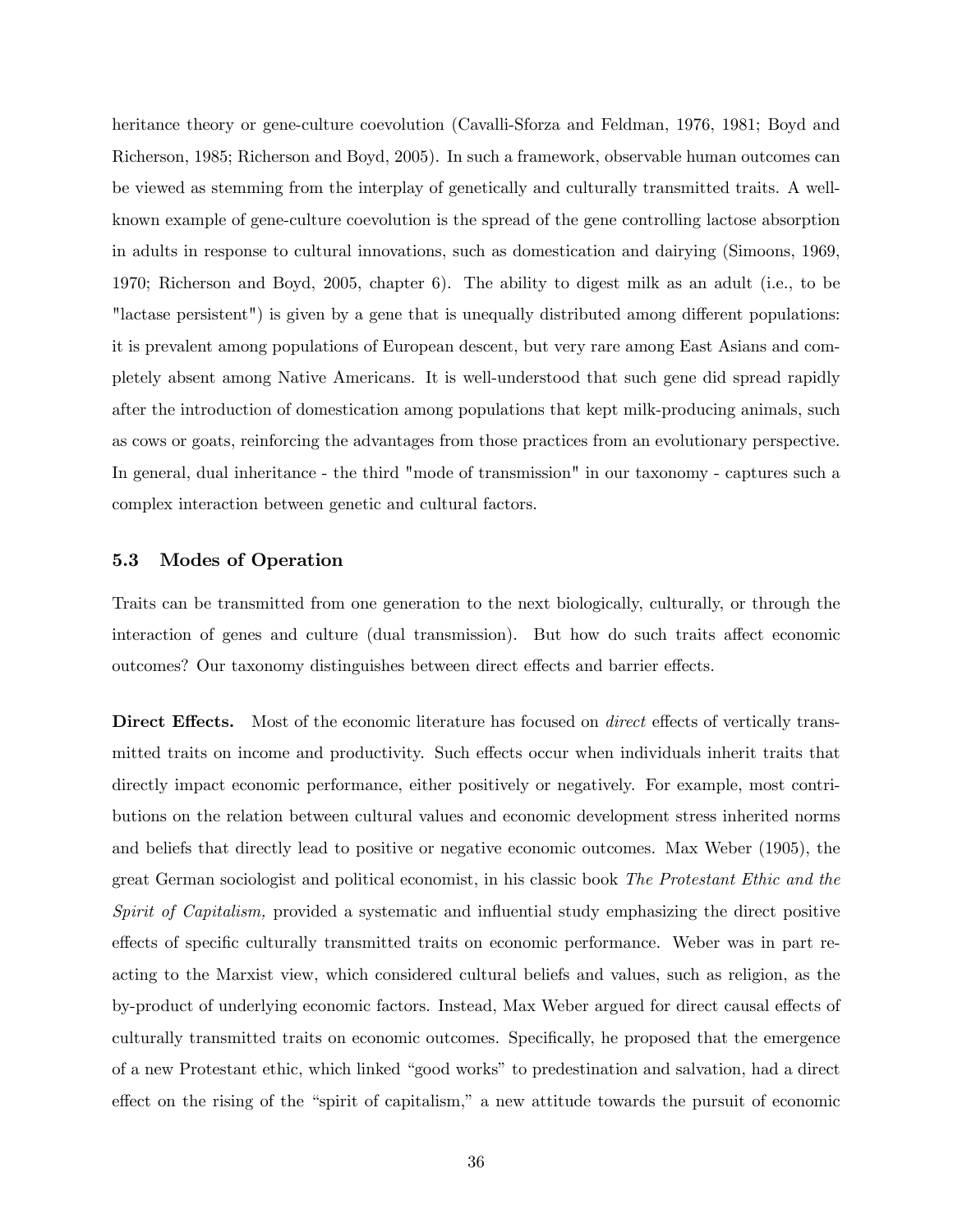prosperity. Among Weberís more recent followers is, for example, the economic historian David Landes (1998, 2000), who titled one of his contributions "Culture Makes Almost All the Difference," and opened it with the line "Max Weber was right." Landes' emphasis was also on the direct economic effects of culture, defined as "the inner values and attitudes that guide a population." According to Landes  $(p, 12)$ : "This is not to say that Weber's "ideal type" of capitalist could be found only among Calvinists [. . . ]. People of all faiths and no faith can grow up to be rational, diligent, orderly, productive, clean, and humourless. [...] Weber's argument, as I see it, is that in sixteenth- to eighteenth-century northern Europe, religion encouraged the appearance in numbers of a personality type that had been exceptional and adventitious before and that this type created a new economy (a new mode of production) that we know as (industrial) capitalism.<sup>"</sup>

An extensive empirical literature has attempted to directly test Weber's hypotheses, often concluding with a negative assessment of direct effects of Protestant values on economic outcomes. Recent contributors to this literature were Sascha Becker and Ludger Woessman (2009), who used county-level data from nineteenth century Prussia, and attempted to estimate the causal effect of Protestantism on economic performance by exploiting the fact that the Lutheran Reform expanded concentrically from Wittenberg, Martin Luther's city. They concluded that Protestantism fostered economic development, but that the main channel was not the spread of a new work ethic associated with religious values, but the expansion of literacy as a consequence of education in reading the Bible.

The direct effects of religious beliefs on economic outcomes were investigated empirically by Barro and McCleary (2003). Barro and McClearly used instrumental variables, such as the existence of a state religion and of a regulated market structure, to identify the direct effect of religion on growth. They concluded that economic growth is positively associated with the extent of religious beliefs, such as those in hell and heaven, but negatively associated to church attendance. They interpreted their results as consistent with a direct effect of religion - a culturally transmitted set of beliefs - on individual characteristics that foster economic performance. Guiso, Sapienza and Zingales (2003) also studied the effects of religious beliefs on economic attitudes and outcomes, such as cooperation, legal rules, thriftiness, the market economy, and female labor participation. They found that religious beliefs tend to be associated with attitudes conducive to higher income per capita and higher economic growth, and that the effects differ across religious denominations.

While scholars such as Weber have stressed the positive direct effects of cultural traits, such as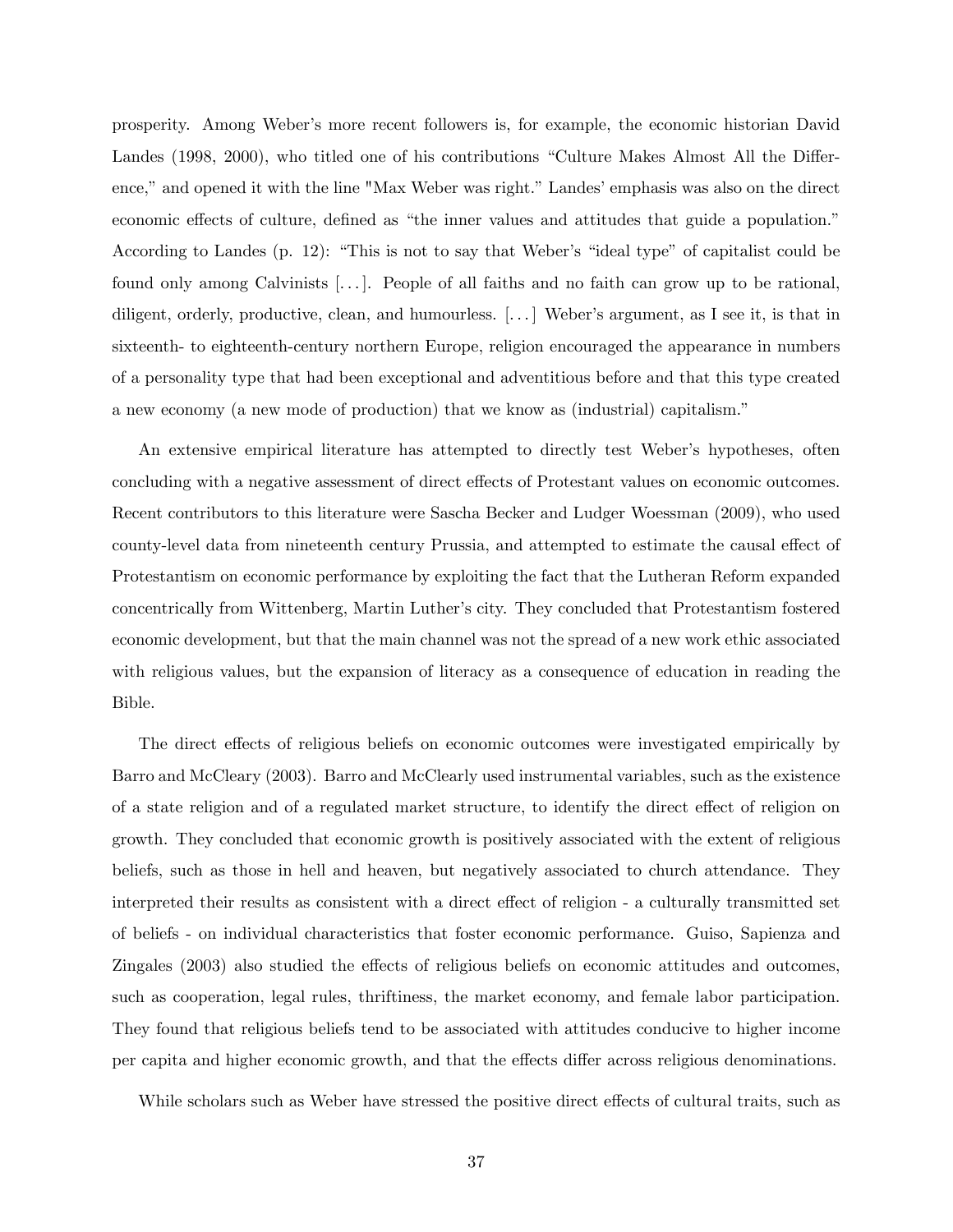the Protestant ethic, other scholars have argued that specific culturally transmitted traits and values can be responsible for economic backwardness and underdevelopment. An ináuential and widely debated example of this view was provided by the political scientist Edward Banfield (1958) in his classic book The Moral Basis of a Backward Society, written in collaboration with his wife Laura Fasano, and based on their visit to the Southern Italian town of Chiaromonte (called "Montegrano" in the book). Banfield argued that the economic backwardness of that society could be partly explained by the direct effects of inherited values summarized by the term "amoral familism," and consisting in a lack of mutual trust and cooperation, and a disregard for the interests of fellow citizens who were not part of one's immediate family. A theory of intergenerational transmission directly inspired by Bansfield's analysis has been provided recently by Guido Tabellini (2008), who also built on Alberto Bisin and Thierry Verdierís (2000, 2001) seminal work on the economics of cultural transmission. In Tabelliniís model, parents choose which values to transmit to their children, depending on the patterns of external enforcement and expected future transactions. In particular, Tabellini shows that path dependence is possible: adverse initial conditions can lead to a unique equilibrium where legal enforcement is weak and inherited cultural values discourage cooperation.

A recent example of an empirical study of the direct effects of inherited traits on economic growth is Algan and Cahuc (2010). Algan and Cahuc document how the level of inherited trust of descendants of immigrants in the United States is significantly influenced by the country of origin and the timing of arrival of their ancestors. They then use the inherited trust of descendants of immigrants in the US as a time-varying measure of inherited trust in their country of origin, in order to identify the impact of inherited trust on growth, controlling for country fixed effects. Algan and Cahuc find that changes in inherited trust during the 20th century have a large impact on economic development in a panel of 24 countries.

The above-mentioned contributions are examples of a much larger literature on the direct effects of cultural traits on economic outcomes. There is also a smaller but important literature that has extended the analysis to traits that are transmitted biologically, or stem from the interaction of genes and culture (dual inheritance). An example is the contribution by Galor and Moav (2002), who modeled an intergenerationally transmitted trait affecting humans' fertility strategies. They posited that some individuals inherited traits that induced them to follow a quantity-biased strategy, consisting in the generation of a higher number of children, while other individuals followed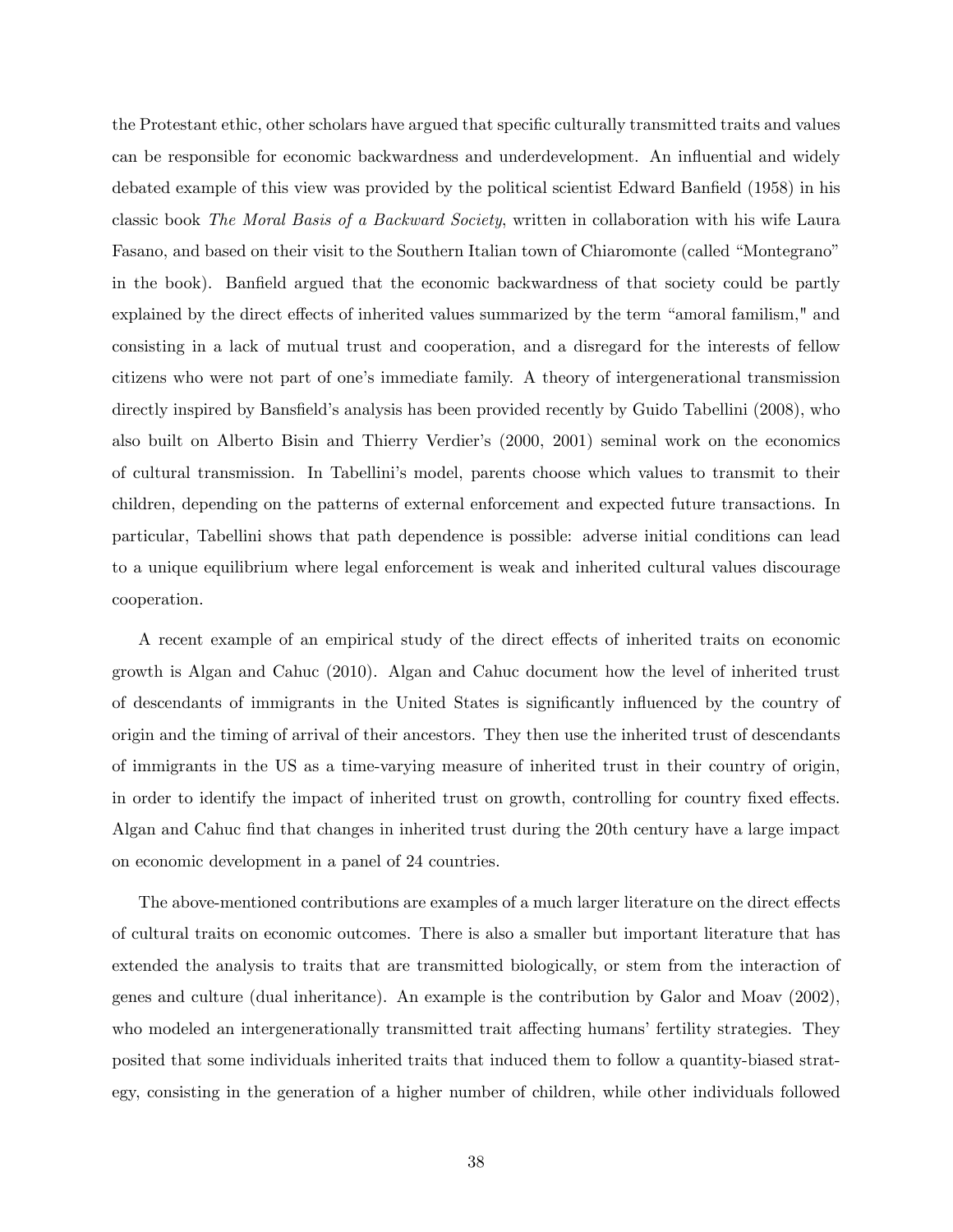a quality-biased strategy, consisting in the investment of more resources in a smaller number of o§spring. Galor and Moav argued that the evolutionary dynamics of these traits had direct implications for the onset of the Industrial Revolution and the following demographic transition. In the preindustrial world, caught in a Malthusian trap, selective pressures favored parental investment, which led to higher productivity. In their model, the spread of this inherited predilection for a smaller number of children led endogenously to the transition out of the Malthusian regime. Galor and Moav in their contribution stressed biological transmission. However, their analysis can also be interpreted as a model of cultural transmission of traits ináuencing fertility strategies, or as the outcome of the interaction of biological and cultural traits.

A more recent contribution that stresses the direct effects of different distributions of intergenerationally transmitted traits on economic development is Ashraf and Galor (2013a). In that study, Ashraf and Galor focus on genetic diversity. While genetic distance refers to genetic differences between populations, genetic diversity is about heterogeneity within populations. In their study, Ashraf and Galor (2013a) document a non-monotonic relationship between genetic diversity and development, and argue that such relation is causal, stemming from a trade-off between the beneficial and the detrimental effects of diversity of traits on productivity. Again, while the focus of Ashraf and Galor's empirical analysis is on genetic variables, the modes of transmission from intergenerational traits to economic outcomes can operate both through biological and cultural channels, and their interactions. A further discussion of the relation between genetic diversity and ethnic and cultural fragmentation is provided by Ashraf and Galor (2013b).

The interaction of culture and genes is explicitly at the center of the economic analysis of the effecst of lactase persistence provided by Justin Cook (2012). Cook argues that country-level variation in the frequency of lactase persistence is positively and significantly related to economic development in pre-modern times - which he measures by using population density in 1500 CE, as we did earlier in this chapter. Specifically, he finds that an increase in one standard deviation in the frequency of lactase persistent individuals (roughly 24 percentage points) is associated with a 40 percent increase in pre-modern population density. Cook uses instrumental variables (solar radiation) to assess causality, and interprets his results as reflecting the direct effects of inherited cultural and biological traits associated with the introduction of dairying.

Barrier effects. As we already mentioned, most of the contributions on the relation between ancestry and economic performance, including the examples mentioned above, tend to focus on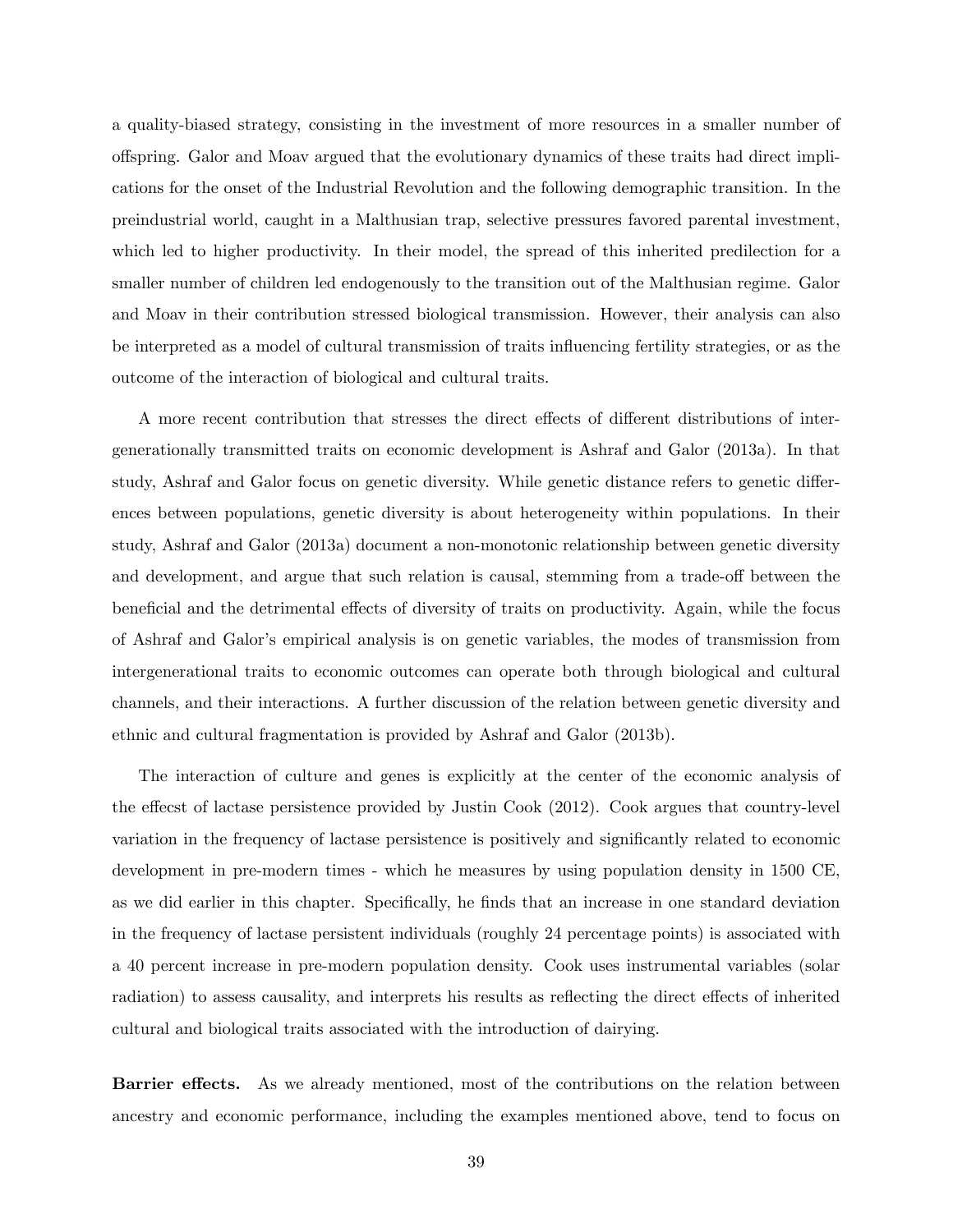the direct effects of intergenerationally transmitted traits on economic outcomes. However, as we emphasized in the theoretical and empirical analysis presented in the first sections of this chapter, differences in inherited traits can also affect comparative development by acting as barriers to the diffusion of goods, services, ideas and innovations. A focus on barriers can explain why differences in inherited traits may matter, even though many new ideas and innovations are learned "horizontally," from individuals and populations that are not directly related, rather than "vertically," from one's close relatives and ancestors. The fact is that, when barrier effects do exist, vertically transmitted traits also affect horizontal learning and diffusion. People are more likely to learn new ideas and adopt new technologies from other people who, while not directly related to them, share more recent common ancestors and, consequently, also share on average a larger set of inherited traits and characteristics.

The literature on the barrier effects of vertically transmitted traits is not as large as the one on direct effects. In addition to our own contributions, already discussed, a recent example is Guiso, Sapienza and Zingales (2009), who studied the barrier effects of cultural traits by using data on bilateral trust between European countries. They found that bilateral trust is affected by cultural aspects of the match between trusting country and trusted country, such as their history of conáicts and their religious, genetic, and somatic similarities. Lower bilateral trust then acts as a cultural barrier: it is associated with less bilateral trade, less portfolio investment, and less direct investment between the two countries, even after controlling for other characteristics of the two countries. These findings suggest that culturally transmitted traits can have a significant barrier effect on economic interactions between different societies.

Another study that documents the effects of cultural barriers on trade is provided by Gabriel Felbermayr and Farid Toubal (2010). Felbermayr and Toubal measure cultural proximity or distance between countries using bilateral score data from the Eurovision Song Contest, a popular European television show. For instance, viewers in Cyprus award Greek singers more points on average than the Greeks receive from viewers in other countries, and vice versa. In contrast, Cypriot and Turkish viewers give each other below-average scores. Felbermayr and Toubal exploit the variation of these scores within-pair and across time to estimate the effects of cultural proximity on bilateral trade, finding significant effects.

An open question concerns the relationship between direct and barrier effects. Of course, in principle both modes of operation can be at work simultaneously, and some specific traits can play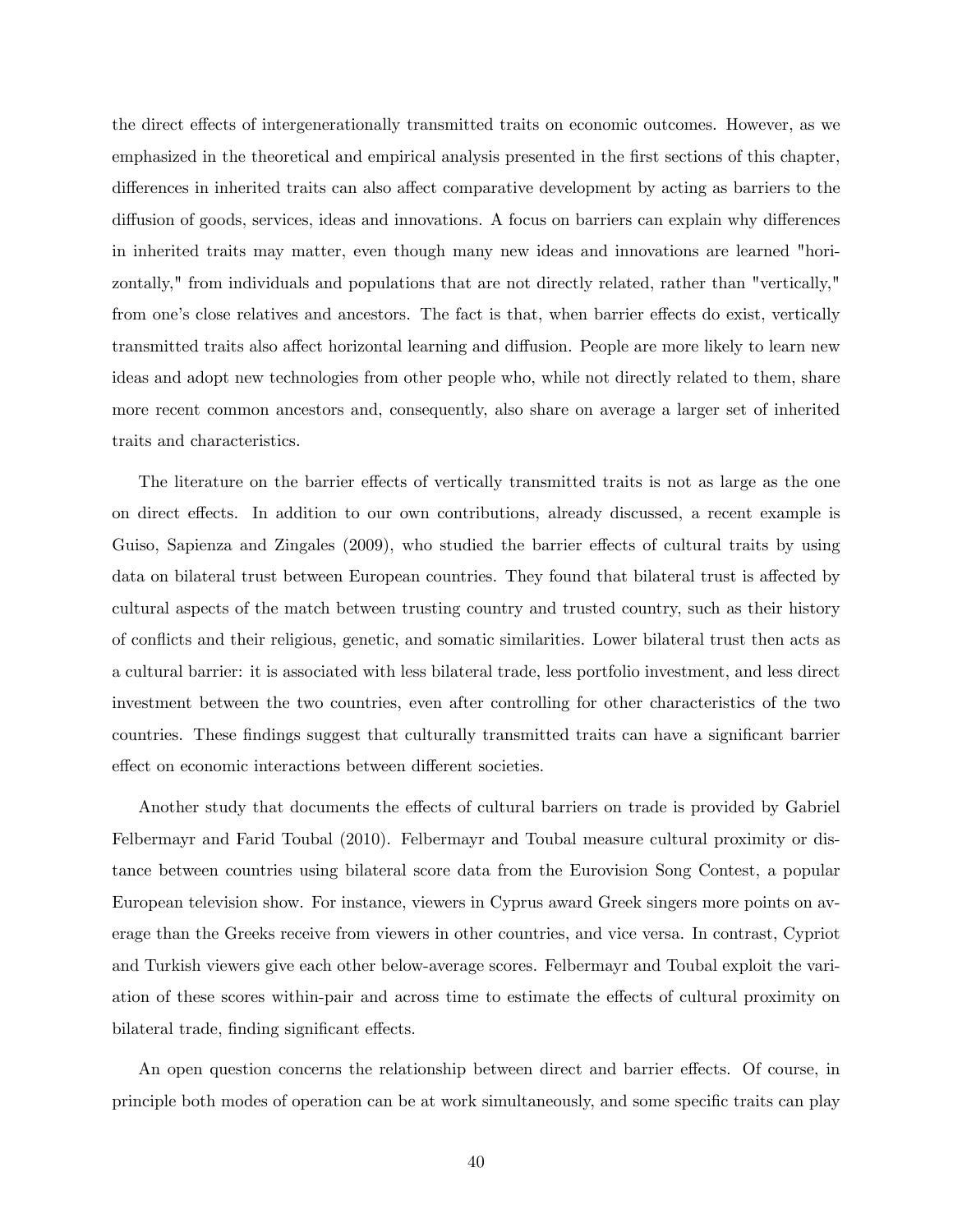a role along both channels. For example, populations that inherit values and beliefs that make them more open to risk and innovation could benefit directly from such traits, but may also face lower barriers to interactions with other groups. In general, the study of barrier effects stemming from historical and cultural divergence is a promising area of research, still in its infancy, both from a theoretical and empirical perspective. The taxonomy and discussion presented in this chapter are only a first step towards a more complete understandiing of this important topic.

## 6 Conclusion

In this chapter we provided a theoretical framework and empirical evidence to shed light on a fundamental question: What barriers prevent the diffusion of the most productive technologies from the technological frontier to less developed economies?

In the first part of this chapter, we presented a simple analytical framework to illustrate two basic ideas. The first idea was that genetic distance between populations, which measures their degree of genealogical relatedness, can be interpreted as a summary metric for average differences in traits that are transmitted with variation from one generation to the next. We modeled the transmission of such "vertical" traits - that is, the transmission of characteristics which are passed on vertically across generations within a population over the very long run - and derived the relation between divergence in vertical traits and genetic distance. The second idea was that differences in vertically transmitted traits act as obstacles to horizontal learning and imitation across different populations. We argued that populations that share a more recent common history and are therefore closer in terms of vertical traits tend to face lower costs and barriers to adopting each other's technological innovations.

In the second part of this chapter we brought these ideas to the data. We introduced measures of genetic distance between populations, and used them to test our barrier model of diffusion. We found that, as the model predicts, genetic distance measured relative to the world's technological frontier trumps absolute genetic distance as an explanation for bilateral income differences and for the different usage of specific technological innovations. This was the case both historically, when we measured technological usage on the extensive margin, and for more recent technological developments, when we measured technological usage along the intensive margin. We also documented that, as implied by our model, the effect of genetic distance was more pronounced after a major innovation, such as the onset of the Industrial Revolution, and declined as more populations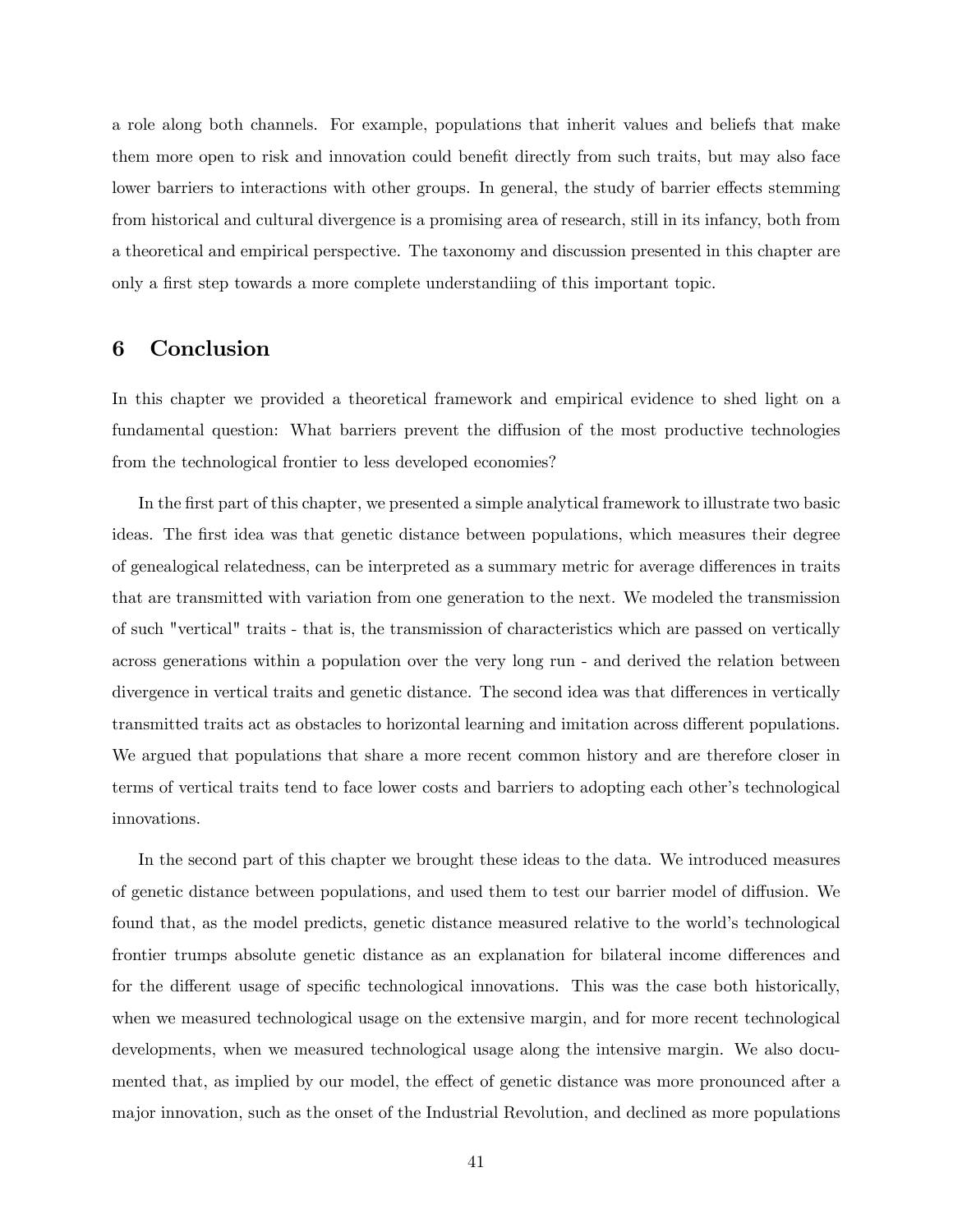adopted the frontier's innovation. Overall, we found considerable evidence that barriers introduced by historical separation between populations have played a key role in the diffusion of technological innovations and economic growth.

In the third and final part of this chapter, we discussed our hypotheses and results within the broader context of the growing literature on the deep historical roots of economic development. To organize our discussion we presented a taxonomy based on Spolaore and Wacziarg (2013). The taxonomy provided a conceptual basis for discussing how intergenerationally transmitted traits could conceivably affect economic outcomes. Our taxonomy distinguished possible economic effects of vertical traits along two dimensions. The first dimension referred to the mode of transmission of vertical traits, which could be biological (genetic or epigenetic), cultural (behavioral or symbolic), or resulting from the interaction of genes and culture (dual inheritance). The second dimension defined the mode of operation of these traits, depending on whether they have direct effects on economic outcomes, or operate as barriers to economic interactions between populations. We brieáy reviewed examples of economic contributions that focused on different effects - direct effects or barrier effects - of traits transmitted biologically, culturally, or through dual transmission. We argued that most of the literature so far has mainly focused on direct effects, while much less attention has been given to the study of barriers to development stemming from long-term cultural and historical divergence.

The topic of human barriers introduced by historical divergence and their effects on social, political and economic outcomes is an exciting emerging Öeld of study. Our own work continues to explore the effects of variation in human relatedness on a variety of political economy outcomes. For instance, Spolaore and Wacziarg (2012b) examines the effects of genealogical relatedness on the propensity for interstate militarized conáict, Önding that a smaller genetic distance is associated with a significantly higher probability of a bilateral conflict between two countries. This effect, again, is interpreted as evidence of a barrier between societies characterized by distinct norms, values, preferences and cultures. This time, however, the barrier impedes a costly rather than a beneficial interaction. In ongoing work, we explore the effects of relatedness on trade and financial flows across countries. Finally, we have recently begun an effort to better characterize what genetic relatedness captures, by investigating the relationship between various measures of cultural differences and genetic distance - the goal being to more clearly identify the source of the barriers introduced by a lack of genealogical relatedness. For instance, the barriers could take the form of a lack of trust, differences in preferences or norms, or transactions costs linked to an inability to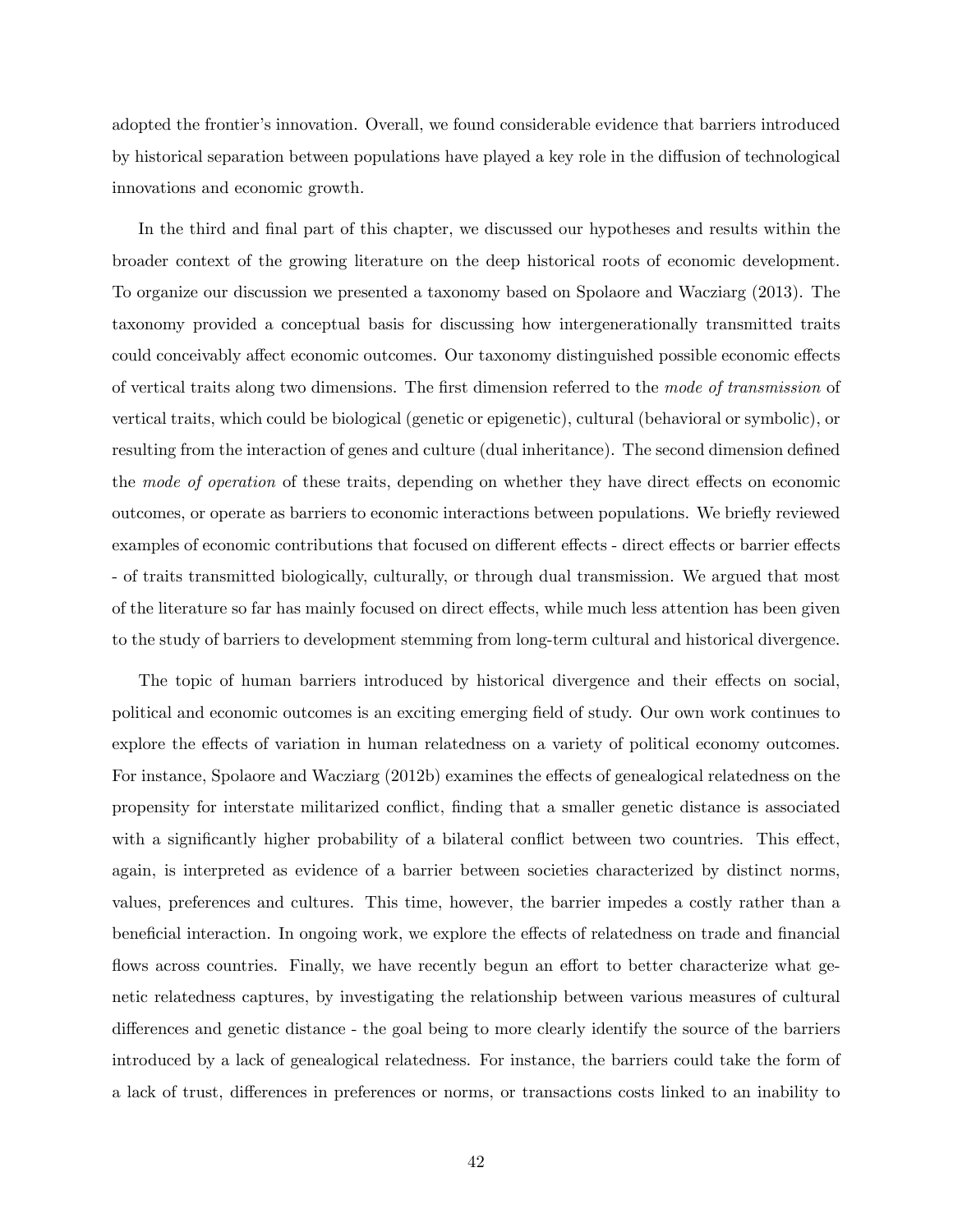communicate and coordinate. This chapter provides only an introduction and first step towards a more comprehensive and systematic analysis of such important, unexplored, and promising topics.

## References

Acemoglu, Daron, Simon Johnson, and James A. Robinson. 2002. "Reversal of Fortune: Geography and Institutions in the Making of the Modern World Income Distribution." Quarterly Journal of Economics 117 (4): 1231-1294.

Aghion, Philippe and Peter Howitt (2008), The Economics of Growth, Cambridge, MA: The MIT Press.

Alesina, Alberto, Arnaud Devleeschauwer, William Easterly, Sergio Kurlat, and Romain Wacziarg (2003), "Fractionalization," Journal of Economic Growth, vol. 8, pp. 55-194.

Algan, Yann and Pierre Cahuc (2010), "Inherited Trust and Growth," American Economic Review, 100 (5), 2060-92

Ashraf, Quamrul and Oded Galor (2011), "Dynamics and Stagnation in the Malthusian Epoch." American Economic Review 101 (5): 2003-2041.

Ashraf, Quamrul and Oded Galor (2013a), "The 'Out-of-Africa' Hypothesis, Human Genetic Diversity, and Comparative Economic Development," American Economic Review, vol. 103 no. 1, pp. 1-46.

Ashraf, Quamrul and Oded Galor (2013b), "Genetic Diversity and the Origins of Cultural Fragmentation," American Economic Review, vol. 103, no. 3, pp. 528-33.

Banfield, Edward C (1958), The Moral Basis of a Backward Society, New York, NY: The Free Press Barro, Robert J. and Rachel McCleary (2003), "Religion and Economic Growth," American Sociological Review, 68 (5), 760-81

Barro, Robert J. and Xavier Sala-i-Martin (1997), "Technological Diffusion, Convergence and Growth", Journal of Economic Growth, vol. 2, no.1, pp. 1-26.

Barro, Robert J. and Xavier Sala-i-Martin (2003), Economic Growth (2nd ed.), Cambridge, MA: MIT Press.

Becker, Sascha O. and Ludger Woessmann (2009), "Was Weber Wrong? A Human Capital Theory of Protestant Economic History," Quarterly Journal of Economics, 124 (2), 531-96.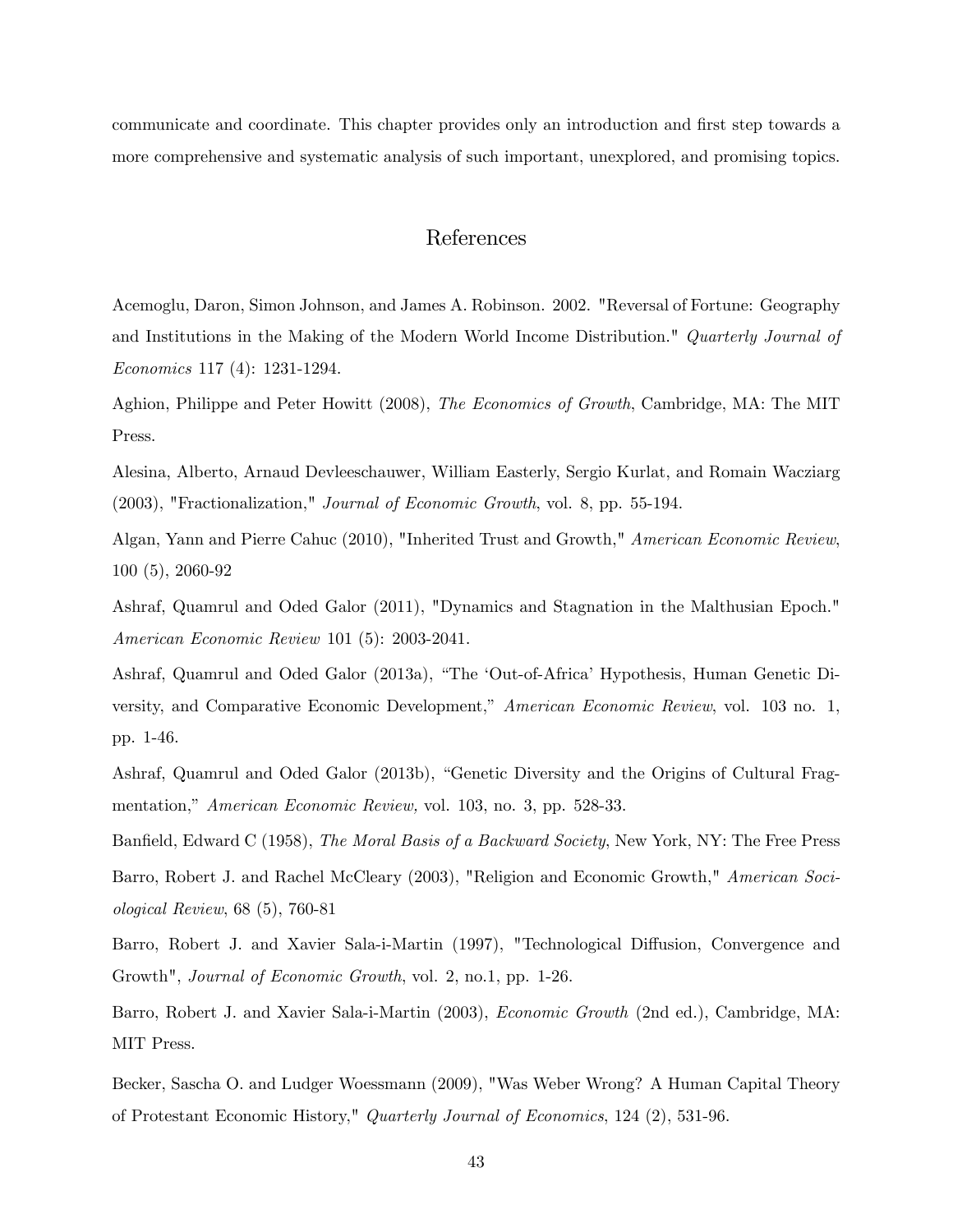Bisin, Alberto and Thierry Verdier (2000), "Beyond the Melting Pot: Cultural Transmission, Marriage, and the Evolution of Ethnic and Religious Traits," Quarterly Journal of Economics, 115, 955-88.

Bisin, Alberto and Thierry Verdier (2001), "The Economics of Cultural Transmission and the Dynamics of Preferences," Journal of Economic Theory, 97, 298-319

Bossert, Walter, Conchita DíAmbrosio and Eliana La Ferrara (2011), "A Generalized Index of Fractionalization", Economica, 78(312), 723-750.

Boyd, Robert and Peter J. Richerson. 1985. Culture and the Evolutionary Process, Chicago: University of Chicago Press.

Cameron, A. Colin, Jonah B. Gelbach, and Douglas L. Miller (2006), "Robust Inference with Multi-Way Clustering," NBER Technical Working Paper #T0327.

Caselli, Francesco (2005), "Accounting for Cross-Country Income Differences." in Handbook of Economic Growth, Vol. 1A, edited by Philippe Aghion and Steven N. Durlauf, pp. 679–741. New York: North-Holland.

Cavalli-Sforza, Luigi Luca and Marcus W. Feldman. 1981. Cultural Transmission and Evolution: A Quantitative Approach. Princeton: Princeton University Press.

Cavalli-Sforza, Luigi L., Paolo Menozzi and Alberto Piazza (1994), The History and Geography of Human Genes, Princeton: Princeton University Press.

Chanda, Areendam, C. Justin Cook and Louis Putterman (2013), "Persistence of Fortune: Accounting for Population Movements, There Was No Post-Columbian Reversal", working paper, Brown University, February.

Chandler V and Alleman M. (2008), "Paramutation: epigenetic instructions passed across generations", Genetics, vol. 178, no. 4, pp: 1839-44.

Comin, Diego and Bart Hobijn (2009), "The CHAT Dataset", Harvard Business School Working Paper  $\#$  10-035.

Comin, Diego, and Bart Hobijn (2010), "An Exploration of Technology Diffusion," American Economic Review, vol. 100, no. 5, December, 2031-59.

Comin, Diego, Bart Hobijn and Emilie Rovito (2008), "World Technology Usage Lags," Journal of Economic Growth, vol. 13, no. 4.

Comin, Diego, William Easterly and Erick Gong (2010), "Was the Wealth of Nations Determined in 1000 B.C.?" American Economic Journal: Macroeconomics, vol. 2, no. 3, pp. 65-97.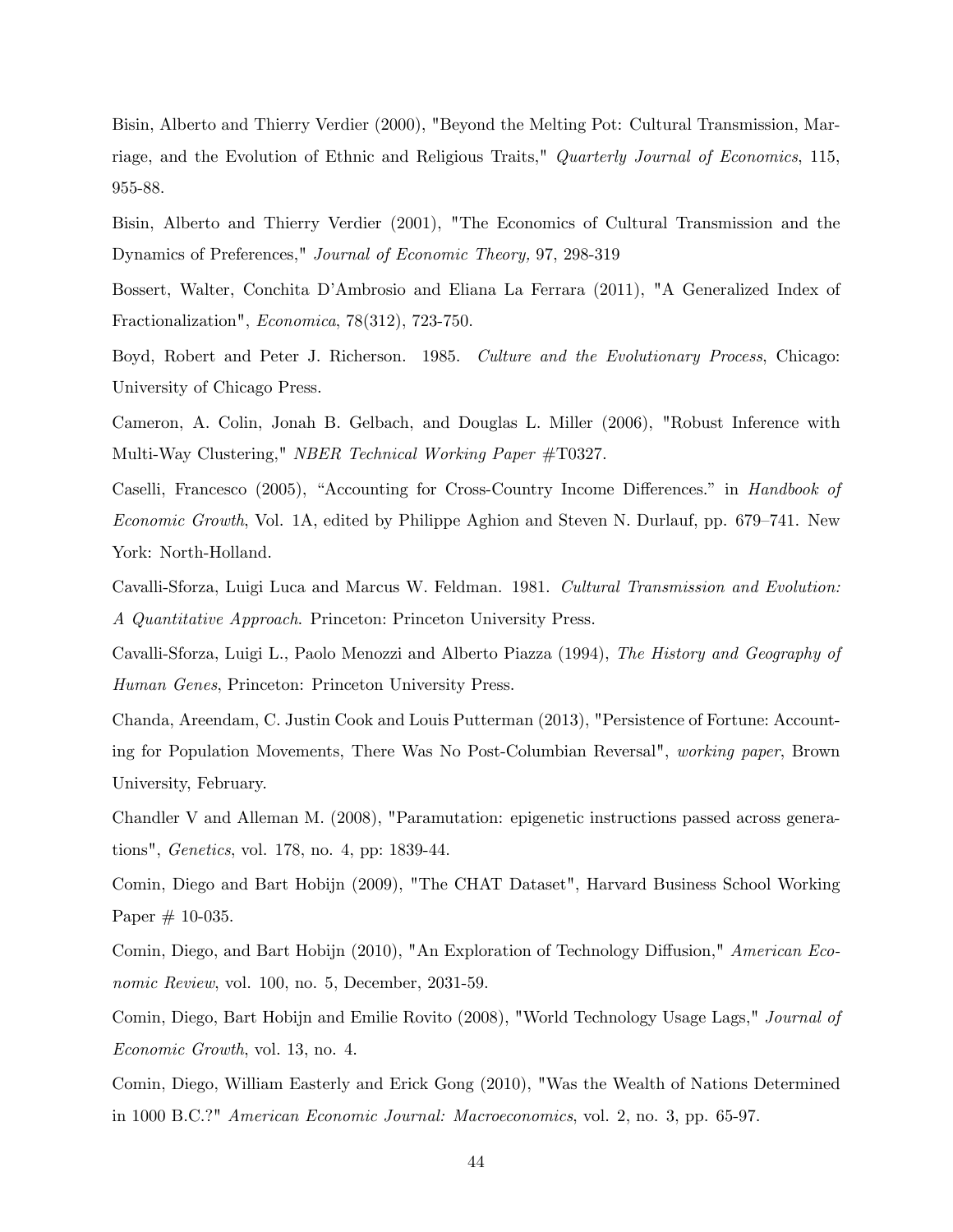Cook, C. Justin (2012), "The Role of Lactase Persistence in Precolonial Development ", working paper, Yale University, August.

Cunha, Flavio and James Heckman. 2007. "The Technology of Skill Formation." American Economic Review 97 (2): 31-47.

Desmet, Klaus, Michel Le Breton, Ignacio Ortuño-Ortín, and Shlomo Weber (2011), "The Stability and Breakup of Nations: a Quantitative Analysis." Journal of Economic Growth 16: 183-213.

Diamond, Jared. 1997. Guns, Germs and Steel: The Fate of Human Societies. New York: Norton & Co.

Fagerberg, Jan (2004), "Innovation: A Guide to the Literature," Chapter 1 in Oxford Handbook of Innovation, edited by J. Fagerberg, D. C. Mowery, and R. R. Nelson, Oxford: Oxford University Press.

Galor, Oded and Omer Moav (2002), "Natural Selection and the Origin of Economic Growth," Quarterly Journal of Economics, 117 (4), 1133-91.

Glaeser, Edward L., Rafael La Porta, Florencio Lopez-de-Silanes and Andrei Shleifer. 2004. "Do Institutions Cause Growth?" Journal of Economic Growth 9 (3): 271-303.

Greenberg, J. H. (1956). "The measurement of linguistic diversity." Language, 32, 109-15.

Guiso, Luigi, Paola Sapienza and Luigi Zingales (2003), "People's Opium? Religion and Economic Attitudes," Journal of Monetary Economics 50 (1), 225-82.

Guiso, Luigi, Paola Sapienza and Luigi Zingales (2009), "Cultural Biases in Economic Exchange," Quarterly Journal of Economics, 124 (3), 1095-131.

Gelbermayr, Gabriel J. and Farid Toubal (2010), "Cultural Proximity and Trade," European Economic Review, 54 (2), 279-93

Greenberg, Joseph E. (1956), "The Measurement of Linguistic Diversity", Language, vol. 32, no.1, pp. 109-115.

Hall, Robert E. and Charles I. Jones (1999), "Why do some countries produce so much more output per worker than others?î, Quarterly Journal of Economics, vol. 114, no. 11, pp. 83-116

Henrich, Joseph and Richard McElreath (2003), "The Evolution of Cultural Evolution." Evolutionary Anthropology 12: 123-135.

Hsieh, Chang-Tai and Peter J. Klenow (2010), "Development Accounting," American Economic Journal: Macroeconomics, vol. 2, no. 1, pp.  $207-223$ .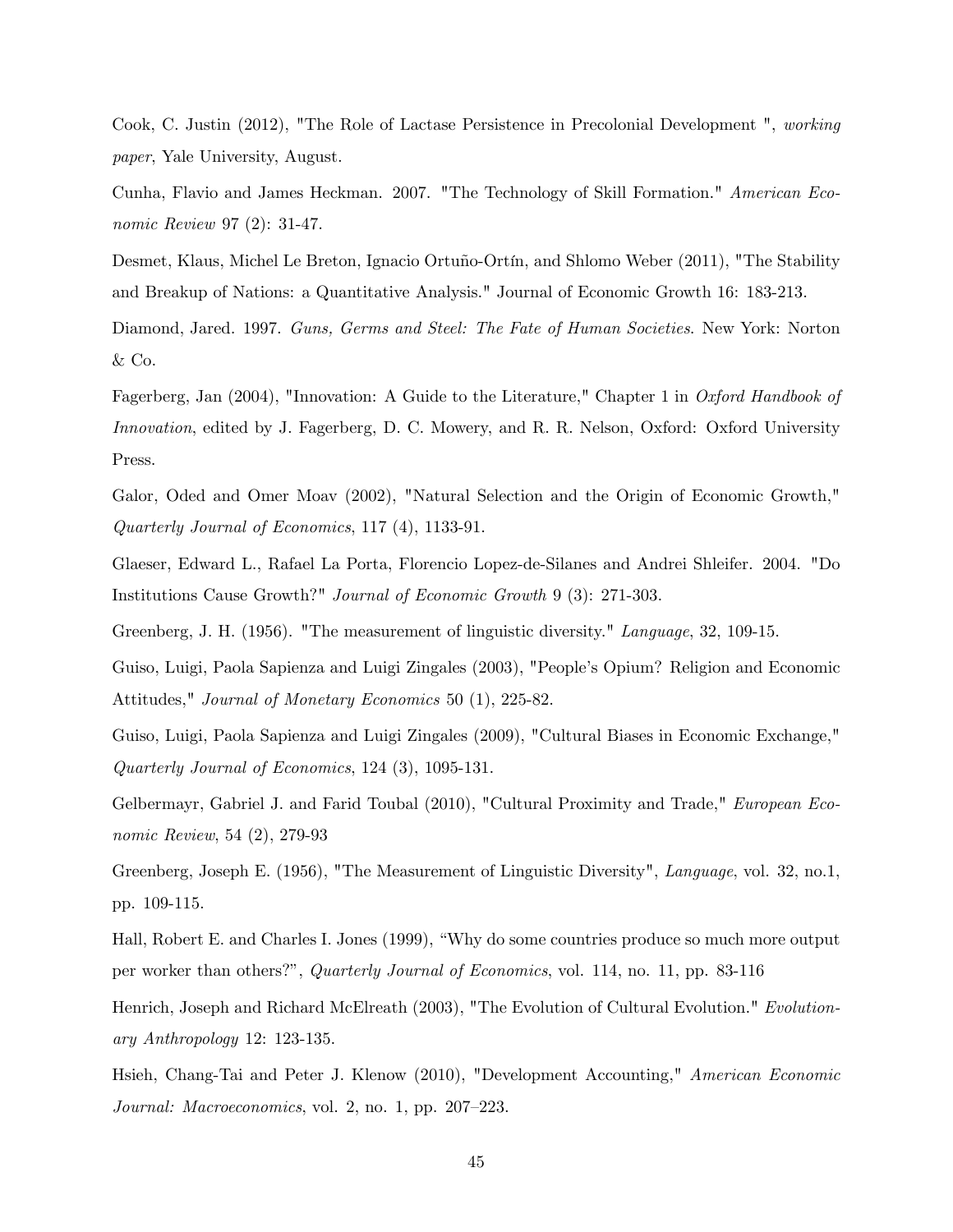Jablonka, Eva and Marion J. Lamb (2005), Evolution in Four Dimensions: Genetic, Epigenetic, Behavioral, and Symbolic Variation in the History of Life. Cambridge (MA): MIT Press.

Kimura, Motoo (1968), "Evolutionary Rate at the Molecular Level", Nature, vol. 217, pp. 624-626. Landes, David (1998), The Wealth and Poverty of Nations, New York: Norton.

Landes, David (2000), "Culture Makes almost All the Difference," in Lawrence E. Harrison and Samuel P. Huntington (eds), Culture Matters. How Values Shape Human Progress, New York, NY, USA: Basic Books, 2-13

Lumey, Lambert H. (1992), "Decreased Birthweights in Infants after Maternal in Utero Exposure to the Dutch Famine of 1944-1945." Paediatric and Perinatal Epidemiology. 6: 240–253.

Maddison, Angus (2003), The World Economy: Historical Statistics, Paris, France: OECD Development Center.

Morgan, Daniel K. and Emma Whitelaw (2008), "The Case for Transgenerational Epigenetic Inheritance in Humans." Mammalian Genome, 19: 394-397.

Olsson, Ola and Douglas A. Hibbs, Jr (2005), "Biogeography and Long-Run Economic Development," European Economic Review, vol. 49, no. 4, pp. 909-38.

Parente, Stephen L. and Edward C. Prescott (1994), "Barriers to Technology Adoption and Development," Journal of Political Economy, vol. 102, no. 2, pp. 298-321.

Parente, Stephen L. and Edward C. Prescott (2002), Barriers to Riches, Cambridge: MIT Press Putterman, Louis and David N. Weil (2010), "Post-1500 Population Flows and the Long-Run Determinants of Economic Growth and Inequality." Quarterly Journal of Economics 125 (4): 1627- 1682.

Richerson, Peter J., and Robert Boyd (2005), Not by Genes Alone: How Culture Transformed Human Evolution. Chicago: University of Chicago Press.

Rogers, E. M. (1962, 1995), *Diffusion of Innovations* (4th ed.). New York: Free Press.

Romer, Paul M. (1990), "Endogenous Technological Change", Journal of Political Economy, vol. 98, no. 5, pp. S71-S102.

Simoons, Frederick J. (1969), "Primary Adult Lactose Intolerance and the Milking Habit: A Problem in Biological and Cultural Interrelations: I. Review of the Medical Research." The American Journal of Digestive Diseases 14: 819-836.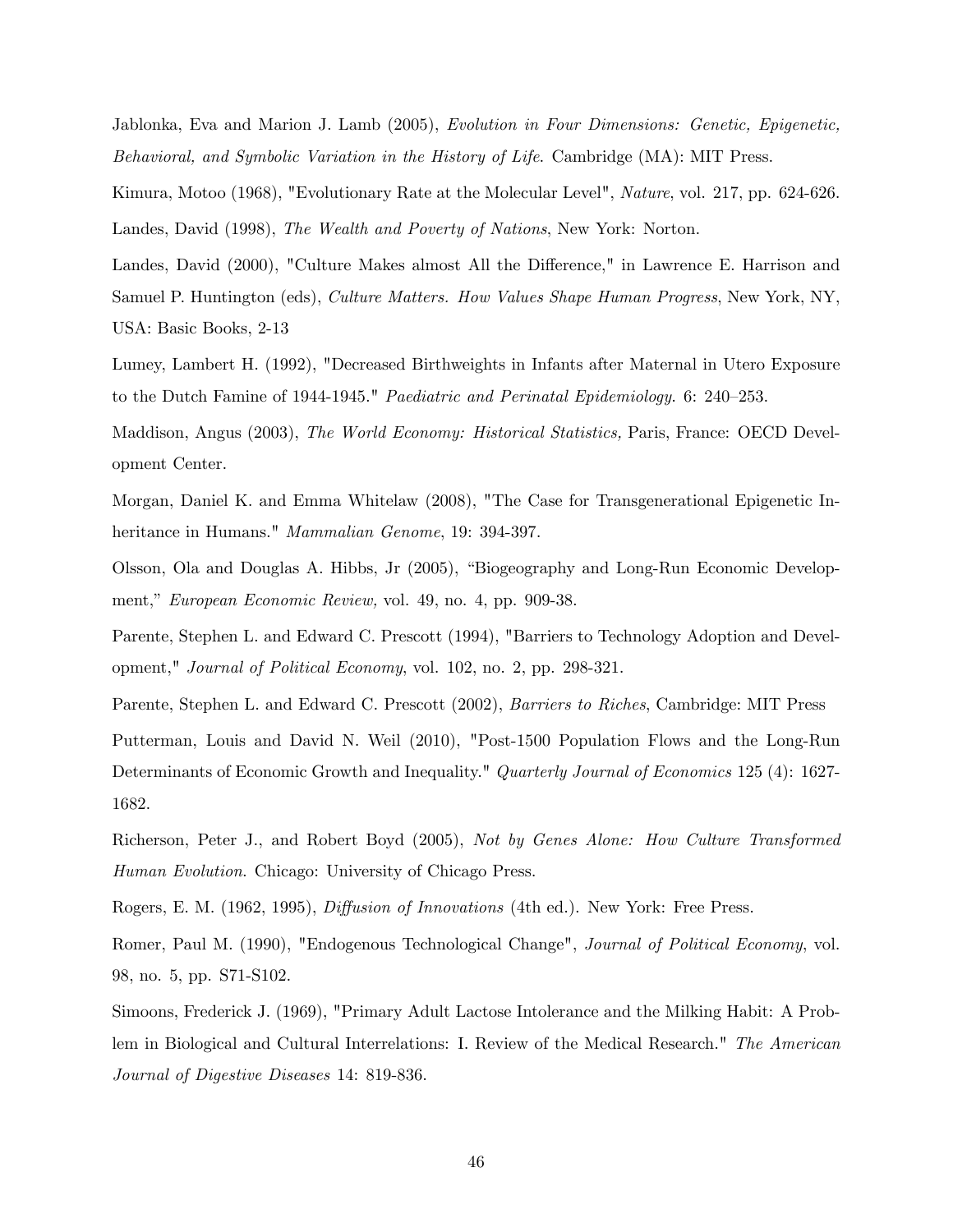Simoons, Frederick J. (1970), "Primary Adult Lactose Intolerance and the Milking habit: A Problem in Biological and Cultural Interrelations: II. A Culture Historical Hypothesis." The American Journal of Digestive Diseases 15: 695-710.

Spolaore Enrico (2014), "Introduction" to *Culture and Economic Growth*, The International Library of Critical Writings in Economics Series, Cheltenham: Edward Elgar, forthcoming.

Spolaore Enrico and Romain Wacziarg (2009), "The Diffusion of Development," Quarterly Journal of Economics, vol. 124, no. 2, pp. 469-529.

Spolaore Enrico and Romain Wacziarg (2012a), "Long-Term Barriers to the International Diffusion of Innovations", in Jeffrey Frankel and Christopher Pissarides, eds., *NBER International Seminar* on Macroeconomics 2011, Chapter 1, pp. 11-46. Chicago: University of Chicago Press.

Spolaore Enrico and Romain Wacziarg (2012b), "War and Relatedness", working paper, Tufts University and UCLA, June 2012.

Spolaore Enrico and Romain Wacziarg (2013), "How Deep Are the Roots of Economic Development?", Journal of Economic Literature, 51(2), June.

Stein, Aryeh D. and Lambert H. Lumey (2002), "The Relationship between Maternal and Offspring Birth Weights after Maternal Prenatal Famine Exposure: the Dutch Famine Birth Cohort Study." Human Biology 72: 641-654.

Tabellini, Guido (2008), "The Scope of Cooperation: Values and Incentives," Quarterly Journal of Economics, 123 (3), 905-50.

Weber, Max ([1905, 1930] 2005), The Protestant Ethic and the Spirit of Capitalism, [translated] from the German by Talcott Parsons], London and New York: Routledge.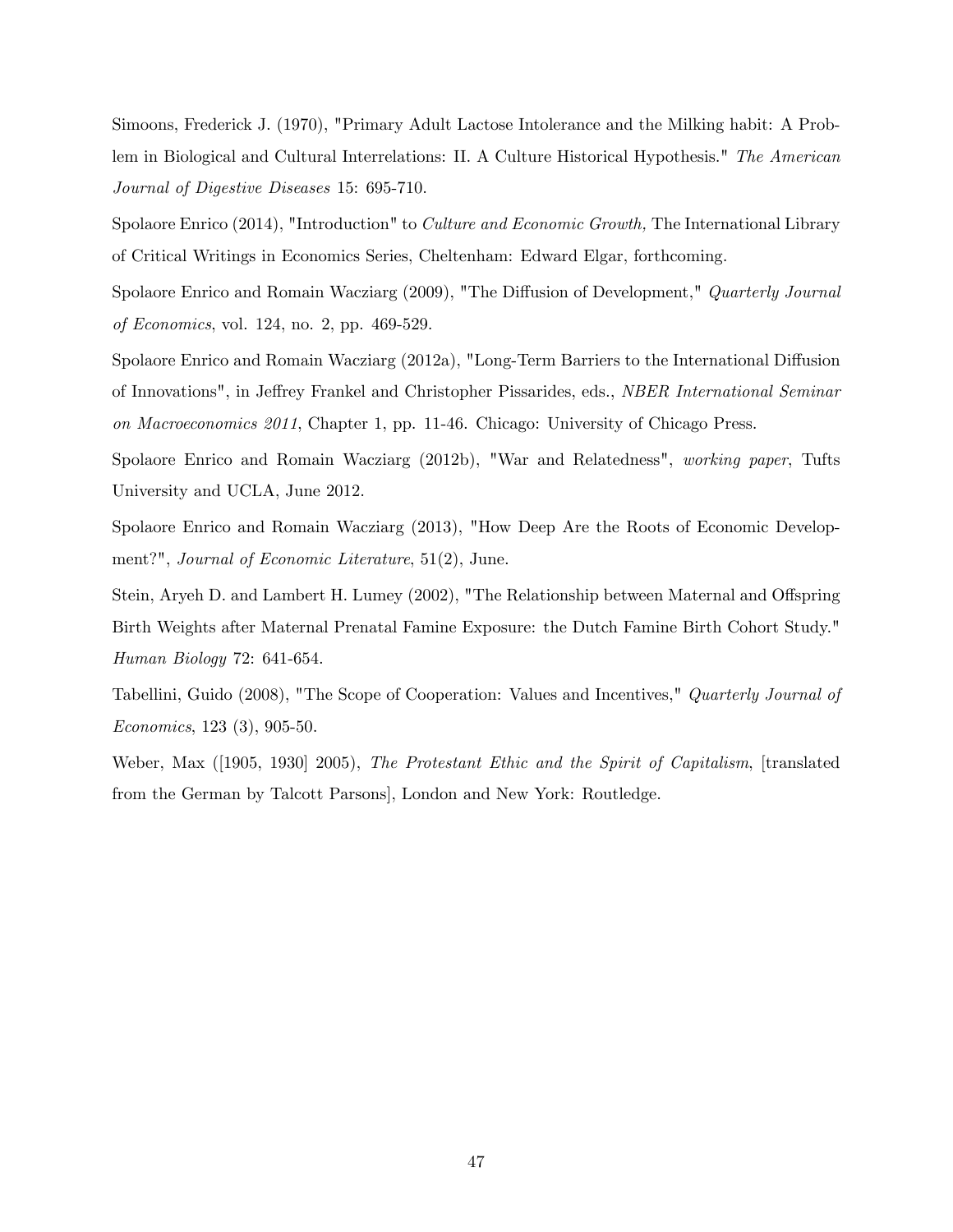## Appendix 1 - Technologies used in the various datasets

#### A. 24 Technologies in the CEG 1500 AD Dataset.

1. Military: Standing army, cavalry, Örearms, muskets, Öeld artillery, warfare capable ships, heavy naval guns, ships  $(+180 \text{ guns}).$ 

2. Agriculture: Hunting and gathering, pastoralism, hand cultivation, plough cultivation.

3. Transportation : Ships capable of crossing the Atlantic Ocean, ships capable of crossing the Pacific Ocean, ships capable of reaching the Indian Ocean, wheel, magnetic compass, horse powered vehicles.

4. Communications: Movable block printing, woodblock or block printing, books, paper.

5. Industry: Steel, iron.

#### B. 9 Technologies in the CEG 2000 AD Dataset.

Electricity (in 1990), Internet (in 1996), PCs (in 2002), cell phones (in 2002), telephones (in 1970), cargo and passenger aviation (in 1990), trucks (in 1990), cars (in 1990), tractors (in 1970).

#### C. 33 Technologies in the CHAT dataset for 1990-1999.

1. Agriculture: Harvest machines, tractors used in agriculture, metric tons of fertilizer consumed, area of irrigated crops, share of cropland area planted with modern varieties (% cropland), metric tons of pesticides.

2. Transportation: civil aviation passenger km, lengths of rail line, tons of freight carried on railways, passenger cars in use and commercial vehicles in use.

3. Medical: Hospital beds, DPT immunization before age 1, measles immunization before age 1.

4. Communications: Cable TV, cell phones, personal computers, access to the Internet, items mailed/received, newspaper circulation, radios, telegrams sent, mainline telephone lines, television sets in use.

5. Industry and other: Output of electricity, KwHr, automatic looms, total looms, crude steel production in electric arc furnaces, weight of artificial (cellulosic) fibers used in spindles, weight of synthetic (non cellulosic) Öbers used in spindles, weight of all types of Öbers used in spindles, visitor beds available in hotels and elsewhere, visitor rooms available in hotels and elsewhere.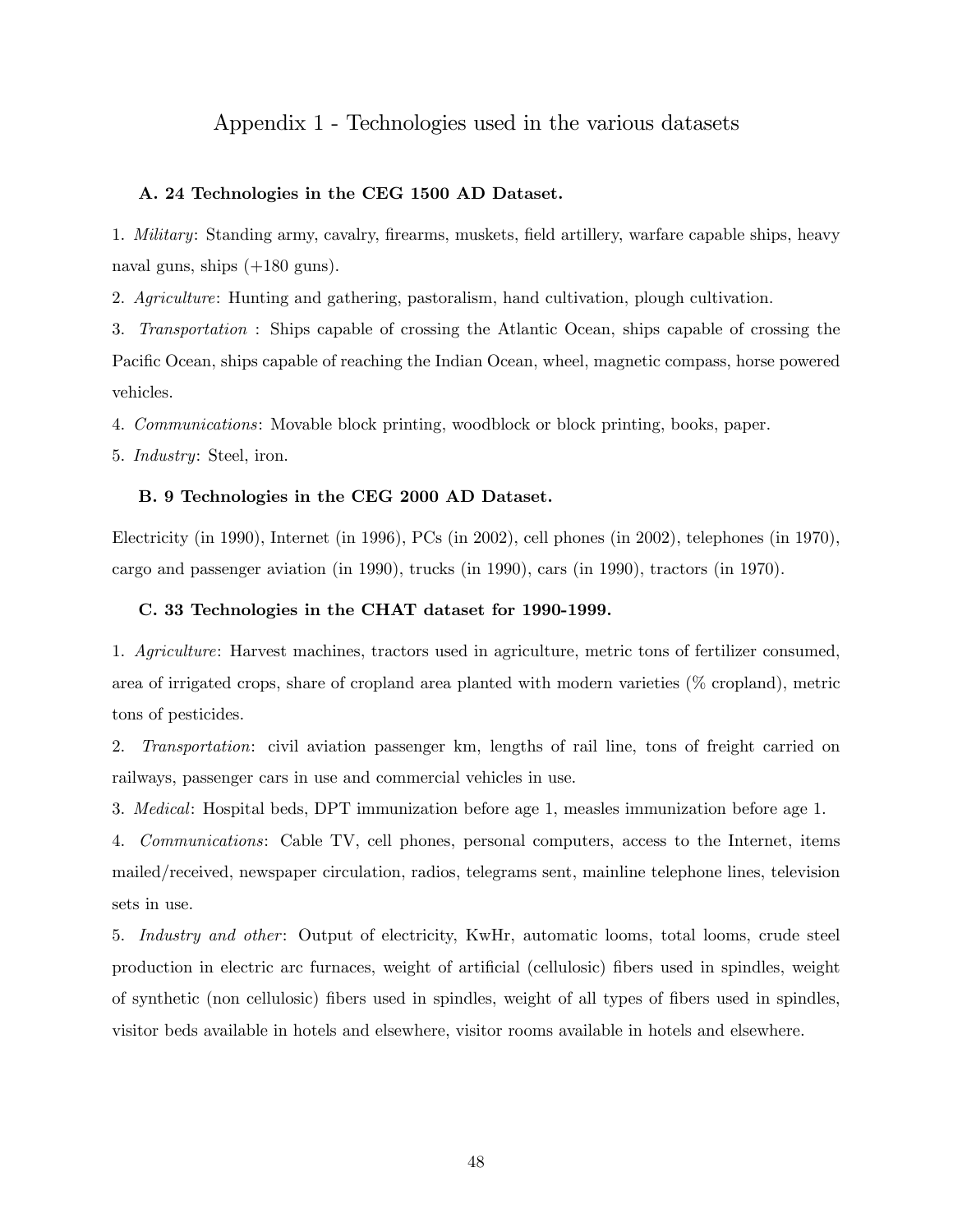# **Table 1 – Summary Statistics for the Main Variables of Interest**

## Panel A - Mean and Variation

| <b>Variable</b>               | <b>Mean</b> | <b>Standard</b>  | <b>Minimum</b> | <b>Maximum</b> |
|-------------------------------|-------------|------------------|----------------|----------------|
|                               |             | <b>Deviation</b> |                |                |
| Difference in log income per  | 1.3844      | 0.9894           | 0.0000241      | 4.8775         |
| capita 2005                   |             |                  |                |                |
| FST genetic distance relative | 0.0710      | 0.0555           |                | 0.2288         |
| to the English, 1500          |             |                  |                |                |
| Weighted FST genetic          | 0.0612      | 0.0475           |                | 0.2127         |
| distance relative to the USA  |             |                  |                |                |
| Weighted FST genetic          | 0.1124      | 0.0818           |                | 0.3364         |
| distance between pairs        |             |                  |                |                |
| Geodesic distance (thousands  | 7.1349      | 4.1330           | 0.0105         | 19.9512        |
| of km)                        |             |                  |                |                |

(10,440 observations)

## Panel B - Correlations

|                               | Difference in | FST genetic     | Weighted        | Weighted      |
|-------------------------------|---------------|-----------------|-----------------|---------------|
|                               | log income    | distance        | FST gen. dist.  | FST genetic   |
|                               | per capita    | relative to the | relative to the | distance      |
|                               | 2005          | English, 1500   | <b>USA</b>      | between pairs |
| FST genetic distance relative | $0.2745*$     |                 |                 |               |
| to the English, 1500          |               |                 |                 |               |
| Weighted FST genetic          | $0.3226*$     | $0.6105*$       |                 |               |
| distance relative to the USA  |               |                 |                 |               |
| Weighted FST genetic          | $0.1950*$     | $0.2408*$       | $0.5876*$       |               |
| distance between pairs        |               |                 |                 |               |
| Geodesic distance (thousands  | 0.0126        | $0.0644*$       | $0.0899*$       | $0.3317*$     |
| of km)                        |               |                 |                 |               |

(\*: significant at the 5% level. 10,440 observations)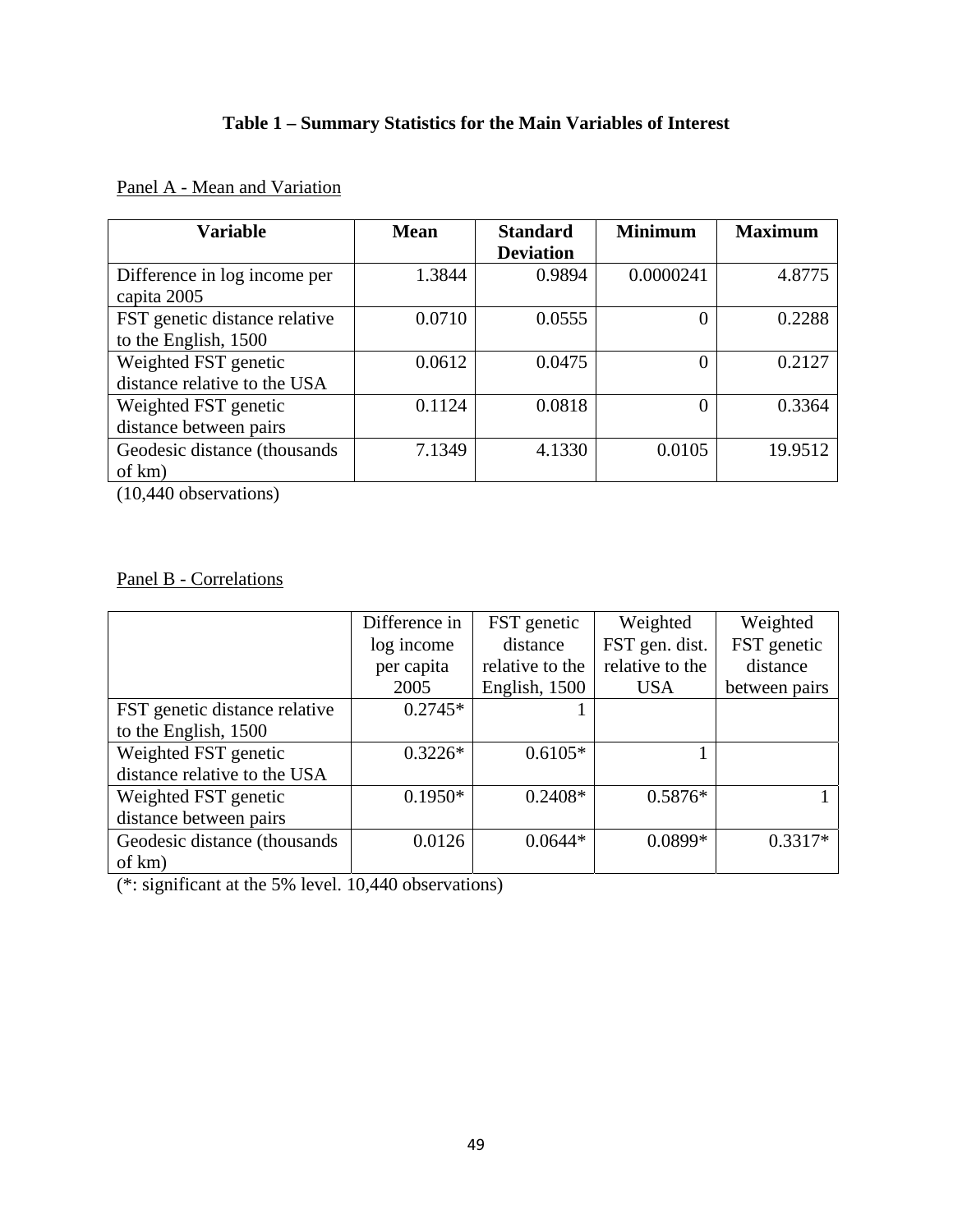## **Table 2 - Income difference regressions (Dependent variable: Difference in log per capita income, 2005)**

|                              | (1)             | (2)             | (3)              | (4)           |
|------------------------------|-----------------|-----------------|------------------|---------------|
|                              | <b>OLS</b> with | <b>OLS</b> with | <b>Horserace</b> | 2SLS with     |
|                              | relative GD     | simple GD       | between          | 1500 GD       |
|                              |                 |                 | simple and       |               |
|                              |                 |                 | relative GD      |               |
| FST gen. dist. relative to   | 6.290           |                 | 6.029            | 9.720         |
| the USA, weighted            | $(1.175)$ ***   |                 | $(1.239)$ ***    | $(1.974)$ *** |
| <b>FST</b> genetic distance  |                 | 2.164           | 0.275            |               |
|                              |                 | $(0.596)$ ***   | (0.541)          |               |
| Absolute difference in       | 0.232           | 0.559           | 0.255            | 0.152         |
| latitudes                    | (0.245)         | $(0.279)$ **    | (0.248)          | (0.300)       |
| Absolute difference in       | $-0.025$        | $-0.196$        | $-0.007$         | 0.238         |
| longitudes                   | (0.220)         | (0.240)         | (0.213)          | (0.247)       |
| Geodesic Distance            | $-0.012$        | $-0.008$        | $-0.016$         | $-0.042$      |
|                              | (0.026)         | (0.027)         | (0.025)          | (0.028)       |
| $=1$ for contiguity          | $-0.418$        | $-0.495$        | $-0.414$         | $-0.326$      |
|                              | $(0.060)$ ***   | $(0.060)$ ***   | $(0.061)$ ***    | $(0.069)$ *** |
| $=1$ if either country is    | 0.174           | 0.143           | 0.174            | 0.211         |
| an island                    | $(0.083)$ **    | $(0.083)*$      | $(0.083)$ **     | $(0.084)$ *** |
| $=1$ if either country is    | 0.008           | 0.024           | 0.005            | $-0.029$      |
| landlocked                   | (0.085)         | (0.090)         | (0.087)          | (0.085)       |
| $=1$ if pair shares at least | $-0.001$        | 0.028           | $-0.000$         | $-0.024$      |
| one sea or ocean             | (0.067)         | (0.077)         | (0.067)          | (0.078)       |
| Constant                     | 1.022           | 1.143           | 1.017            | 0.891         |
|                              | $(0.089)$ ***   | $(0.086)$ ***   | $(0.090)$ ***    | $(0.099)$ *** |
| Standardized Beta (%)        | 30.18           | 10.39           | 28.93            | 46.49         |
| R-Squared                    | 0.11            | 0.07            | 0.11             | 0.09          |

Two-way clustered standard errors in parentheses.

\* significant at 10%; \*\* significant at 5%; \*\*\* significant at 1%.

All regressions are based on 10,440 observations.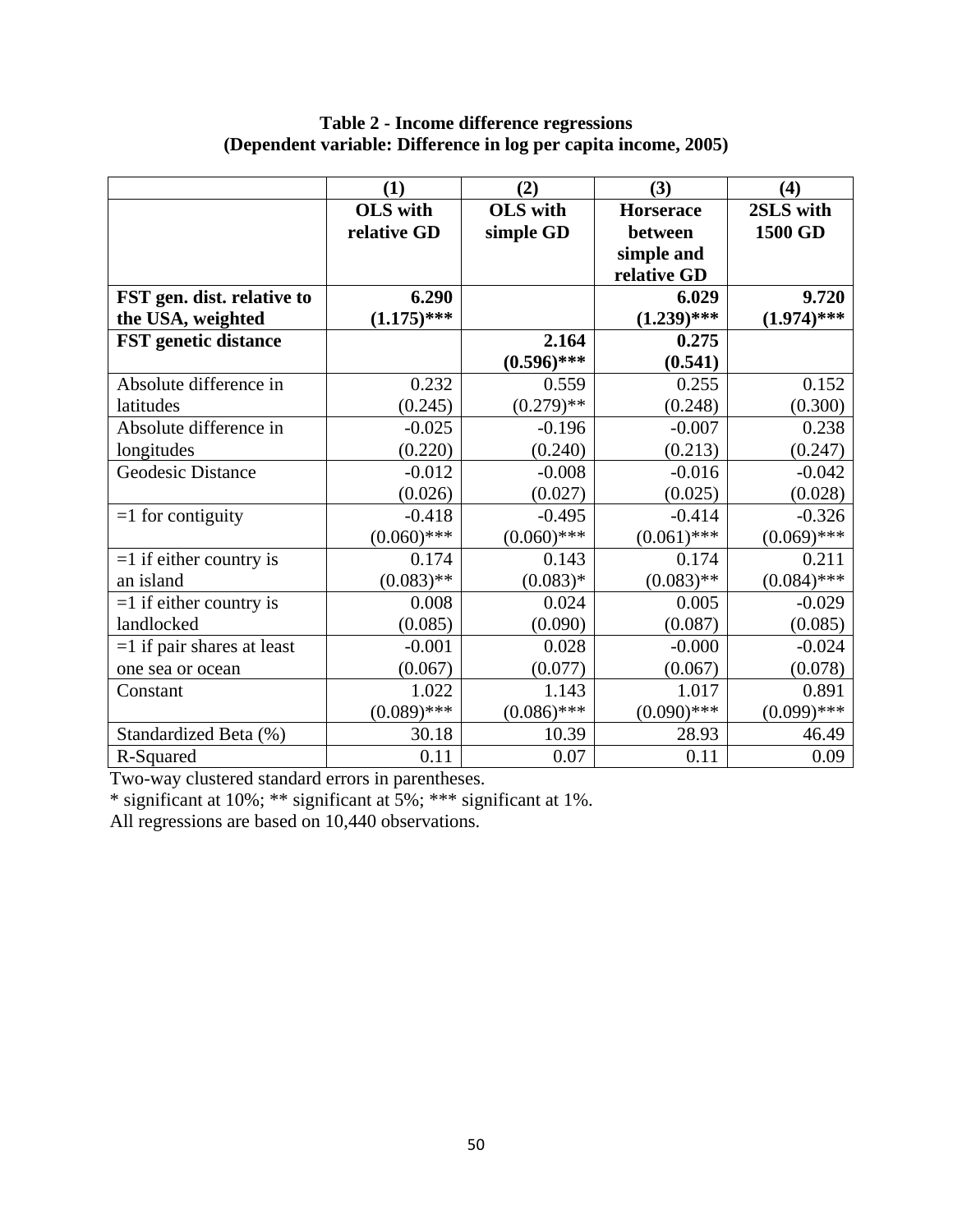|                                                   | $\widehat{\Xi}$       | $\widehat{\mathbf{c}}$ | $\odot$                | $\widehat{\mathbf{f}}$ | $\tilde{g}$   | $\widehat{\bullet}$    |
|---------------------------------------------------|-----------------------|------------------------|------------------------|------------------------|---------------|------------------------|
|                                                   | ntinent<br>ರ          | Europe 2005            | Europe with            | Excluding              | Control for   | <b>Excluding SS</b>    |
|                                                   | dummies               | income                 | 1870 income            | Europe                 | Europeans     | Africa                 |
| Fst gen. dist. relative to the                    | 3.403                 |                        |                        | 5.183                  | 5.624         | 4.851                  |
| USA, weighted                                     | $1.284$ <sup>**</sup> |                        |                        | $(1.232)$ ***          | $(1.143)$ *** | $1.443$ <sup>***</sup> |
| Genetic distance, relative                        |                       | 25.920                 | 27.054                 |                        |               |                        |
| to the English                                    |                       | $(11.724)$ **          | $(6.557)$ ***          |                        |               |                        |
| Abs. difference in the shares                     |                       |                        |                        |                        | 0.626         |                        |
| of people of European descent                     |                       |                        |                        |                        | $(0.125)$ *** |                        |
| Constant                                          | 1.541                 | 0.345                  | 0.495                  | 1.006                  | 0.864         | 0.853                  |
|                                                   | $0.315$ <sup>**</sup> | $(0.201)*$             | $0.154$ <sup>***</sup> | $(0.123)$ ***          | $(0.097)$ *** | $0.071$ <sup>***</sup> |
| <b>Observations</b>                               | 10,440                | 253                    | 136                    | 6.328                  | 10,153        | 5,253                  |
| Standardized Beta (%)                             | 16.27                 | 31.28                  | 43.62                  | 24.99                  | 27.15         | 17.12                  |
| R-Squared                                         | 0.20                  | 0.24                   | 0.24                   | 0.08                   | 0.17          | 0.06                   |
| Two-way clustered standard errors in parentheses. |                       |                        |                        |                        |               |                        |

**(Dependent variable: Difference in log per capital income in 2005, 1870 for column 3)**  (Dependent variable: Difference in log per capital income in 2005, 1870 for column 3) Table 3 - Income difference regressions, regional controls and sample splits **Table 3 - Income difference regressions, regional controls and sample splits** 

Two-way clustered standard errors in parentheses.

\* significant at 10%; \*\* significant at 5%; \*\* significant at 1%. \* significant at 10%; \*\* significant at 5%; \*\* significant at 1%.

dummy for contiguity, dummy if either country is an island, dummy if either country is landlocked, dummy if pair shares at least one dummy for contiguity, dummy if either country is an island, dummy if either country is landlocked, dummy if pair shares at least one In all regressions, controls are included for: Absolute difference in latitudes, absolute difference in longitudes, geodesic distance, In all regressions, controls are included for: Absolute difference in latitudes, absolute difference in longitudes, geodesic distance, sea or ocean. sea or ocean.

Column 1 includes continental dummies defined as follows: both in Asia dummy, both in Africa dummy, both in Europe dummy, both in Asia, dummy if one and only one country is in Africa, dummy if one and only one country is in Europe, dummy if one and only one Column 1 includes continental dummies defined as follows: both in Asia dummy, both in Africa dummy, both in Europe dummy, both in Asia, dummy if one and only one country is in Africa, dummy if one and only one country is in Europe, dummy if one and only one in North America dummy, both in Latin America/Caribbean dummy, both in Oceania dummy, dummy if one and only one country is in North America dummy, both in Latin America/Caribbean dummy, both in Oceania dummy, dummy if one and only one country is country is in North America, dummy if one and only one country is in South America. country is in North America, dummy if one and only one country is in South America.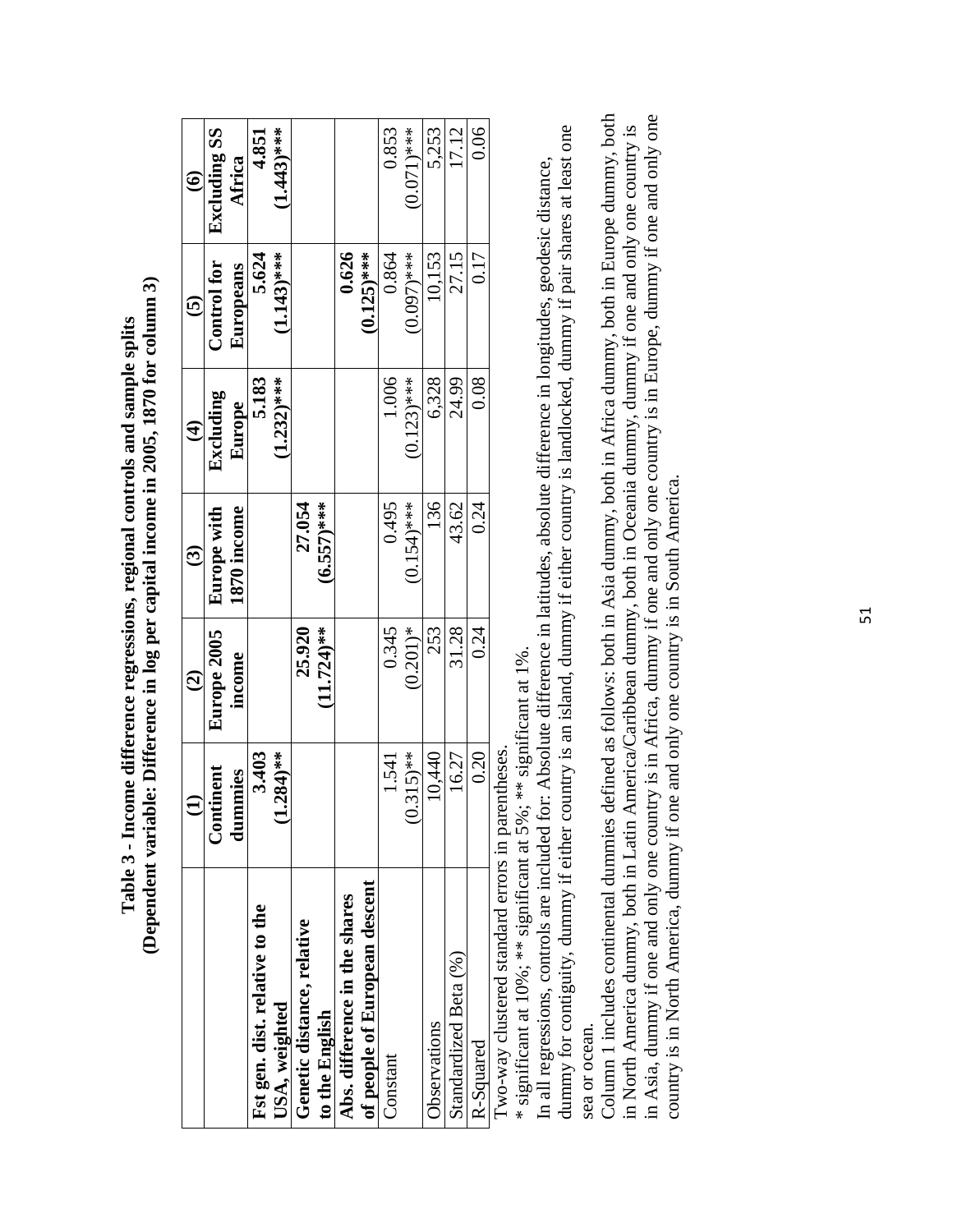|                                                              | Relative                             | Relative    | Abs.       | Abs.       | Abs.       | Abs.       | Abs.       |
|--------------------------------------------------------------|--------------------------------------|-------------|------------|------------|------------|------------|------------|
|                                                              | genetic                              | genetic     | difference | difference | difference | difference | difference |
|                                                              | $\tt e$<br>distance                  | distance to | $\Xi$      | in log     | in log     | in log     | in log     |
|                                                              | the                                  | the UK.     | population | income,    | income,    | income,    | income.    |
|                                                              | English                              | (contem-    | density,   | 1820       | 1870       | 1913       | 1960       |
|                                                              | 1500                                 | porary)     | 1500       |            |            |            |            |
| Relative genetic distance to the                             | )5*<br>0.620                         |             |            |            |            |            |            |
| JK, weighted (contemporary)                                  | (10, 585)                            | (10, 585)   |            |            |            |            |            |
| Abs. difference in population                                | $0.1594*$                            | $0.0461*$   |            |            |            |            |            |
| density, 1500                                                | (10, 153)                            | (10, 153)   | (10, 153)  |            |            |            |            |
| Abs. difference in log                                       | $0.1763*$                            | $0.1327*$   | $0.1701*$  |            |            |            |            |
| income, 1820                                                 | (1,035)                              | (1,035)     | (990)      | (1,035)    |            |            |            |
| Abs. difference in log                                       | $0.1360*$                            | $0.1811*$   | $0.1125*$  | $0.6117*$  |            |            |            |
| income, 1870                                                 | (1,485)                              | (1,485)     | (1,378)    | (1,035)    | (1,485)    |            |            |
| Abs. difference in log                                       | $\stackrel{*}{\mathcal{Q}}$<br>0.084 | $0.1839*$   | $0.0739*$  | $0.5411*$  | 0.8996*    |            |            |
| income, 1913                                                 | (1,653)                              | (1,653)     | (1,540)    | (1,035)    | (1,485)    | (1,653)    |            |
| Abs. difference in log                                       | ¥∠<br>0.234                          | $0.3229*$   | $0.1242*$  | $0.4018*$  | $0.6154*$  | $0.7201*$  |            |
| income, 1960                                                 | (4,753)                              | (4,753)     | (4,560)    | (820)      | (1,035)    | (1,176)    | (4,753)    |
| Abs. difference in log                                       | £š<br>0.274                          | $0.3228*$   | $0.1173*$  | $0.3297*$  | $0.4722*$  | $0.4844*$  | 0.6199*    |
| income, 2005                                                 | (10, 440)                            | (10,440)    | (10, 011)  | (990)      | (1,431)    | (1,596)    | (4,753)    |
| $(*:$ Significant at the 5% level: # of obs. in parentheses) |                                      |             |            |            |            |            |            |

Table 4: Pairwise correlations between historical measures of economic development **Table 4: Pairwise correlations between historical measures of economic development** 

(\*: Significant at the 5% level; # of obs. in parentheses) i<br>E  $\overline{a}$  $\mathbf{m_{S}}$ rc $\cdot$  )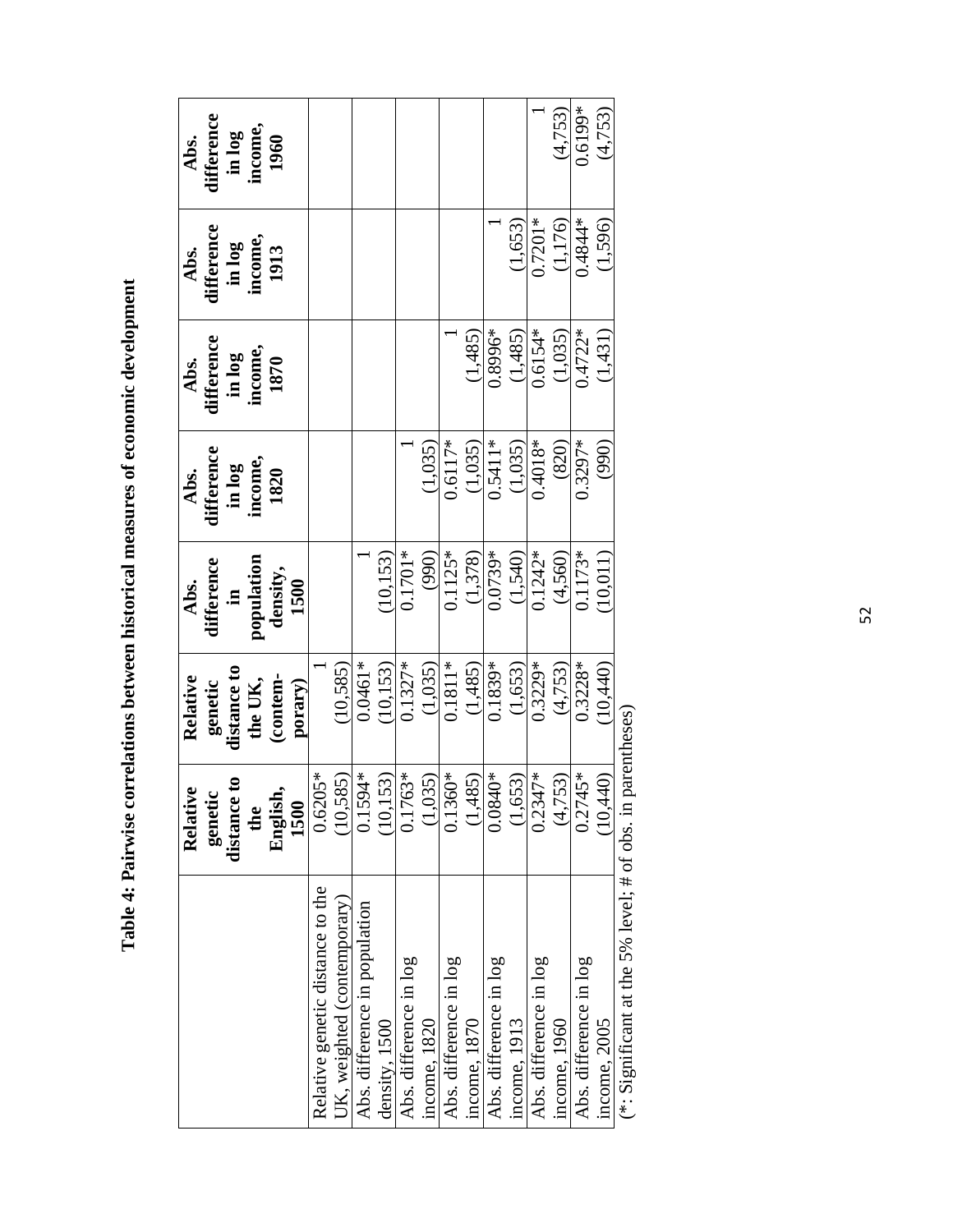|                                                                                                                               |                  | $\widehat{c}$ | $\widehat{\mathcal{C}}$ | $\hat{f}$    | $\ddot{6}$   | $\widehat{\bullet}$ |
|-------------------------------------------------------------------------------------------------------------------------------|------------------|---------------|-------------------------|--------------|--------------|---------------------|
|                                                                                                                               | <b>Year 1500</b> | Income 1820   | Income 1870             | Income 1913  | Income 1960  | Income 2005         |
|                                                                                                                               | lation<br>popul  |               |                         |              |              |                     |
|                                                                                                                               | density          |               |                         |              |              |                     |
| Relative Fst genetic distance                                                                                                 | 29.751           |               |                         |              |              |                     |
| to the UK, 1500 match                                                                                                         | 68)****<br>L)    |               |                         |              |              |                     |
| Relative Fst genetic distance                                                                                                 |                  | 0.671         | 1.691                   | 1.984        | 3.472        | 5.075               |
| to the UK, weighted                                                                                                           |                  | $(0.344)$ *   | $(0.836)**$             | $(0.907)$ ** | $(0.783)$ ** | $(0.941)$ **        |
| Constant                                                                                                                      | 6.693            | 0.313         | 0.365                   | 0.421        | 0.478        | 1.017               |
|                                                                                                                               | $(0.981)$ ***    | $(0.063)$ **  | $(0.076)**$             | $(0.064)$ ** | $(0.077)**$  | $(0.088)$ **        |
| <b>Diservations</b>                                                                                                           | 10,153           | 1,035         | 1,485                   | 1,653        | 4,753        | 10,440              |
| Standardized beta (%),                                                                                                        | 17.77            | 8.75          | 15.02                   | 15.02        | 28.82        | 30.58               |
| maximal sample                                                                                                                |                  |               |                         |              |              |                     |
| Standardized beta,                                                                                                            |                  | 9.89          | 16.30                   | 17.36        | 11.15        | 7.49                |
| restricted sample*                                                                                                            |                  |               |                         |              |              |                     |
| R-Squared                                                                                                                     | 0.07             | 0.22          | 0.16                    | 0.17         | 0.17         | $\overline{0.11}$   |
| Two-way clustered standard errors in parentheses: * significant at $10\%$ : ** significant at $5\%$ : ** significant at $1\%$ |                  |               |                         |              |              |                     |

**Table 5 - Regressions using Historical Income Data**  Table 5 - Regressions using Historical Income Data

Two-way clustered standard errors in parentheses; \* significant at 10%; \*\* significant at 5%; \*\* significant at 1%

dummy for contiguity, dummy if either country is an island, dummy if either country is landlocked, dummy if pair shares at least one dummy for contiguity, dummy if either country is an island, dummy if either country is landlocked, dummy if pair shares at least one In all regressions, controls are included for: Absolute difference in latitudes, absolute difference in longitudes, geodesic distance, In all regressions, controls are included for: Absolute difference in latitudes, absolute difference in longitudes, geodesic distance, sea or ocean. sea or ocean.

Population density data for 1500 are from McEvedy and Jones (1978). Income data for 1820, 1870 and 1913 are from Maddison Population density data for 1500 are from McEvedy and Jones (1978). Income data for 1820, 1870 and 1913 are from Maddison (1994). Income data for 1960 and 2005 are from the Penn World Tables. (1994). Income data for 1960 and 2005 are from the Penn World Tables.

\* The restricted sample for columns (2)-(6) consists of 820 country pairs constructed from 41 countries (Algeria, Australia, Austria, \* The restricted sample for columns (2)-(6) consists of 820 country pairs constructed from 41 countries (Algeria, Australia, Austria, Jordan, Korea, Malaysia, Mexico, Morocco, Nepal, Netherlands, New Zealand, Norway, Philippines, Portugal, South Africa, Spain, Jordan, Korea, Malaysia, Mexico, Morocco, Nepal, Netherlands, New Zealand, Norway, Philippines, Portugal, South Africa, Spain, Belgium, Brazil, Canada, China, Denmark, Egypt, Finland, France, Greece, India, Indonesia, Iran, Ireland, Italy, Jamaica, Japan, Belgium, Brazil, Canada, China, Denmark, Egypt, Finland, France, Greece, India, Indonesia, Iran, Ireland, Italy, Jamaica, Japan, Sri Lanka, Sweden, Switzerland, Syria, Taiwan, Thailand, Turkey, U.S.A, United Kingdom). Sri Lanka, Sweden, Switzerland, Syria, Taiwan, Thailand, Turkey, U.S.A, United Kingdom).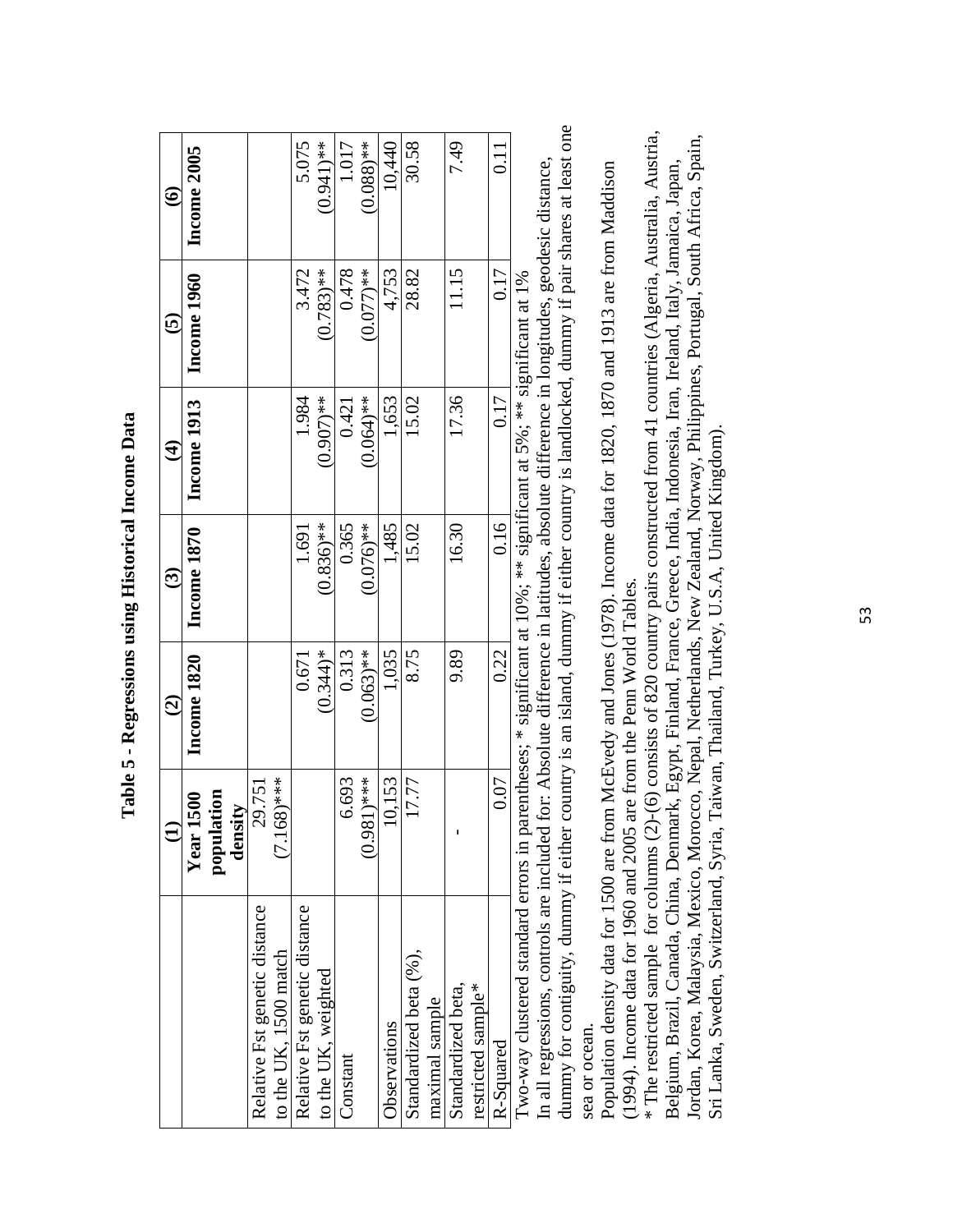# Table 6 - Summary Statistics for genetic distance and technological adoption levels<br>(from the Comin, Easterly and Gong 2010 data) **Table 6 - Summary Statistics for genetic distance and technological adoption levels (from the Comin, Easterly and Gong 2010 data)**

Panel A - Mean and variation Panel A - Mean and variation

| Variable                      | # of Obs. | Mean   | Standard         | Minimum | Maximum |
|-------------------------------|-----------|--------|------------------|---------|---------|
|                               |           |        | <b>Deviation</b> |         |         |
| Avg. tech. adoption in        | 6,105     | 0.1998 | 0.2327           |         | 0.8553  |
| agriculture in 1970-2000      |           |        |                  |         |         |
| Avg. tech. adoption in        | 7,381     | 0.2601 | 0.1894           |         | 0.7911  |
| communications in 1970-2000   |           |        |                  |         |         |
| Avg. tech. adoption in        | 6,441     | 0.1986 | 0.1600           |         | 0.8443  |
| transportation in 1970-2000   |           |        |                  |         |         |
| Avg. tech. adoption in        | 5,565     | 0.3005 | 0.2153           |         | 1.0278  |
| industry in 1970-2000         |           |        |                  |         |         |
| Avg. of the sectoral tech.    | 7,503     | 0.2129 | 0.1807           |         | 0.8378  |
| adoption indexes in 1970-2000 |           |        |                  |         |         |
| Absolute difference in log    | 10,440    | 1.3844 | 0.9894           |         | 4.8775  |
| income, 2005                  |           |        |                  |         |         |
| FST gen. dist. relative to    | 10,585    | 0.0611 | 0.0473           |         | 0.2127  |
| the USA, weighted             |           |        |                  |         |         |
| Simple FST genetic            | 10,585    | 0.1126 | 0.0816           | ⊂       | 0.3364  |
| distance                      |           |        |                  |         |         |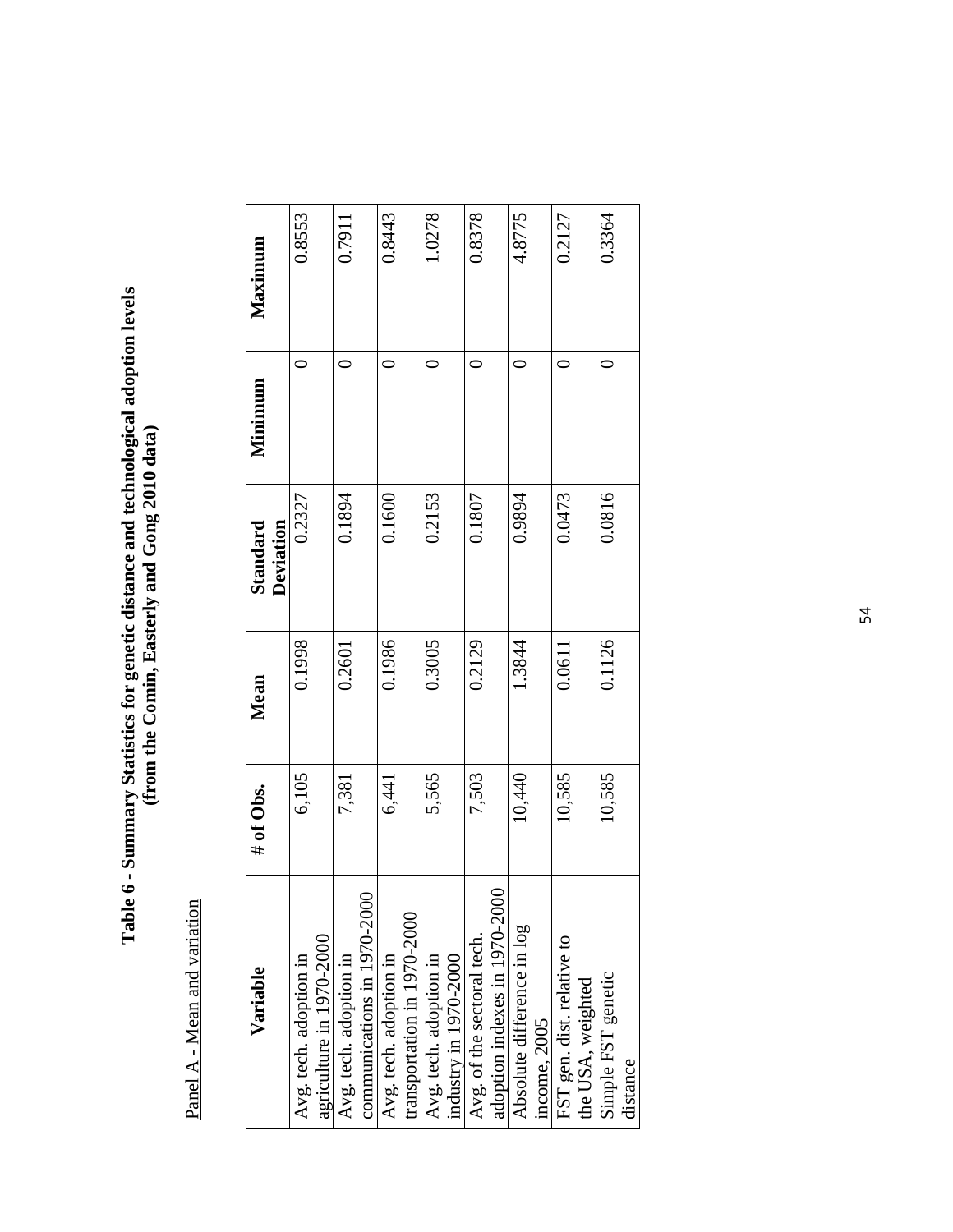| $\tilde{\zeta}$<br>Č<br>J |  |
|---------------------------|--|
| $-1111100$                |  |
|                           |  |
| t<br>Ş                    |  |

| adoption in<br>Avg. tech.                                                                                                                                                                                                      | adoption in<br>Avg. tech. | adoption in<br>Avg. tech. | adoption in<br>Avg. tech. | Avg. of the<br>sectoral | difference<br>Absolute | FST gen.<br>distance |
|--------------------------------------------------------------------------------------------------------------------------------------------------------------------------------------------------------------------------------|---------------------------|---------------------------|---------------------------|-------------------------|------------------------|----------------------|
| agriculture                                                                                                                                                                                                                    | communi-                  | transport-                | industry in               | tech.                   | in log                 | relative to          |
| in 1970-                                                                                                                                                                                                                       | cations in                | tation in                 | 1970-2000                 | adoption                | income,                | the USA              |
| 2000                                                                                                                                                                                                                           | 1970-2000                 | 1970-2000                 |                           | indexes in              | 2005                   | weighted             |
|                                                                                                                                                                                                                                |                           |                           |                           | 1970-2000               |                        |                      |
| $0.5550*$                                                                                                                                                                                                                      |                           |                           |                           |                         |                        |                      |
| (5,886)                                                                                                                                                                                                                        | (7, 381)                  |                           |                           |                         |                        |                      |
| $0.5308*$                                                                                                                                                                                                                      | $0.4331*$                 |                           |                           |                         |                        |                      |
| (5,356)                                                                                                                                                                                                                        | (6,216)                   | (6,441)                   |                           |                         |                        |                      |
| $0.5396*$                                                                                                                                                                                                                      | $0.6335*$                 | $0.5192*$                 |                           |                         |                        |                      |
| (5,460)                                                                                                                                                                                                                        | (5,460)                   | (5.050)                   | (5,565)                   |                         |                        |                      |
| $0.7615*$                                                                                                                                                                                                                      | $0.7010*$                 | $0.7591*$                 | $0.7735*$                 |                         |                        |                      |
| (5.995)                                                                                                                                                                                                                        | (7,260)                   | (6,441)                   | (5,565)                   | (7,503)                 |                        |                      |
| $0.4106*$                                                                                                                                                                                                                      | $0.5619*$                 | $0.4662*$                 | $0.7210*$                 | $0.6521*$               |                        |                      |
| (6,105)                                                                                                                                                                                                                        | (7, 381)                  | (6,441)                   | (5,565)                   | (7,503)                 | (10, 440)              |                      |
| $0.1301*$                                                                                                                                                                                                                      | $0.1877*$                 | $0.1248*$                 | $0.2958*$                 | $0.1975*$               | $0.3226*$              |                      |
| (6,105)                                                                                                                                                                                                                        | (7,381)                   | (6,441)                   | (5,565)                   | (7,503)                 | (10, 440)              | (10, 585)            |
| $-0.0562*$                                                                                                                                                                                                                     | $0.0862*$                 | $-0.0409*$                | $0.1407*$                 | 0.0042                  | $0.1950*$              | $0.5859*$            |
| (6,105)                                                                                                                                                                                                                        | (7, 381)                  | (6, 441)                  | (5,565)                   | (7,503)                 | (10, 440)              | (10, 585)            |
| codetto: from the tell of the first of the first of the first of the first of the first of the first of the first of the first of the first of the first of the first of the first of the first of the first of the first of t |                           |                           |                           |                         |                        |                      |

\*: Significant at the 5% level; # of obs. in parentheses. \*: Significant at the 5% level; # of obs. in parentheses.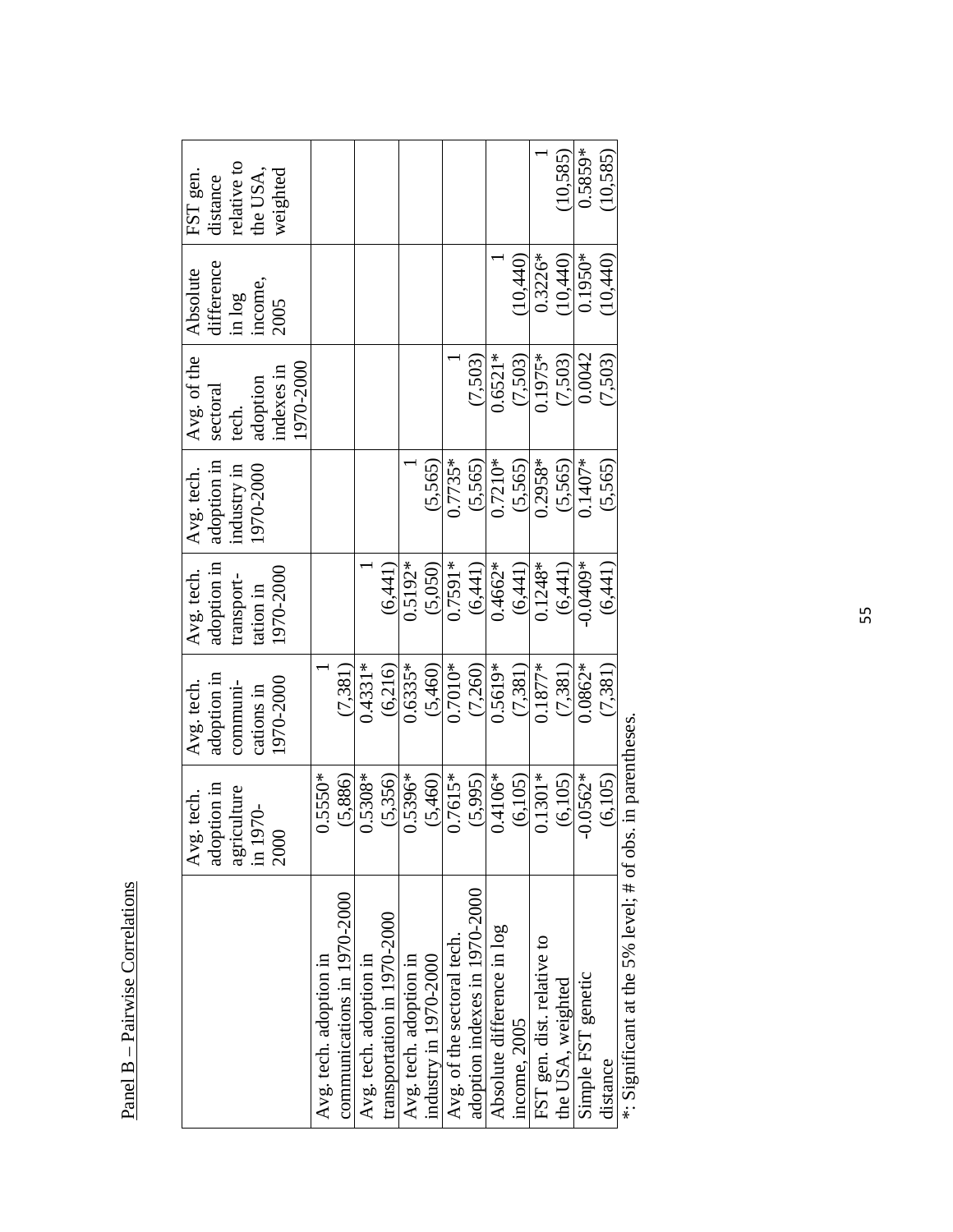|                                | $\widehat{\mathsf{d}}$ | $\widehat{\mathbf{c}}$ | $\widehat{\mathbf{c}}$ | $\widehat{\mathbf{f}}$ | $\widehat{\mathbf{e}}$ |
|--------------------------------|------------------------|------------------------|------------------------|------------------------|------------------------|
|                                | Agricultural           | Communications         | <b>L'ansportation</b>  | Industrial             | Overall                |
|                                | Technology             | Technology             | Technology             | Technology             | Technology             |
| FST gen. dist. relative to the | 0.402                  | 0.500                  | 0.608                  | 1.149                  | 0.745                  |
| JSA, weighted                  | (0.268)                | $(0.212)$ **           | $(0.185)$ ***          | $0.288$ )****          | $0.216$ <sup>***</sup> |
| Absolute difference in         | 0.687                  | 0.274                  | 0.306                  | 0.329                  | 0.361                  |
| latitudes                      | $(0.121)$ ***          | $0.066$ <sup>***</sup> | $(0.057)$ ***          | $0.081$ <sup>***</sup> | $0.082$ )***           |
| Absolute difference in         | 0.405                  | 0.089                  | 0.305                  | 0.174                  | 0.243                  |
| longitudes                     | $(0.129)$ ***          | (0.055)                | $(0.072)$ ***          | $(0.069)$ **           | $(0.088)$ ***          |
| Geodesic Distance              | $-0.050$               | $-0.016$               | $-0.036$               | $-0.024$               | $-0.032$               |
|                                | $(0.014)$ ***          | $(0.006)$ **           | $(0.008)$ ***          | $(0.007)$ ***          | $(0.010)***$           |
| $=1$ for contiguity            | $-0.050$               | $-0.077$               | $-0.053$               | $-0.090$               | $-0.071$               |
|                                | $(0.014)$ ****         | $(0.012)$ ***          | $(0.013)$ ***          | $(0.018)$ ***          | $(0.012)$ ***          |
| $=1$ if either country is      | 0.118                  | 0.057                  | 0.093                  | 0.062                  | 0.116                  |
| an island                      | (0.077)                | $(0.027)$ **           | $(0.047)$ **           | $0.023$ <sup>***</sup> | $(0.048)$ **           |
| $=$ 1 if either country is     | $-0.007$               | 0.018                  | $-0.008$               | 0.013                  | $-0.016$               |
| landlocked                     | (0.028)                | (0.017)                | (0.011)                | (0.023)                | (0.014)                |
| =1 if pair shares at least     | 0.036                  | $-0.010$               | 0.014                  | 0.001                  | 0.009                  |
| one sea or ocean               | (0.027)                | (0.015)                | (0.015)                | (0.020)                | (0.019)                |
| Constant                       | 0.089                  | 0.199                  | 0.148                  | 0.198                  | 0.147                  |
|                                | $(0.029)$ ***          | $0.018$ <sup>***</sup> | $0.018$ <sup>***</sup> | $0.023$ <sup>***</sup> | $0.018$ <sup>***</sup> |
| Observations                   | 6,105                  | 7.381                  | 6.41                   | 5,565                  | 7,503                  |
| Standardized Beta (%)          | 8.38                   | 12.73                  | 18.68                  | 25.97                  | 19.81                  |
| R-Squared                      | 0.25                   | 0.10                   | 0.14                   | 0.16                   | 0.17                   |

**(Dependent variables: Measures of technological usage from Comin, Easterly and Gong, as described in row 2)**  (Dependent variables: Measures of technological usage from Comin, Easterly and Gong, as described in row 2) **Table 7 - Technological Distance and Genetic Distance in the contemporary period (1970-2000)**  Table 7 - Technological Distance and Genetic Distance in the contemporary period (1970-2000)

Two-way clustered standard errors in parentheses; \* significant at 10%; \*\* significant at 5%; \*\*\* significant at 1% Two-way clustered standard errors in parentheses; \* significant at 10%; \*\* significant at 5%; \*\*\* significant at 1%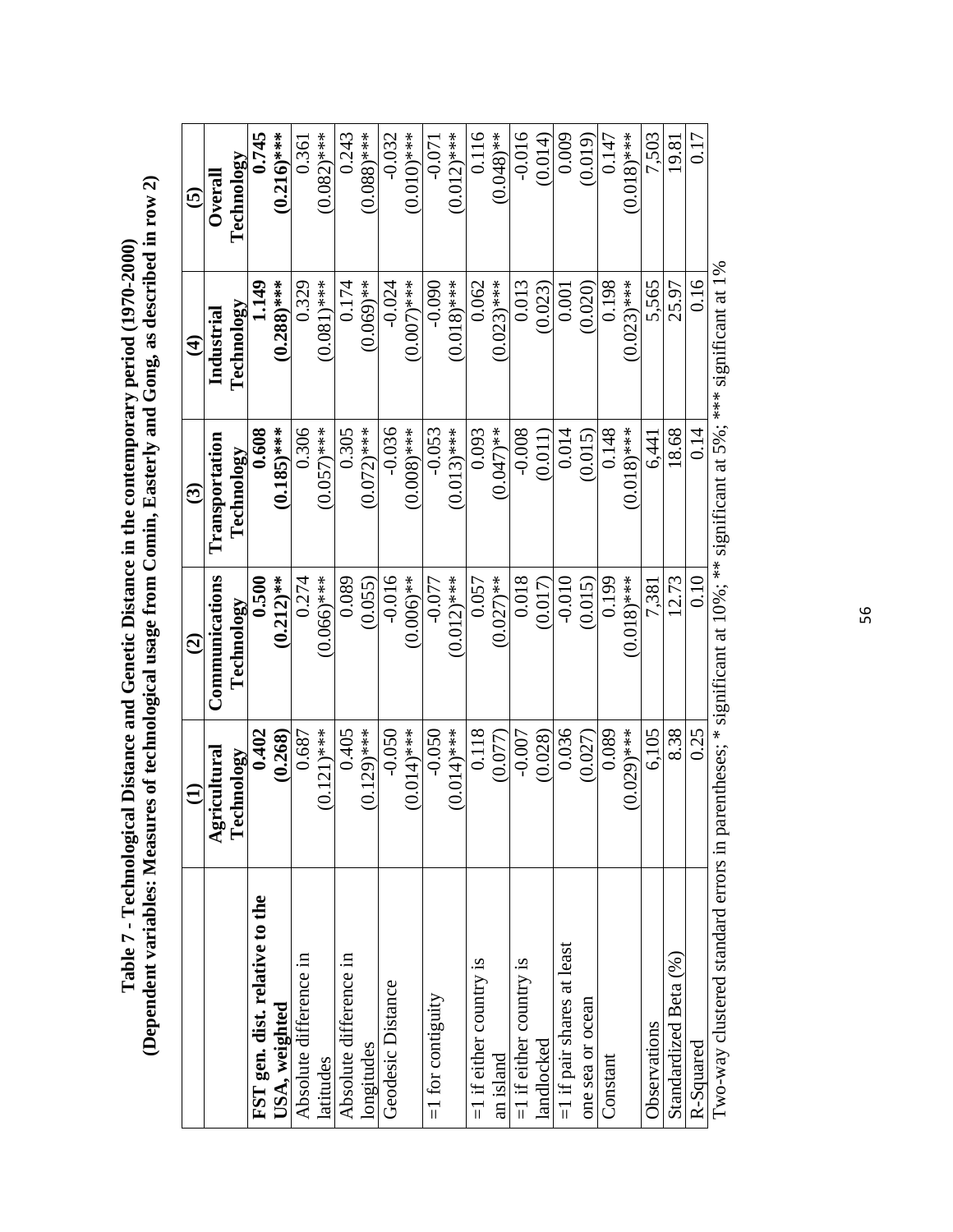|                                  | €                               | $\widehat{c}$          | $\widehat{\mathbf{c}}$ | $\widehat{\mathbf{f}}$ | $\widehat{\mathbf{e}}$ | $\widehat{\bullet}$    |
|----------------------------------|---------------------------------|------------------------|------------------------|------------------------|------------------------|------------------------|
|                                  | Agricultural                    | Military               | Communi                | Transpor               | Industrial             | Overall                |
|                                  | Technology                      | Technology             | cations                | tation                 | Technology             | Technology             |
| Relative Fst genetic distance    | 0.551                           | 1.752                  | 1.279<br>Technology    | 1.926<br>Technology    | 1.673                  | 1.524                  |
| to the English, 1500 match       | $(181)^*$<br>$\dot{\mathbf{e}}$ | $0.326$ <sup>***</sup> | $0.288$ $**$           | $(0.299)^{***}$        | $0.271$ <sup>***</sup> | $0.229$ <sup>***</sup> |
| Absolute difference in           | 0.189                           | 0.383                  | 0.758                  | 0.172                  | 0.138                  | 0.377                  |
| latitudes                        | $**(96)$<br>$\widetilde{0.0}$   | $(0.094)$ ***          | $(0.092)$ ***          | $0.064$ <sup>***</sup> | $(0.061)$ **           | $0.065$ <sup>***</sup> |
| Absolute difference in           | $-0.329$                        | $-0.018$               | $-0.017$               | $-0.039$               | 0.061                  | $-0.066$               |
| longitudes                       | $(0.082)$ ***                   | (0.066)                | (0.068)                | (0.048)                | (0.091)                | (0.061)                |
| Geodesic Distance                | 0.049                           | 0.009                  | 0.009                  | 0.014                  | 0.048                  | 0.025                  |
|                                  | $10^{***}$<br>(0.01)            | (0.010)                | (0.008)                | $(0.007)$ **           | $(0.010)****$          | $0.007$ <sup>***</sup> |
| $=1$ for contiguity              | 0.037                           | $-0.025$               | $-0.042$               | $-0.006$               | 0.023                  | 0.014                  |
|                                  | (0.026)                         | (0.019)                | $(0.024)$ *            | (0.021)                | (0.025)                | (0.014)                |
| $=1$ if either country is an     | $-0.049$                        | $-0.087$               | $-0.095$               | $-0.073$               | $-0.180$               | $-0.092$               |
| island                           | 0.058)                          | $(0.029)$ ***          | $(0.053)*$             | $(0.020)$ ***          | $(0.031)$ ***          | $(0.024)$ ***          |
| $=1$ if either country is        | 0.017                           | $-0.051$               | $-0.020$               | $-0.048$               | 0.006                  | $-0.022$               |
| landlocked                       | 0.026                           | $(0.018)$ ***          | (0.016)                | $(0.011)$ ***          | (0.023)                | $(0.011)$ **           |
| $=1$ if pair shares at least one | $-0.006$                        | $-0.105$               | $-0.018$               | $-0.046$               | 0.050                  | $-0.019$               |
| sea or ocean                     | 0.020)                          | $(0.034)$ ***          | (0.033)                | (0.029)                | $(0.029)*$             | (0.025)                |
| Constant                         | 0.082                           | 0.166                  | 0.086                  | 0.069                  | $-0.126$               | 0.016                  |
|                                  | $(0.034)$ **                    | $0.036$ <sup>***</sup> | $0.026$ <sup>***</sup> | $0.024$ <sup>***</sup> | $0.039$ <sup>***</sup> | (0.020)                |
| Observations                     | 5,253                           | 5,886                  | 5,886                  | 5,253                  | 5,253                  | 5,886                  |
| Standardized Beta (%)            | 10.41                           | 29.26                  | 19.95                  | 41.81                  | 25.27                  | 31.63                  |
| R-Squared                        | 0.23                            | 0.27                   | 0.36                   | 0.32                   | 0.46                   | 0.44                   |

**(Dependent variables: Measures of technological usage from Comin, Easterly and Gong, as described in row 2)**  (Dependent variables: Measures of technological usage from Comin, Easterly and Gong, as described in row 2) Table 8 - Technological Distance and Genetic Distance in the Year 1500 **Table 8 - Technological Distance and Genetic Distance in the Year 1500** 

Two-way clustered standard errors in parentheses; \* significant at 10%; \*\* significant at 5%; \*\*\* significant at 1% Two-way clustered standard errors in parentheses; \* significant at 10%; \*\* significant at 5%; \*\*\* significant at 1%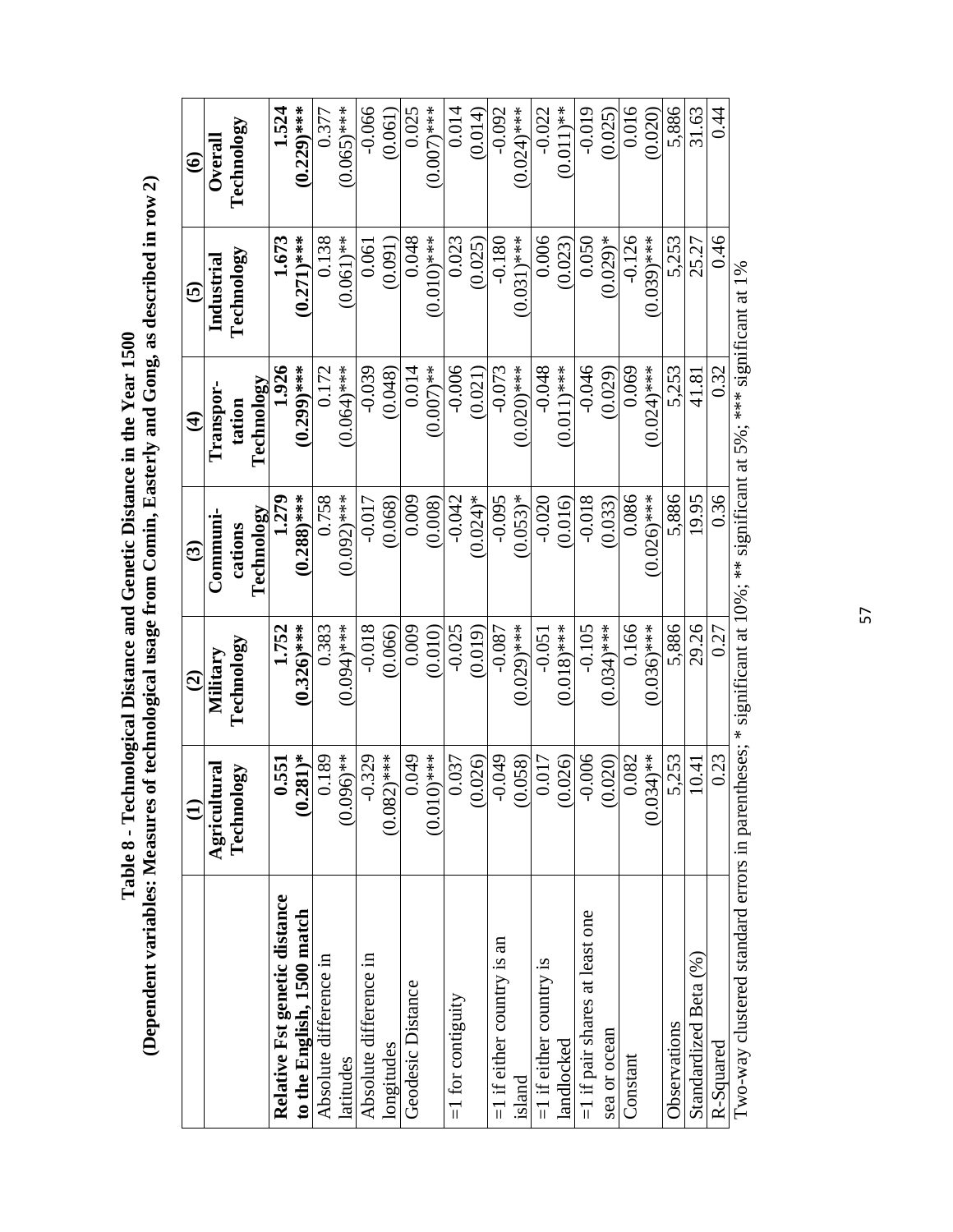Table 9 - Bilateral regressions of technological distance on relative genetic distance for 33 technologies<br>(CHAT dataset averaged over 1990-1999) **Table 9 - Bilateral regressions of technological distance on relative genetic distance for 33 technologies (CHAT dataset averaged over 1990-1999)**

|                         |                                          | Fst gen. dist.                     |              |              |              |
|-------------------------|------------------------------------------|------------------------------------|--------------|--------------|--------------|
|                         |                                          | relative to the                    | Observations | Standardized | $\mathbf{z}$ |
|                         |                                          | weighted<br>USA.                   | (countries)  | Beta (%)     | Squared      |
|                         |                                          | Agricultural technologies          |              |              |              |
|                         |                                          |                                    |              |              |              |
| $\ominus$               | Harvest machines                         | 2.044                              | 3,486        | 5.91         | 0.17         |
|                         |                                          | $(1.134)*$                         | (84)         |              |              |
| $\widehat{\mathbf{c}}$  | used in agriculture,<br>Tractors         | 19.615                             | 5,778        | 9.05         | 0.25         |
|                         |                                          | $(8.245)$ **                       | (108)        |              |              |
| $\widehat{\mathbf{c}}$  | Metric tons of fertilizer consumed       | 73.393                             | 5,778        | 11.68        | 0.23         |
|                         |                                          | $(23.062)$ ***                     | (108)        |              |              |
| $\widehat{\mathbf{t}}$  | rrigated crops<br>Area of in             | 0.453                              | 5,565        | 7.21         | 0.03         |
|                         |                                          | $(0.276)*$                         | (106)        |              |              |
| $\widehat{\mathbf{e}}$  | cropland area planted with<br>Share of   | 0.182                              | 3,321        | 7.20         | 0.02         |
|                         | modern varieties (% cropland)            | $(0.080)*$                         | (82)         |              |              |
| $\widehat{\bullet}$     | Metric tons of pesticides                | 0.738                              | 4,465        | 2.62         | 0.12         |
|                         |                                          | (0.893)                            | (95)         |              |              |
|                         |                                          | <b>Transportation technologies</b> |              |              |              |
| $\widehat{\mathcal{C}}$ | tion passenger km<br>Civil avia          | 0.484                              | 3,828        | 11.29        | 0.21         |
|                         |                                          | $(0.254)*$                         | (88)         |              |              |
| $\circledast$           | f rail line<br>Lengths o                 | 0.397                              | 4,656        | 5.26         | 0.28         |
|                         |                                          | (0.275)                            | (97)         |              |              |
| ම                       | reight carried on railways<br>Tons of fi | 2.330                              | 4,005        | 10.63        | 0.16         |
|                         |                                          | (1.421)                            | (90)         |              |              |
| $\widehat{10}$          | r cars in use<br>Passenger               | 0.245                              | 5,886        | 15.88        | 0.26         |
|                         |                                          | $(0.082)$ ***                      | (109)        |              |              |
| $\widehat{\Xi}$         | cial vehicles in use<br>Commer           | 0.066                              | 5,050        | 23.50        | 0.29         |
|                         |                                          | $(0.025)$ ***                      | (101)        |              |              |

58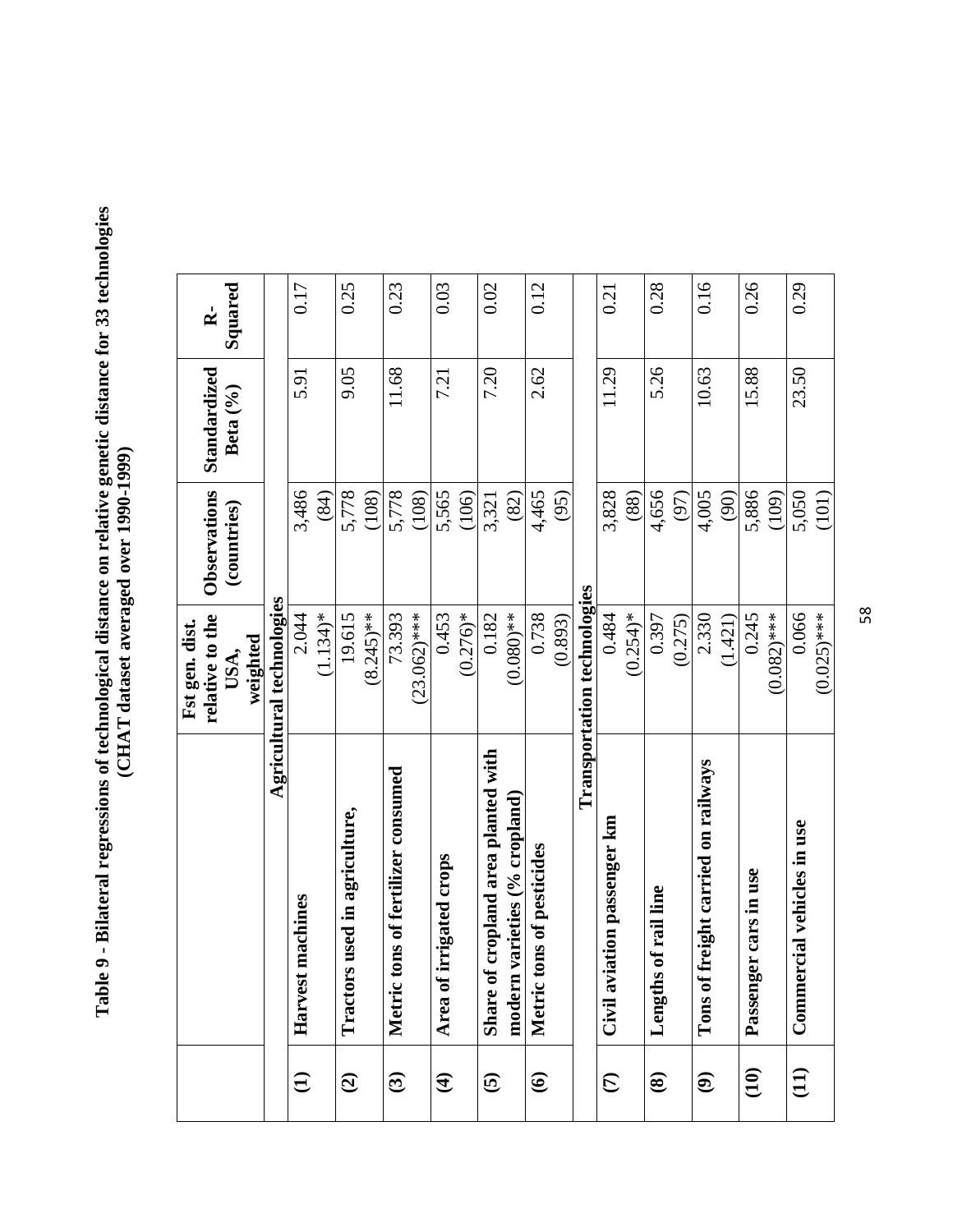|                              |                                      | Fst gen. dist.                     |              |              |              |
|------------------------------|--------------------------------------|------------------------------------|--------------|--------------|--------------|
|                              |                                      | relative to the                    | Observations | Standardized | $\mathbf{k}$ |
|                              |                                      | weighted<br>USA,                   | (countries)  | Beta (%)     | Squared      |
|                              |                                      | Medical technologies               |              |              |              |
| $\widetilde{\mathbf{d}}$     | beds<br>Hospital                     | 1.481                              | 5,565        | 1.31         | 0.17         |
|                              |                                      | (4.319)                            | (106)        |              |              |
| $\widetilde{\mathbf{C}}$     | munization before age 1<br>DPT imi   | 0.137                              | 5,778        | 3.54         | 0.01         |
|                              |                                      | (0.156)                            | (108)        |              |              |
| $\widehat{H}$                | immunization before age 1<br>Measles | 0.141                              | 5,778        | 3.71         | 0.01         |
|                              |                                      | (0.162)                            | (108)        |              |              |
|                              |                                      | <b>Communications technologies</b> |              |              |              |
| $\widetilde{\mathbf{5}}$     | ⋗<br>Cable T                         | 74.485                             | 4,753        | 4.23         | 0.16         |
|                              |                                      | (56.305)                           | (98)         |              |              |
| $\widetilde{\mathbf{C}}$     | Cell phones                          | 0.109                              | 5,778        | 8.21         | 0.12         |
|                              |                                      | $(0.044)$ **                       | (108)        |              |              |
| (17)                         | computers<br>Persona                 | 0.247                              | 4,950        | 12.53        | 0.21         |
|                              |                                      | $(0.099)$ **                       | (100)        |              |              |
| $\overline{\mathbf{S}}$      | o the Internet<br>Access to          | 0.192                              | 5,778        | 14.25        | 0.28         |
|                              |                                      | $(0.072)$ ***                      | (108)        |              |              |
| $\left( \frac{1}{2} \right)$ | Items mailed/received                | 0.097                              | 2,346        | 11.00        | 0.21         |
|                              |                                      | (0.074)                            | (69)         |              |              |
| $\widehat{20}$               | per circulation<br>Newspap           | 0.245                              | 5,886        | 10.43        | 0.25         |
|                              |                                      | $(0.101)$ **                       | (109)        |              |              |
| $\mathbf{1}$                 | Radios                               | 0.064                              | 5,886        | 1.87         | 0.12         |
|                              |                                      | (0.139)                            | (109)        |              |              |
| $\widetilde{c}$              | ns sent<br>Telegrar                  | 0.312                              | 2,211        | 5.74         | 0.07         |
|                              |                                      | (0.260)                            | (67)         |              |              |
| (23)                         | e telephone lines<br>Mainlin         | 0.185                              | 5,886        | 11.54        | 0.28         |
|                              |                                      | $(0.067)$ ***                      | (109)        |              |              |
| $\widetilde{d}$              | in sets in use<br>Televisio          | 0.492                              | 5,886        | 18.78        | 0.31         |
|                              |                                      | $(0.141)$ ***                      | (109)        |              |              |

59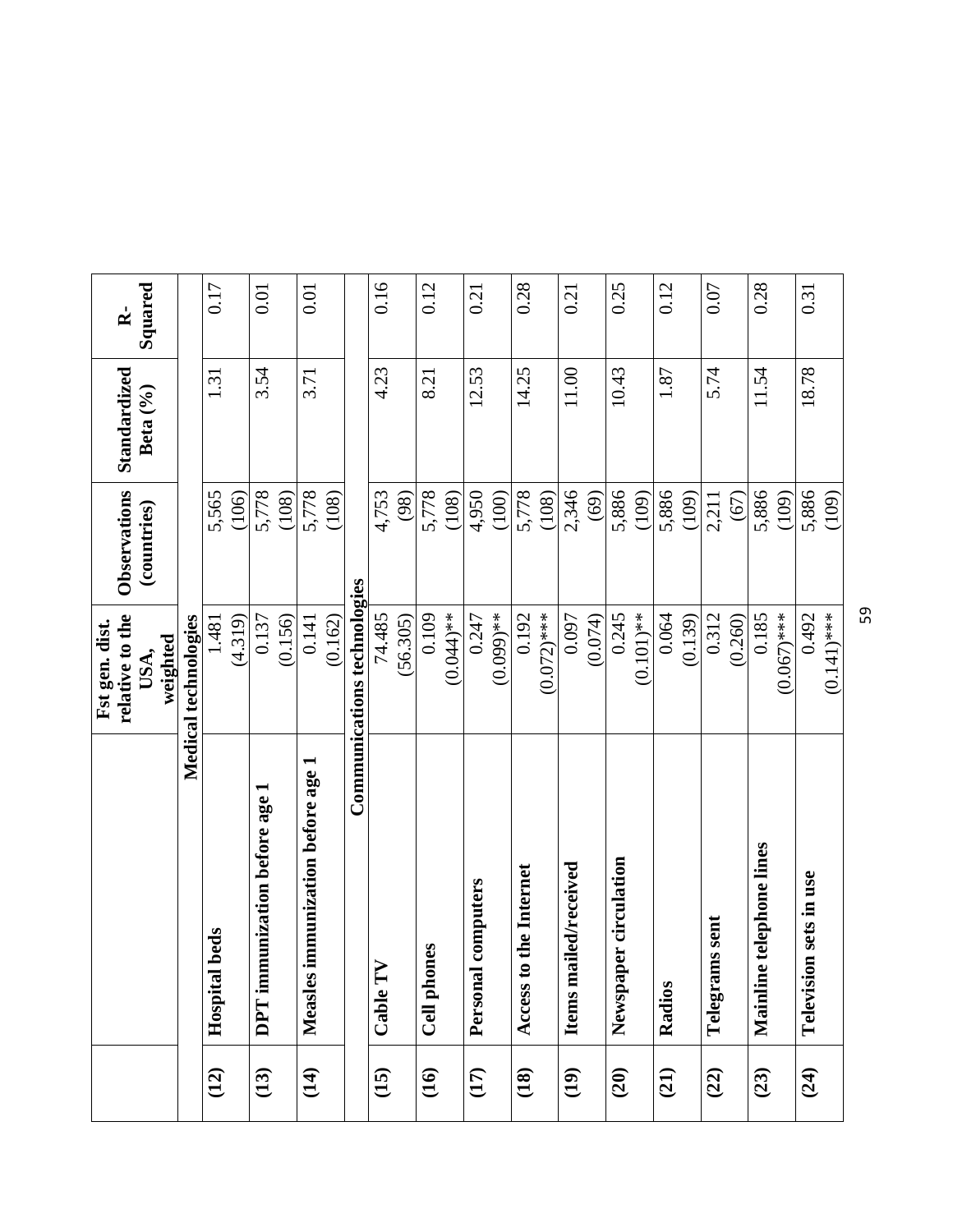|                           |                                                                                                                      | Fst gen. dist.                    |              |              |              |
|---------------------------|----------------------------------------------------------------------------------------------------------------------|-----------------------------------|--------------|--------------|--------------|
|                           |                                                                                                                      | relative to the                   | Observations | Standardized | $\mathbf{z}$ |
|                           |                                                                                                                      | USA,                              | (countries)  | Beta (%)     | Squared      |
|                           |                                                                                                                      | weighted                          |              |              |              |
|                           |                                                                                                                      | Industrial technologies and other |              |              |              |
| (25)                      | electricity, KwHr<br>Output of                                                                                       | 34.477                            | 5,565        | 8.16         | 0.23         |
|                           |                                                                                                                      | $(13.849)$ **                     | (106)        |              |              |
| $\widetilde{\mathcal{L}}$ | Automatic looms                                                                                                      | 0.828                             | 3,570        | 11.19        | 0.06         |
|                           |                                                                                                                      | $(0.304)$ ***                     | (85)         |              |              |
| (27)                      | <b>Total looms</b>                                                                                                   | 1.200                             | 3,570        | 8.95         | 0.08         |
|                           |                                                                                                                      | $(0.361)$ ***                     | (85)         |              |              |
| (28)                      | Crude steel production in electric                                                                                   | 0.091                             | 2,278        | 8.10         | 0.08         |
|                           | 39.<br>arc furna                                                                                                     | $(0.031)$ ***                     | (68)         |              |              |
| (29)                      | artificial (cellulosic) fibers<br>Weight of                                                                          | 0.425                             | 2,145        | 3.89         | 0.10         |
|                           | indles<br>used in spi                                                                                                | (0.354)                           | (66)         |              |              |
| $\widehat{S}$             | synthetic (non cellulosic)<br>Weight of                                                                              | 2.045                             | 2,145        | 9.89         | 0.20         |
|                           | d in spindles<br>fibers use                                                                                          | $(0.819)$ **                      | (66)         |              |              |
| (31)                      | all types of fibers<br>Weight of                                                                                     | 7.832                             | 2,850        | 12.10        | 0.07         |
|                           | indles<br>used in spi                                                                                                | $(2.759)$ ***                     | (76)         |              |              |
| (32)                      | Visitor beds available in hotels and                                                                                 | 24.245                            | 5,565        | 9.31         | 0.10         |
|                           | elsewhere                                                                                                            | $(7.518)$ ***                     | (106)        |              |              |
| $\overline{33}$           | Visitor rooms available in hotels and                                                                                | 13.518                            | 5,778        | 10.50        | 0.10         |
|                           | elsewhere                                                                                                            | $(3.884)$ ***                     | (108)        |              |              |
|                           | I'wo-way clustered standard errors in parentheses; * significant at 10%; ** significant at 5%; *** significant at 1% |                                   |              |              |              |
|                           |                                                                                                                      |                                   |              |              |              |
|                           | Unless specified in parentheses, the dependent variable is the absolute difference in per capita prevalence of the   |                                   |              |              |              |

All regressions include controls for absolute difference in latitudes, absolute difference in longitudes, geodesic All regressions include controls for absolute difference in latitudes, absolute difference in longitudes, geodesic distance, dummy=1 for contiguity, dummy=1 if either country is an island, dummy=1 if either country is distance, dummy=1 for contiguity, dummy=1 if either country is an island, dummy=1 if either country is landlocked, dummy =1 if pair shares at least one sea or ocean. landlocked, dummy =1 if pair shares at least one sea or ocean. technology between country *i* and country *j*. technology between country *i* and country *j*.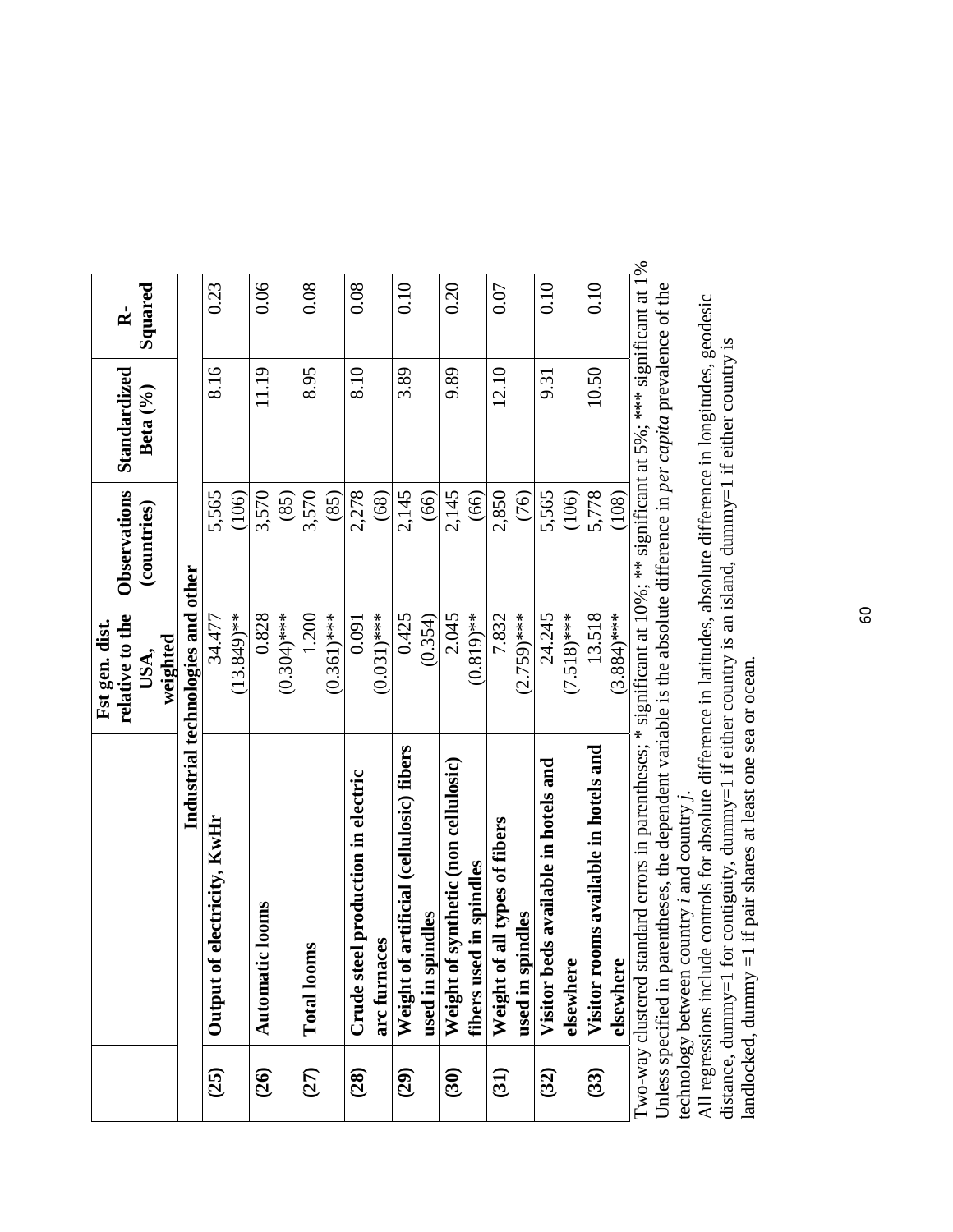

**Figure 1 - Population Tree Figure 1 - Population Tree**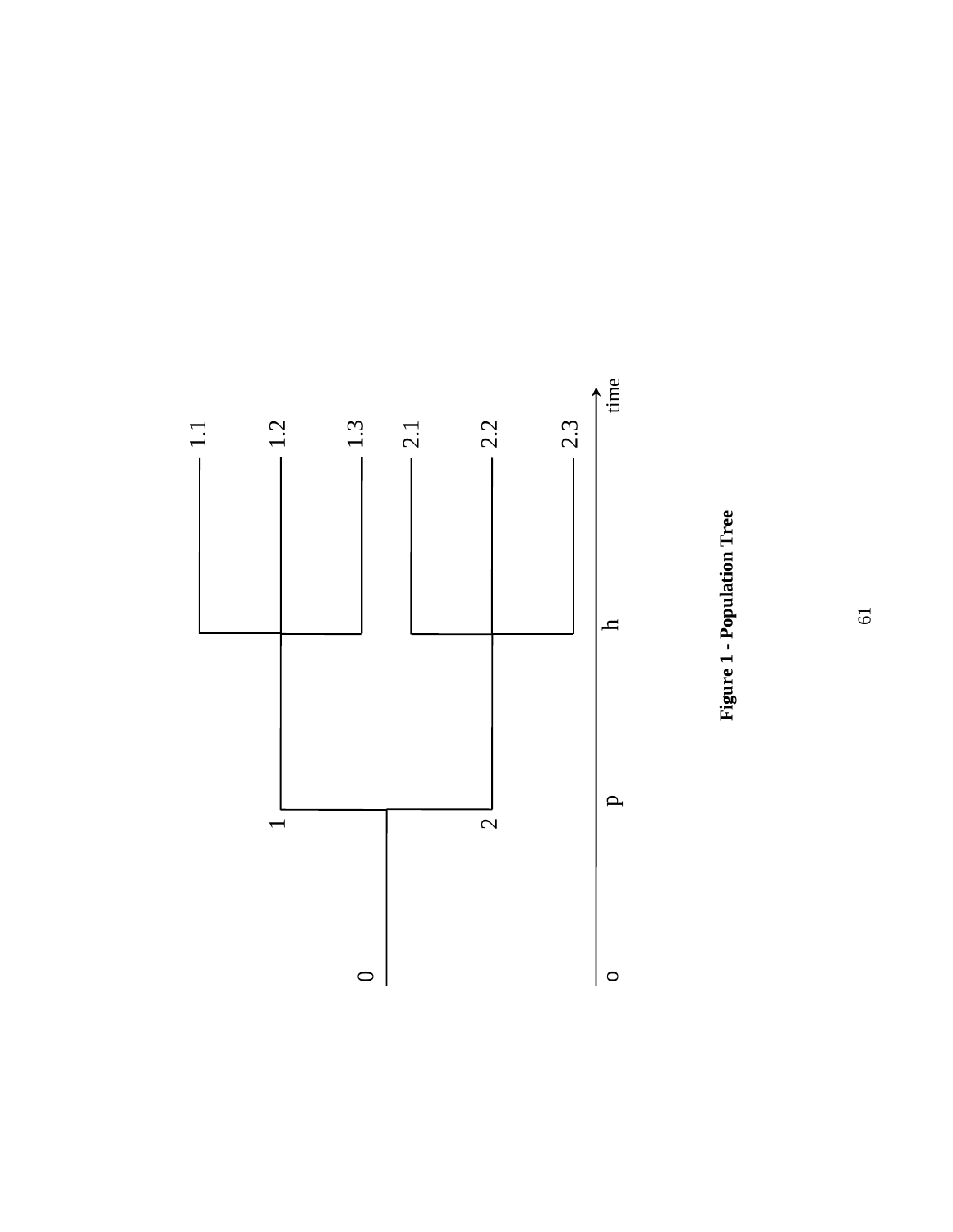

**Figure 2 - Genetic distance among 42 populations. Source: Cavalli-Sforza et al., 1994.**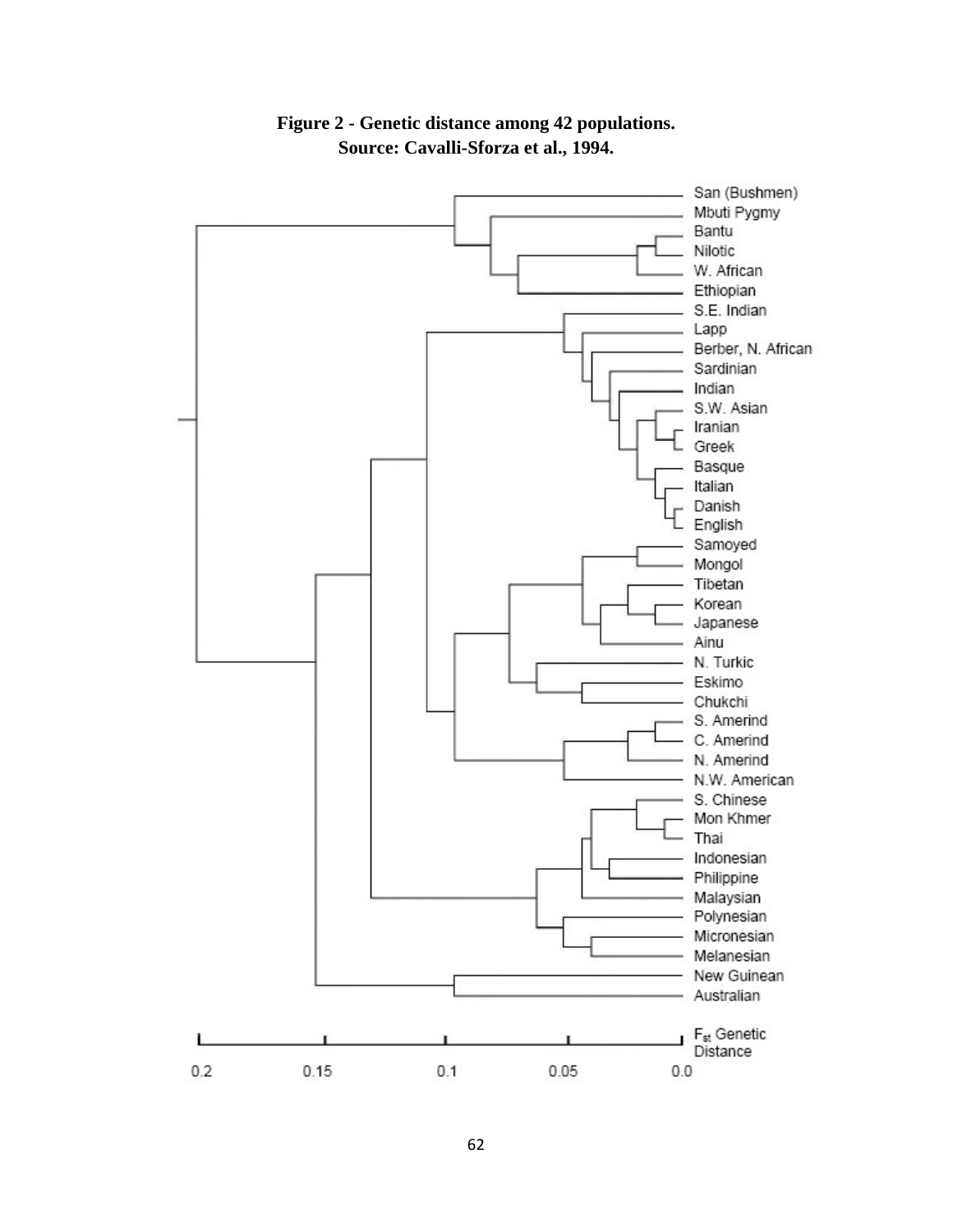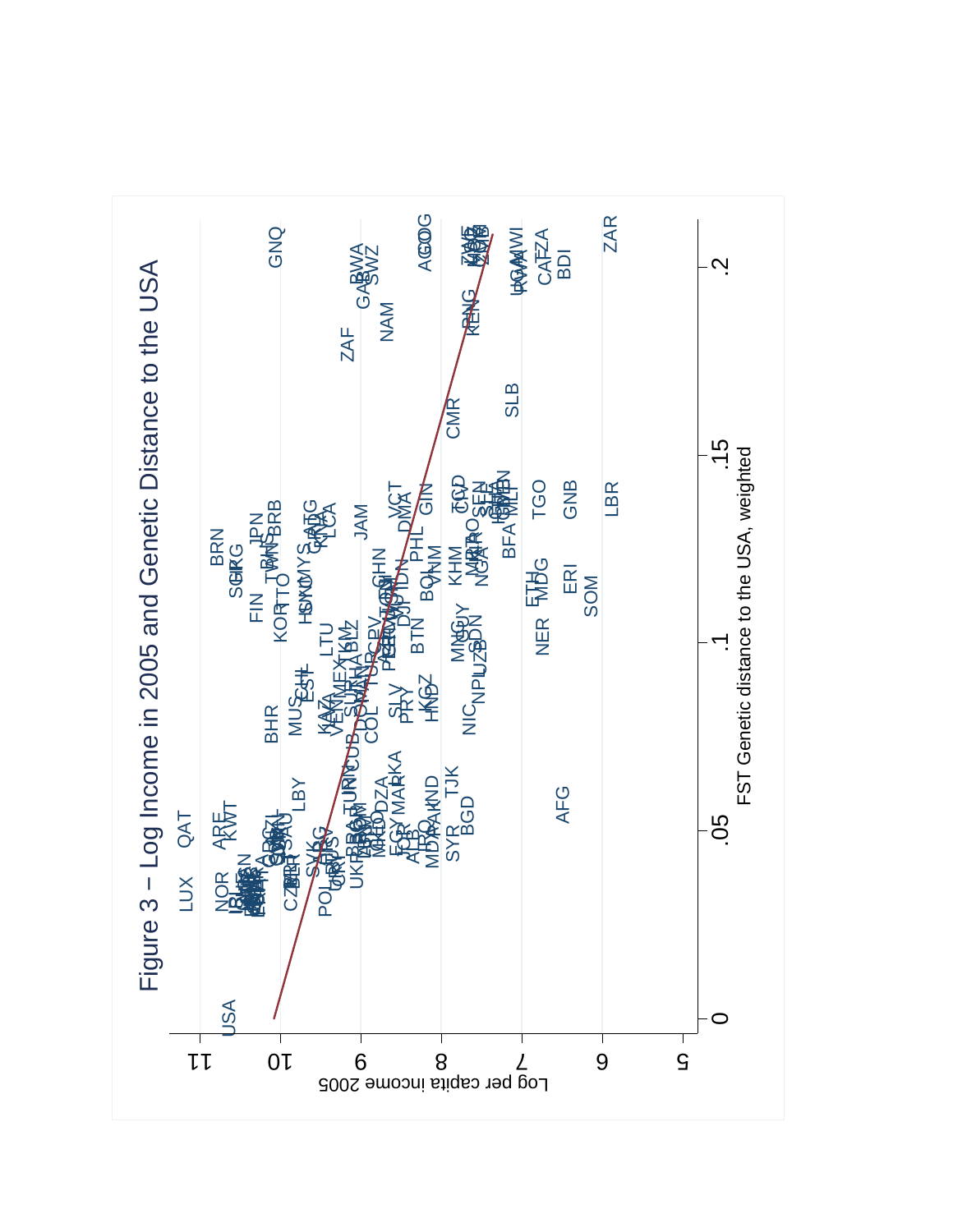